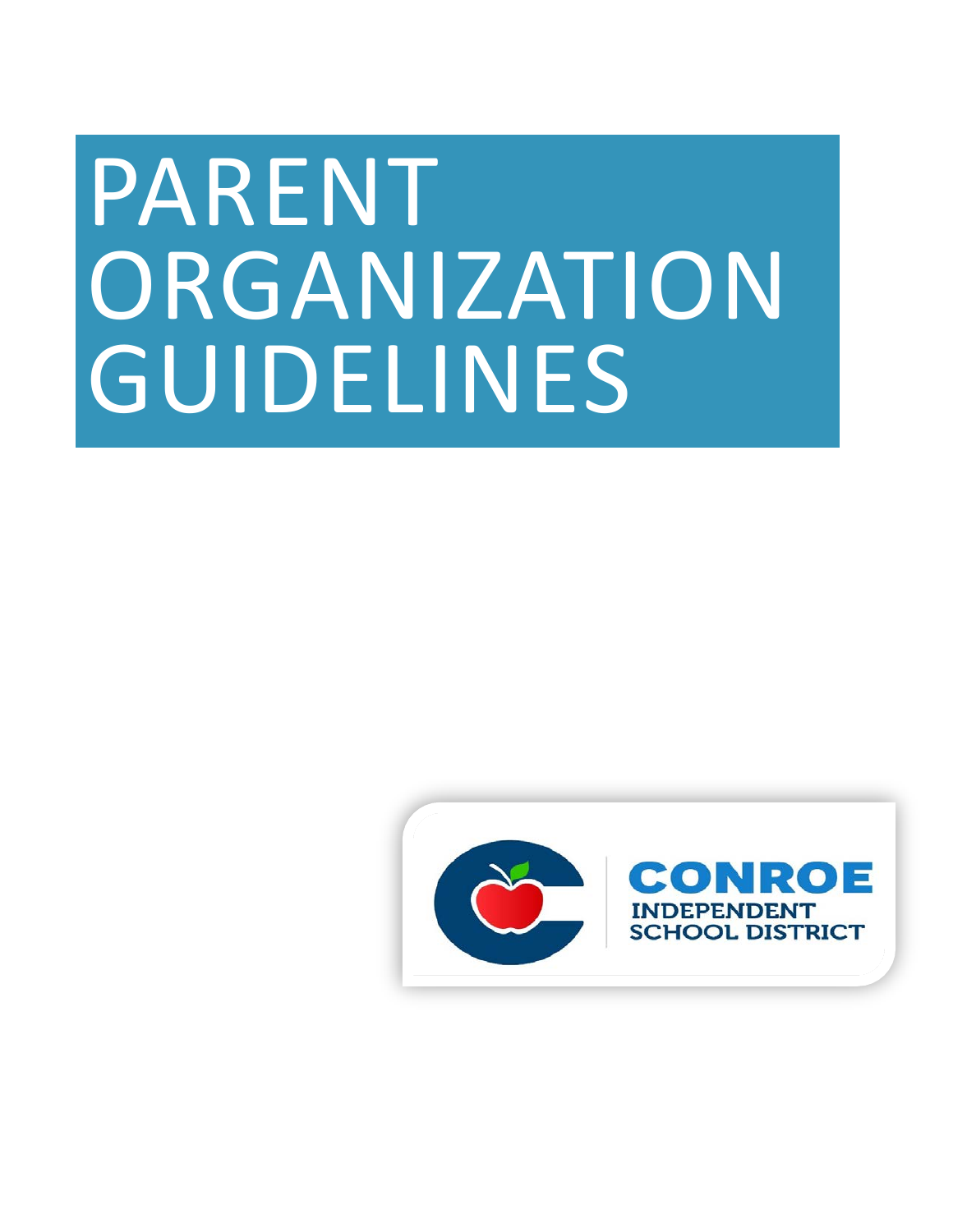# **TABLE OF CONTENTS**

### <span id="page-1-0"></span>**Table of Contents**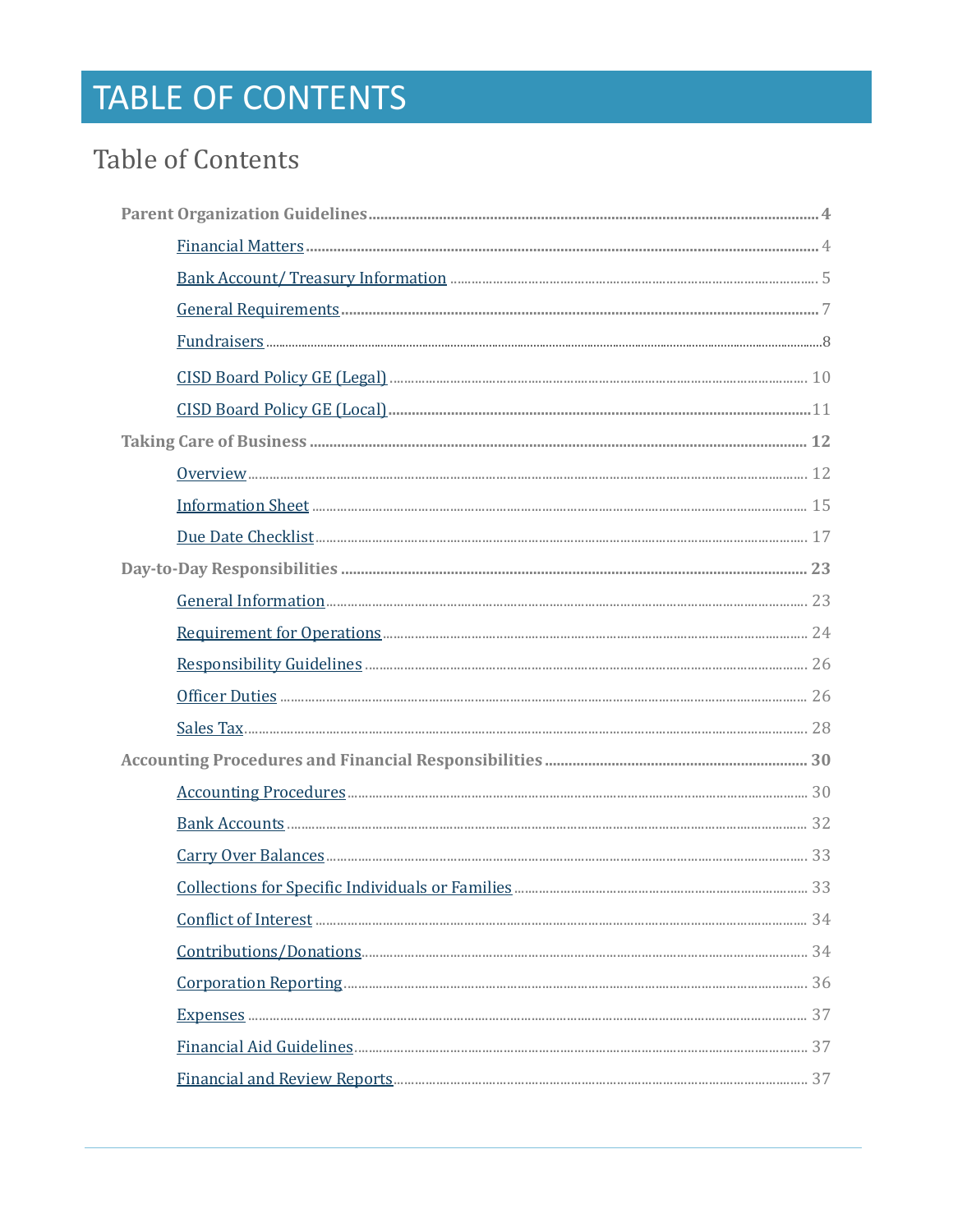# **TABLE OF CONTENTS**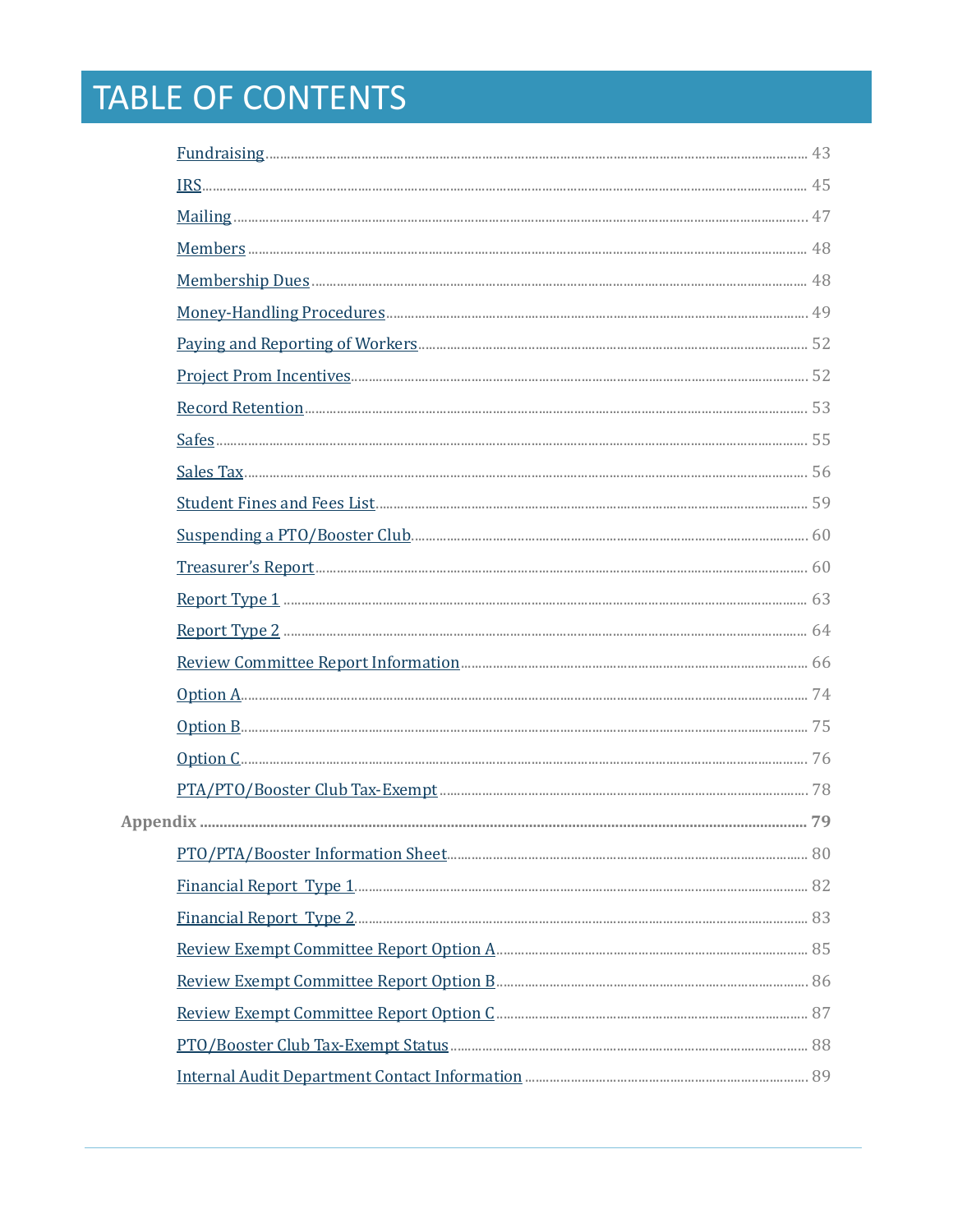### **FOR YOUR RECORDS ONLY PTA/PTO/BOOSTER CLUB CHECKLIST**

The following checklist serves as a guide to help ensure that your PTA/PTO/BOOSTER CLUB has complied with the District's Board Policies and guidelines and federal and state regulations governing PTA/PTO/BOOSTER CLUBS. In addition, information you document here will help future officers continue your compliance efforts.

See the [Due Date Checklist](#page-16-0) that summarizes the required information.

#### <span id="page-3-0"></span>**FINANCIAL MATTERS**

The parent organization should keep a record of all financial related information. Below is a summary of financial information that a parent organization should maintain.

### **FEDERAL REGULATORY INFORMATION**

### *The following items need to be done only once since the origination of the parent organization.*

• Obtain an Employer Identification Number (EIN) from the Internal Revenue Service (IRS).

• Determine whether the parent organization has received tax-exempt status as a public 501(c) (3) organization from the IRS. If the IRS has approved the organization's tax-exempt status, a Determination Letter would have been received from the IRS.

If you have not applied for the tax-exempt status, either contact the Internal Audit Department about participating in the CISD Educational Support Groups, Inc. or apply on your own. To apply, complete the IRS Form 1023, Application for Recognition of Exemption, and the Form 8718, User Fee for Tax-exempt Organization Determination Letter Request. Submit these forms and the applicable fee to the IRS.

If you have applied for the tax-exempt status but you have not received your Determination Letter, you should receive an Acknowledgment of Your Request. Call the IRS to determine the status of your application.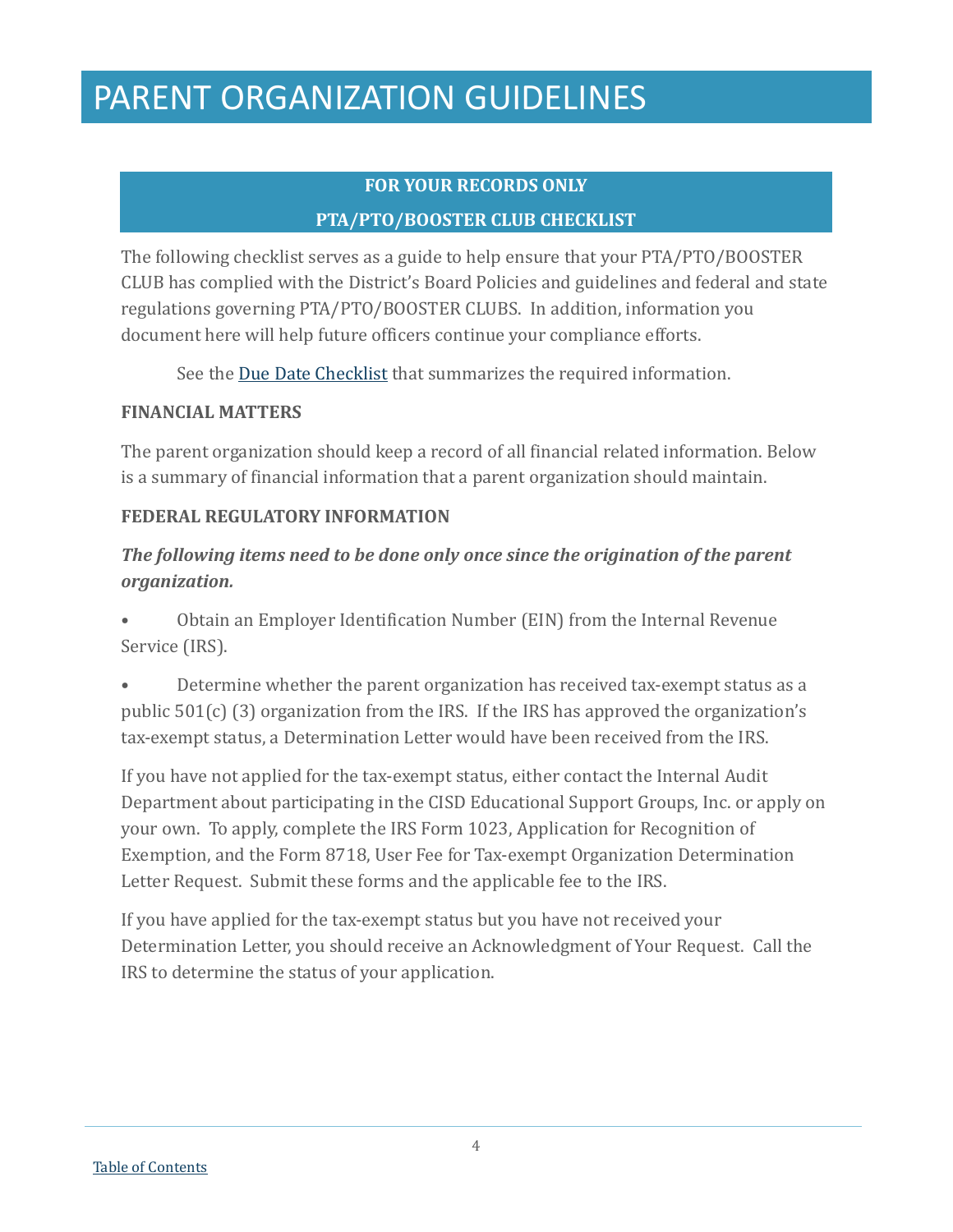### **FINANCIAL MATTERS – CONTINUED**

### **FEDERAL REGULATORY INFORMATION - CONTINUED**

### *The following items may be applicable during each school year or calendar year.*

Determine whether your organization is in good standing with the IRS by calling the Exempt Organization Section of the IRS.

File the IRS Form 990-N, 990-EZ or 990, Return of Organization Exempt from Income Tax, each year.

The return is due by the 15th day of the 5th month after the organization's accounting period ends (due 4 ½ months after your official year-end).

If you are a member of the CISD Educational Support Groups, Inc. your fiscal year-end is May 31, which means your 990 is due to the IRS on or before October 15. There are penalties for late filing or failure to file. In order to avoid penalties, file the 990 on or after June 1. Send a copy of the 990 to the Internal Audit Department by September 1.

Issue 1099 forms to applicable individuals or businesses by January 31 of each year. If 1099 forms are issued, send information to the IRS by February 28 of each year. Check the IRS web site at [www.irs.gov](https://www.irs.gov/) for information on who should receive 1099's.

### <span id="page-4-0"></span>**BANK ACCOUNT / TREASURY INFORMATION**

The following information needs to be updated as information changes with the parent organization.

The bank accounts used by the parent organization.

• The identification number used for the bank accounts. The parent organization's Employee Identification Number (EIN) issued by the IRS should be used to open the bank account.

#### **DO NOT USE:**

- **• An individual's social security number and/or**
- **• The District's EIN.**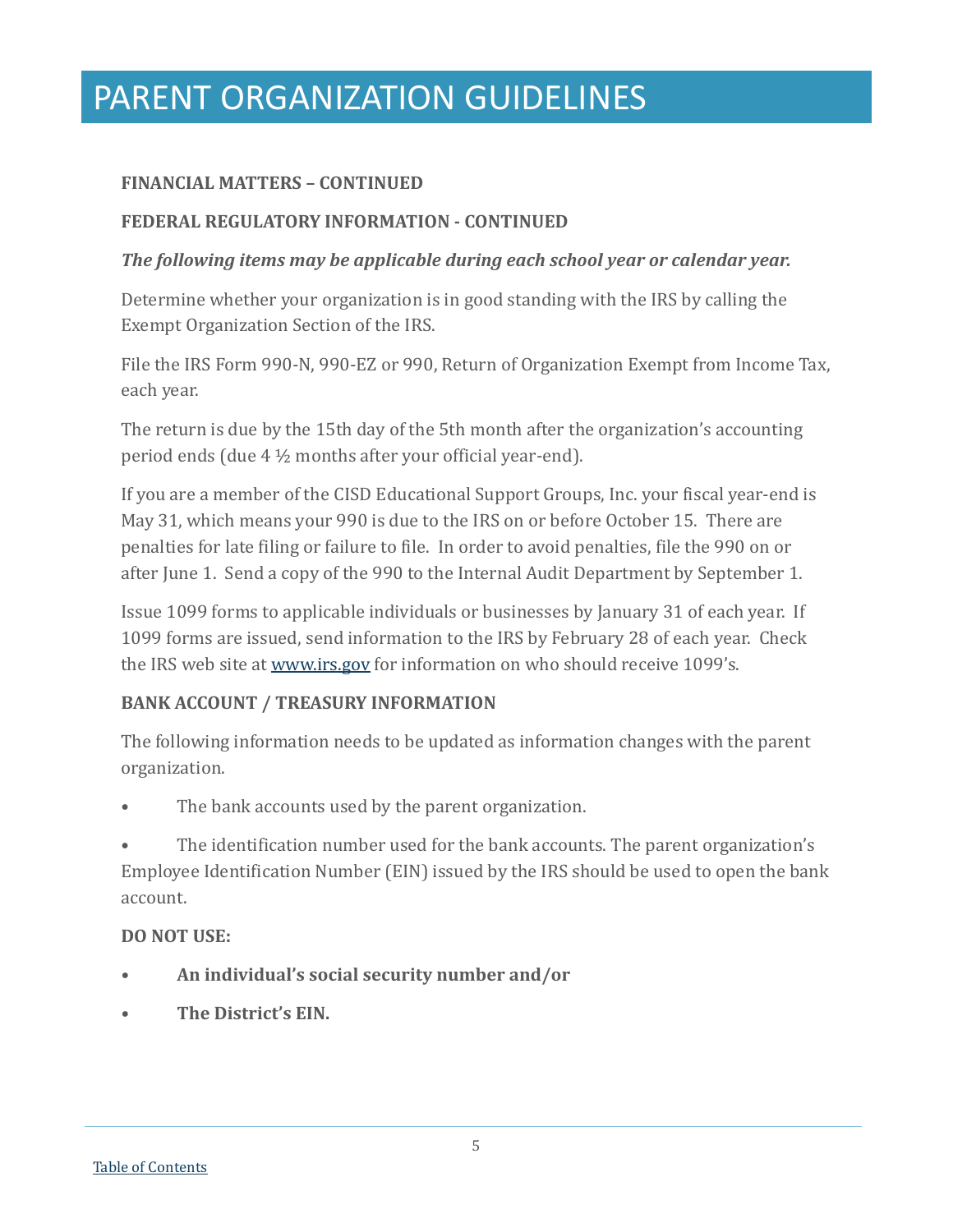### *Important*

*The principal and the principal's secretary cannot be an authorized signer on the parent organization's bank accounts.*

*In addition, no employee of the District may be the club treasurer or an authorized signer An employee of the District encompasses any individual that has a CISD employee identification number. This would include any full-time employee, part- time employee, substitute, etc. that receives a pay check from CISD.*

The authorized signers on the bank account should be updated and changed as officers change.

### **BANK ACCOUNT / TREASURY INFORMATION CONTINUED**

The treasurer should prepare a financial report on a monthly basis and present to the organization's board.

An annual financial report should be presented to the parent organization, the principal, and the Internal Audit Department.

The District requires that the annual financial report be reviewed by either a review committee or an outside party, such as a CPA. A report should be prepared indicating the results of the review of the organization's financial information, including the financial report. The report should be presented to the parent organization, the principal and the Internal Audit Department.

### **STATE REGULATORY INFORMATION**

The following items need to be done only once since the origination of the Parent Organization.

- Determine whether your organization has obtained a Texas Sales Tax Permit.
- Determine whether your organization has obtained a sales tax-exemption from the Texas State Comptroller's Office.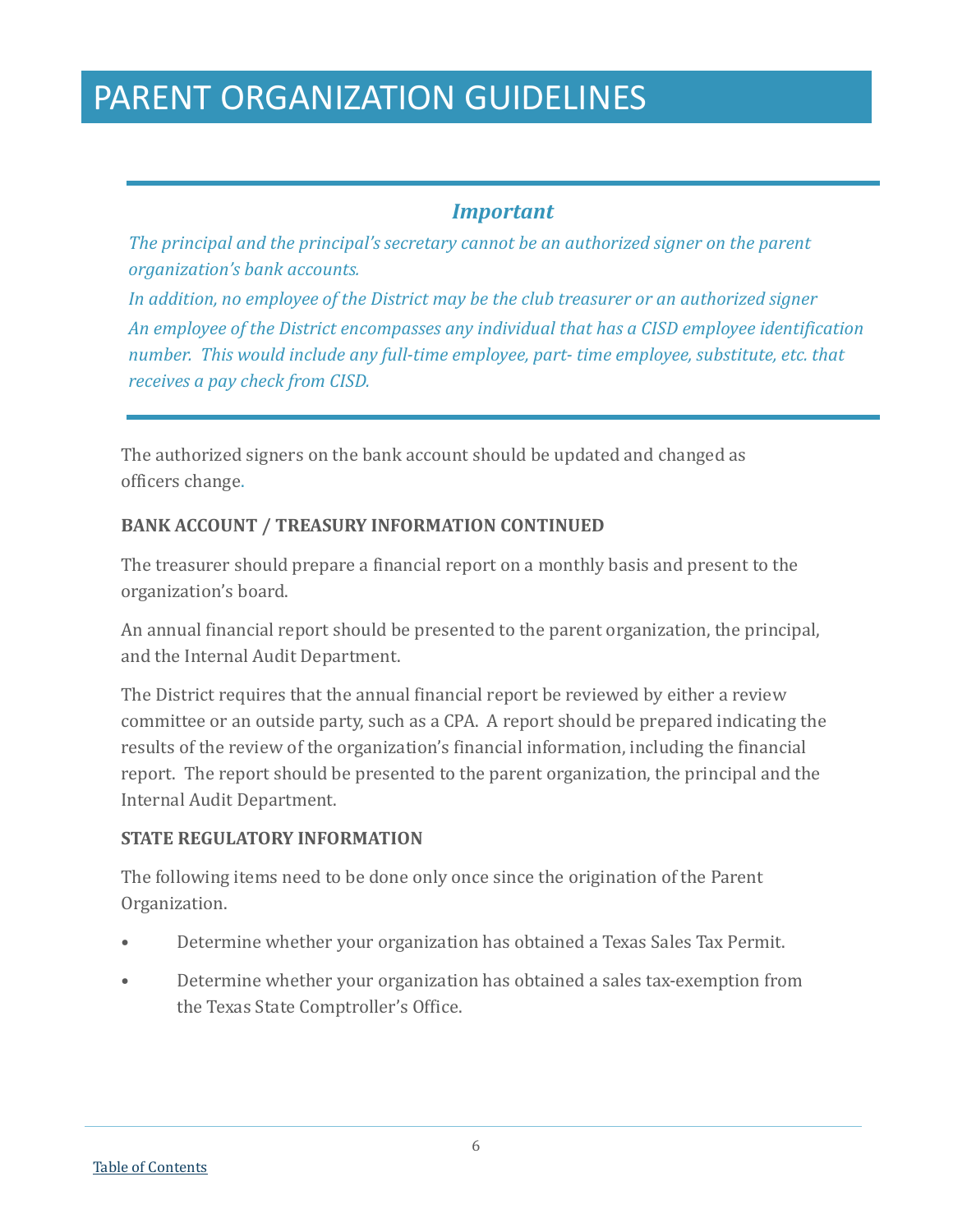Reminder: Only those organizations with a sales tax-exemption from the Texas State Comptroller's Office are entitled to the two (2) "one-day, tax-free" sales/auction days.

If the parent organization is incorporated, determine whether your organization has obtained an exemption from Texas franchise tax from the Texas State Comptroller's Office.

### *The following item is applicable each school year or calendar year.*

If the PTA/PTO/Booster club has a Texas sales tax permit then your organization must file a Texas state sales tax reports as required, even if zero sales were made during the period.

The Texas State Comptroller's Office determines whether the report needs to be filed quarterly, semi-annually, or annually and is subject to change.

#### <span id="page-6-0"></span>**GENERAL REQUIREMENTS**

Provide the parent organization's official mailing address.

Provide the school principal with the parent organization's charter, Articles of Incorporation, EIN #, bylaws, and operating procedures when they are originated. In addition, provide updated copies as changes are made.

Provide the Internal Audit Department and the school principal with a list of the parent organization officers at the beginning of each school year and as officers change. The list should include:

- Name
- Position
- Home phone number
- Work/cell phone number
- E-mail address and mailing address
- Include club sponsor (i.e. teacher, coach)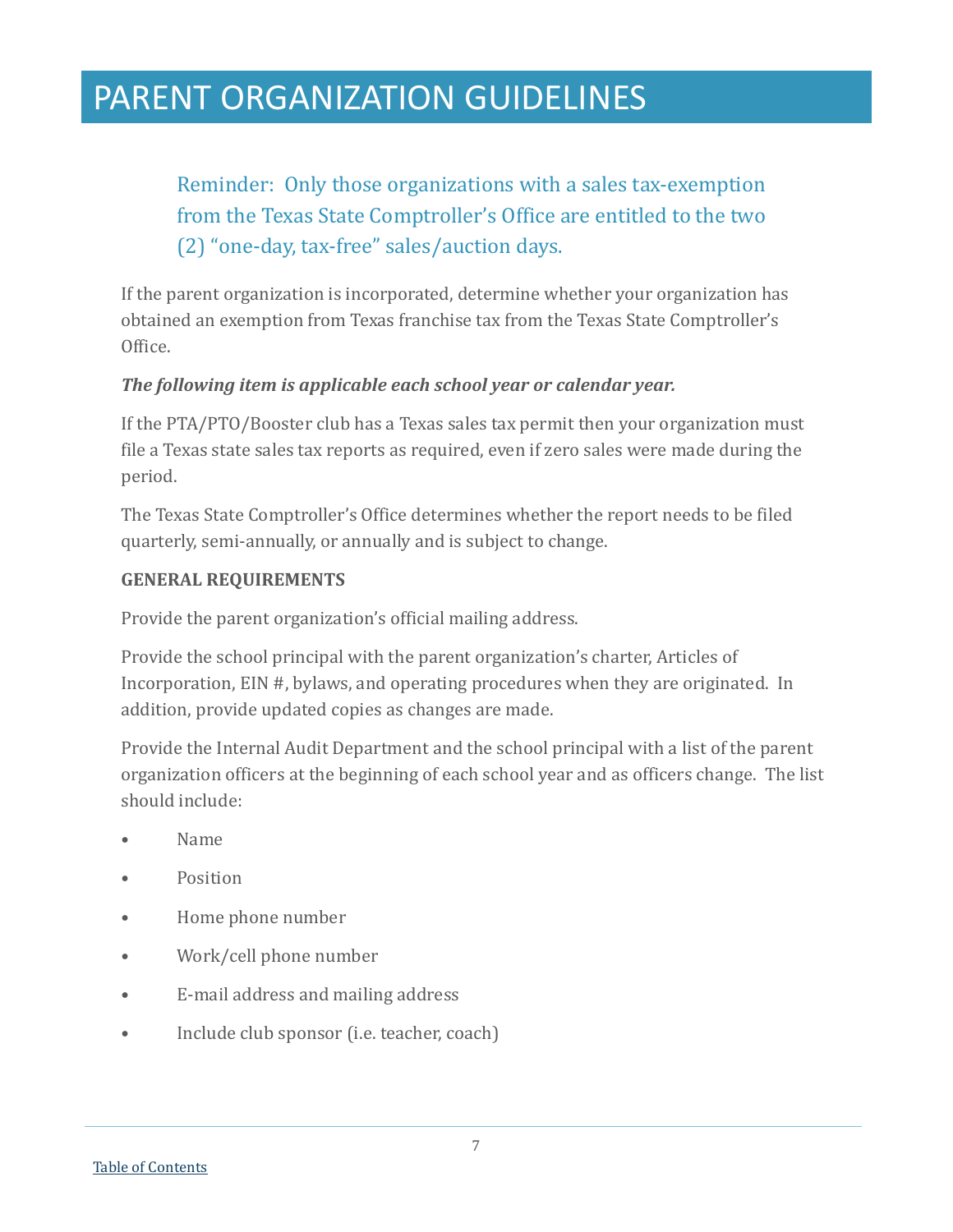### <span id="page-7-0"></span>**FUNDRAISERS**

Provide the school principal with a list of fundraisers planned for the current year no later than the date established by the school principal or October 1 for fall fundraisers and March 1 for spring fundraisers.

Provide the school principal with detailed fundraising information at least 30 days prior to the fundraising event.

The detailed fundraising information should include:

- Purpose of the fundraiser,
- Type of fundraising activity (i.e., candy sale, carnival)
- $Date(s)$ , time(s), and place(s) of the activity,
- Name of the sponsoring organization,
- Name and phone number of organization's representative,
- Name and phone number of person(s) in charge of the fundraiser, and
- Name and phone number of the person(s) who will be handling the money for the fundraiser.

If your parent organization has received tax-exempt status from the Texas State Comptroller's Office, your organization is entitled to two (2) "one-day, tax-free" sales/auction days per calendar year.

If you are entitled to the two "one-day, tax-free" sales days, indicate the "one-day, taxfree" sales/auction that have been used or that are planned.

The PTA/PTO/BOOSTER CLUB cannot require members or students to fundraise or raise a certain amount. For example, a student's ability to attend a trip cannot be based on raising a certain amount of money. If your PTA/PTO/BOOSTER CLUB is currently requiring fundraising, discontinue this requirement.

The PTA/PTO/BOOSTER CLUB cannot use individual accounts to credit an individual for funds raised. If your PTA/PTO/BOOSTER CLUB is using individual accounts currently, this practice should be discontinued.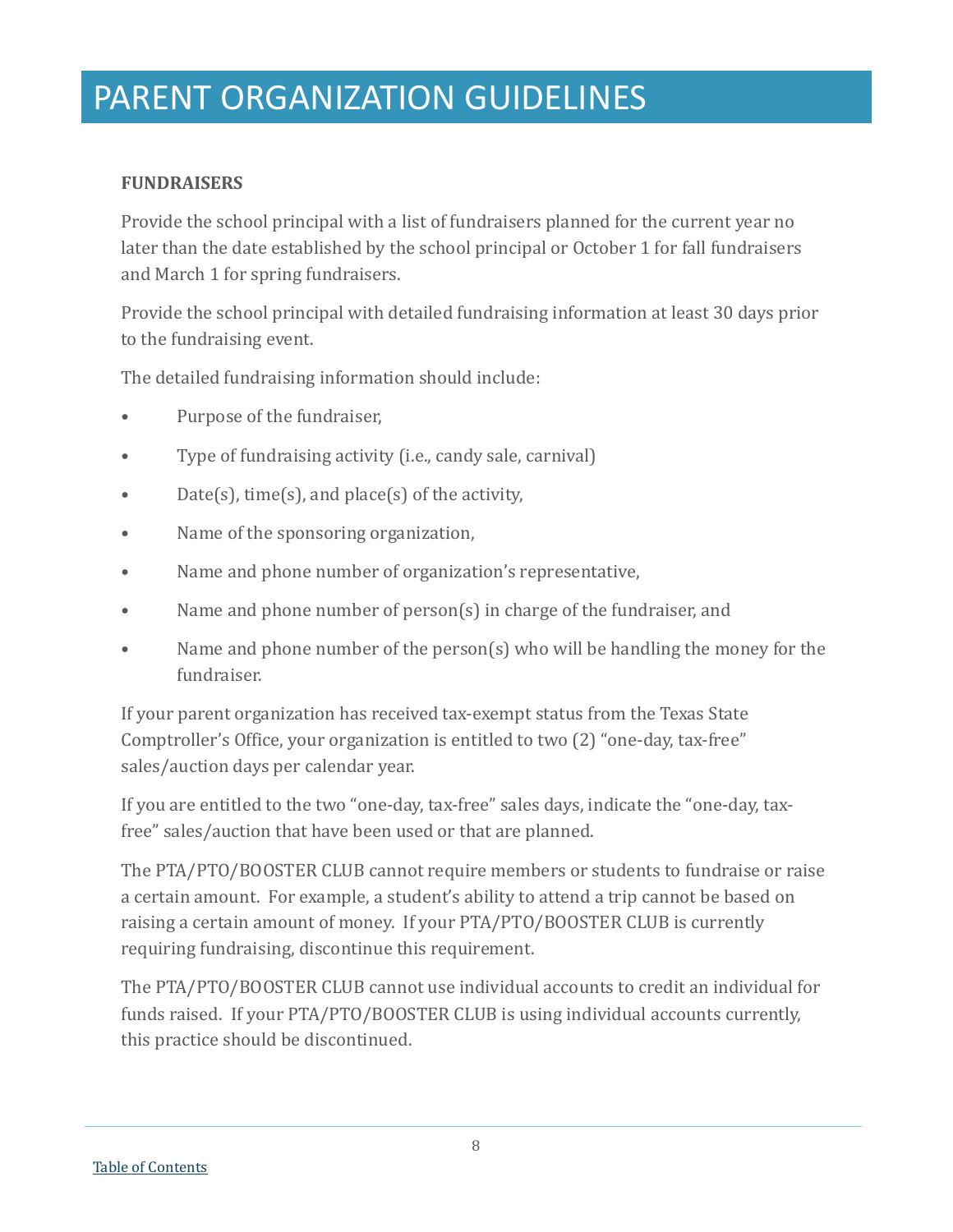### **FUNDRAISERS - CONTINUED**

Fundraising is an opportunity to generate revenue for the PTA/PTO/BOOSTER CLUB as a group, not individuals. Therefore, revenues should be recorded in a group account where all members or students have the same opportunity to benefit equally from the revenues.

One member or student should not receive a larger benefit from fundraising than another. In addition, if a member or student chooses not to participate in the fundraiser, that person still receives an equal benefit from the revenues generated.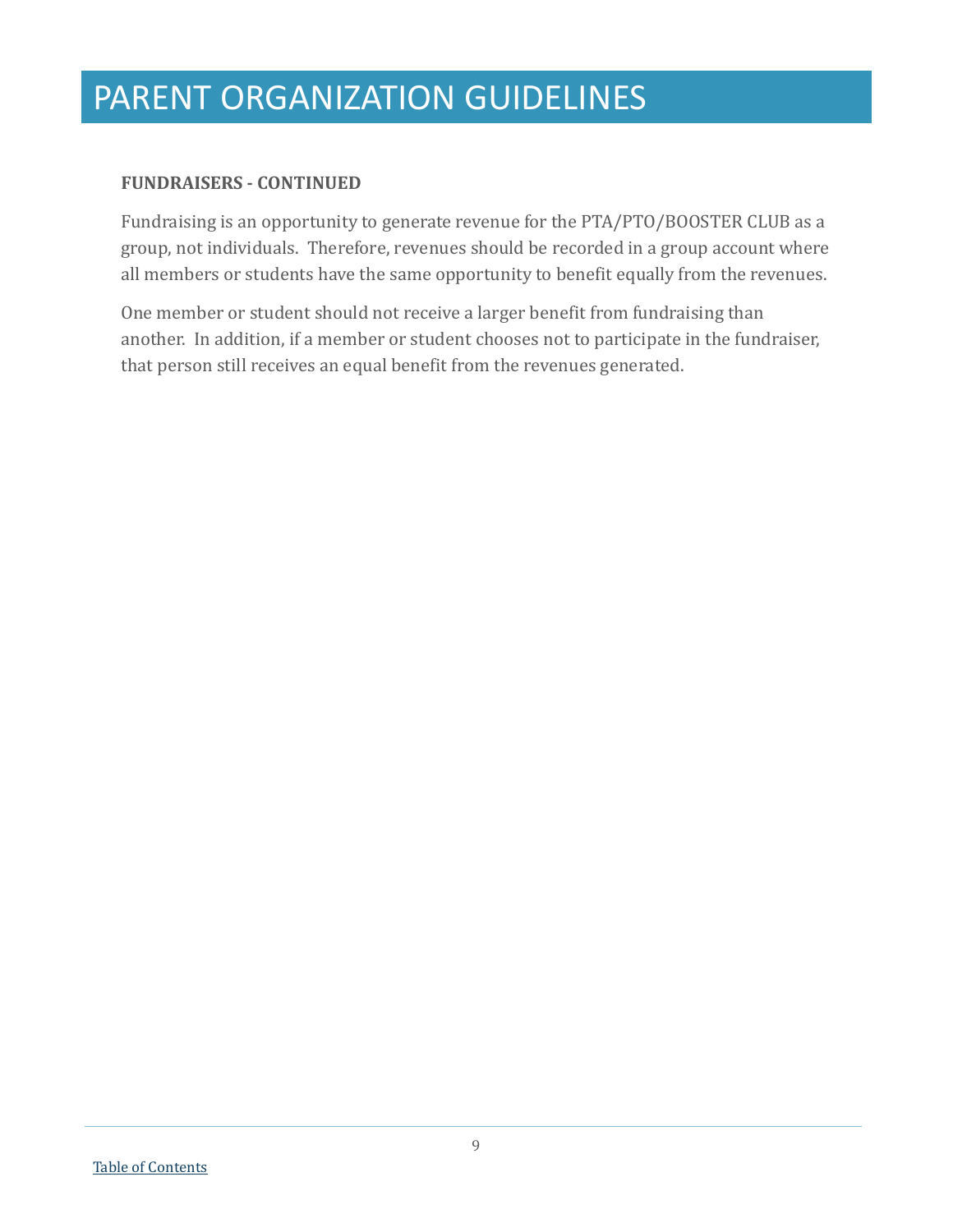### **CISD BOARD POLICY GE (LEGAL) RELATIONS WITH PARENT ORGANIZATIONS**

<span id="page-9-0"></span>PARENT-TEACHER ORGANIZATIONS

The Board shall cooperate in the establishment of ongoing operations of at least one parent-teacher organization at each school in the District to promote parental involvement in school activities. Education Code 26.001(e)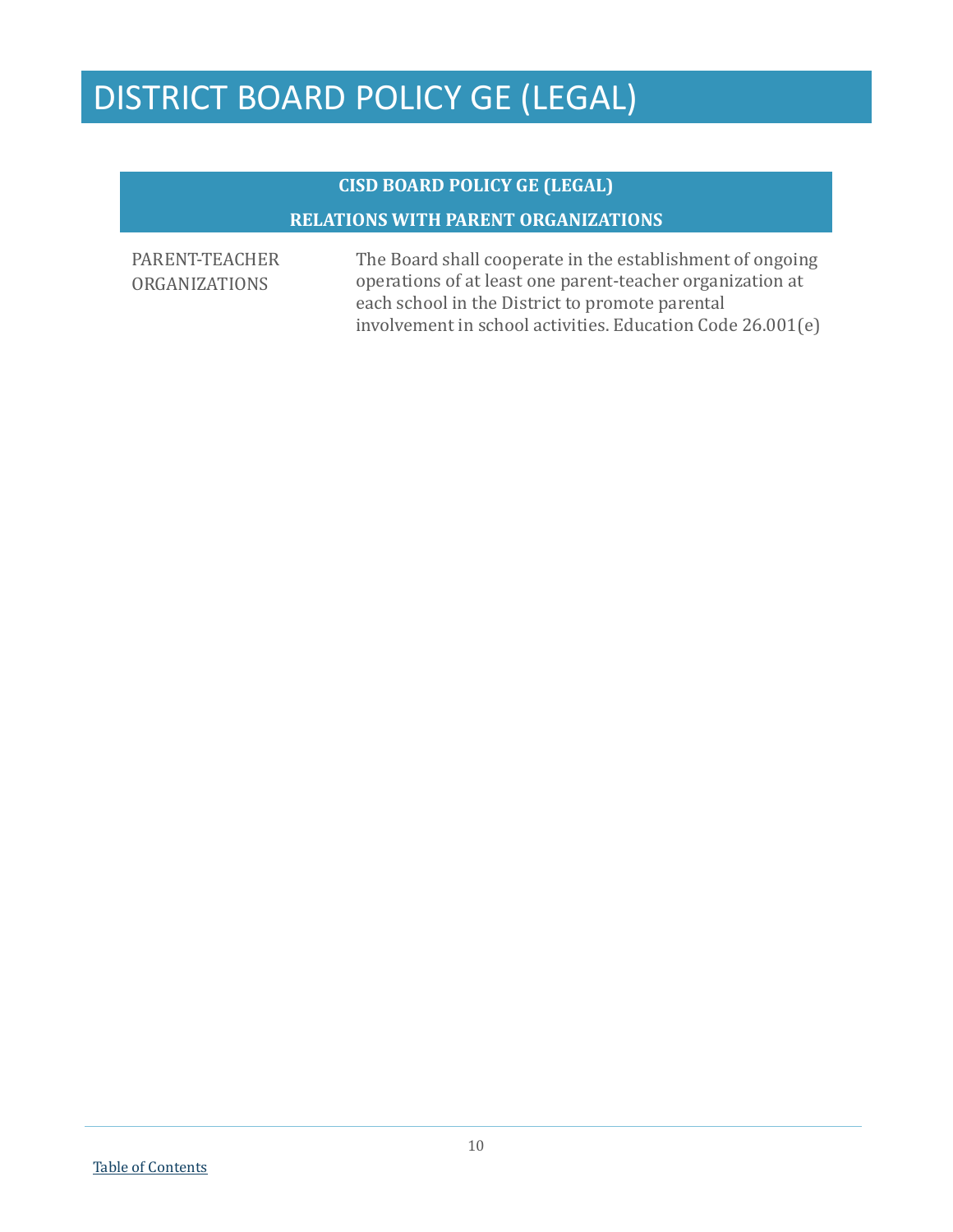### **CISD BOARD POLICY GE (LOCAL) RELATIONS WITH PARENT ORGANIZATIONS**

#### <span id="page-10-0"></span>USE OF DISTRICT FACILITIES

District-affiliated school-support or District-affiliated school-support organizations and booster organizations, and other parent groups, shall organize, fundraise or solicit donations, and function in a way that is consistent with the District's philosophy and objectives, Board policies, District administrative regulations, applicable UIL or other governing association guide-lines, and financial and audit regulations. [See also CDC and CFC]

Before engaging in fundraising or soliciting gifts, an organization or group shall notify the principal or other appropriate administrator identified in administrative regulations. [See CDC(LOCAL) for District acceptance of gifts and solicitations] Use of District Facilities

District-affiliated school-support or booster organizations may use District facilities with prior approval of the appropriate administrator. Other parent groups may use District facilities in accordance with policy GKD.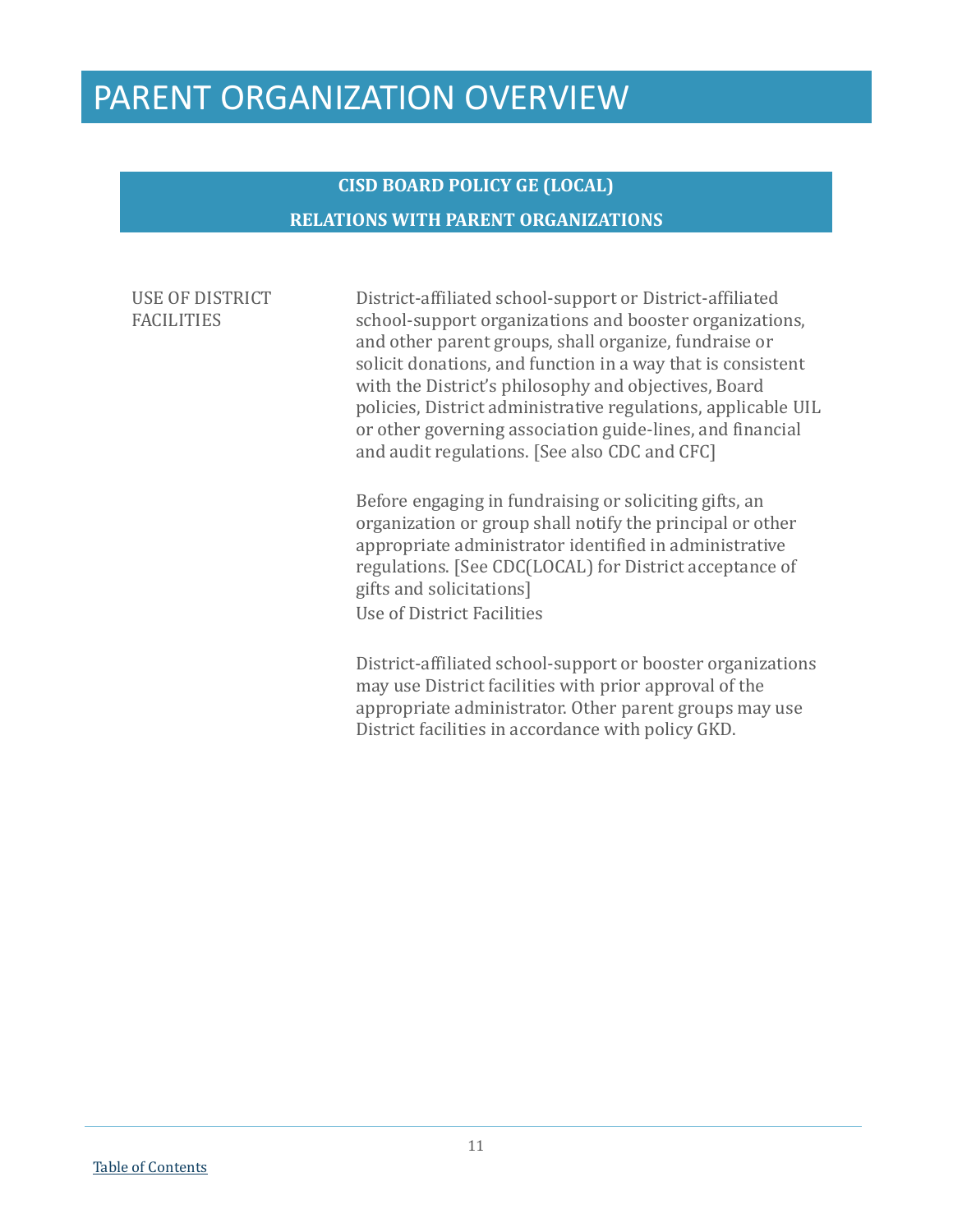<span id="page-11-0"></span>To assist our schools and students in the District parents may form organizations to promote the school program or to complement a particular student group or activity. Parent Teacher Organization (PTO), Parent Teacher Association (PTA), other similar organizations and Booster Clubs, (hereinafter referred to as "parent organization") provide an important support function to schools and student groups; however, they also require a strong commitment from members to work properly. Therefore, deciding whether or not to form a parent organization is a difficult decision that requires careful consideration of the pros and cons of formation.

Parents interested in forming a parent organization should discuss the pros, the cons, and the responsibilities of having a parent organization with each other as well as the principal/sponsor of the student group.

The following are some questions to consider when deciding whether or not to form a parent organization:

- What can a parent organization accomplish that cannot be achieved through the school or student group?
- Do I have time to commit to a parent organization?
- Are there enough parents with time to commit to a parent organization?
- Am I willing to perform the necessary research, training, and paperwork to be in compliance with all District, UIL, State, and Federal regulations? (This includes submitting required information to the Texas Comptroller's Office and the IRS.)
- Have I read the Parent Organization Guidelines to discover my responsibilities once a parent organization is formed?
- Have I spoken with other parent organizations to determine what benefits/problems they have experienced?
- Have I spoken with the principal/sponsor to obtain support for the formation of a parent organization?

Parents do not have to form a parent organization to support a school or student group. Parents may still support a school or student group as parents through fundraisers and other activities. The money raised for these groups is accounted for in a Student (Agency) Activity Fund set up through the District. This money would be considered the student group's money and would benefit only that group of students. The District is responsible for all of the accounting and legal responsibilities of these funds.

Once you have decided to form a parent organization, approval must be obtained from the campus principal before proceeding with any other steps to form a parent organization.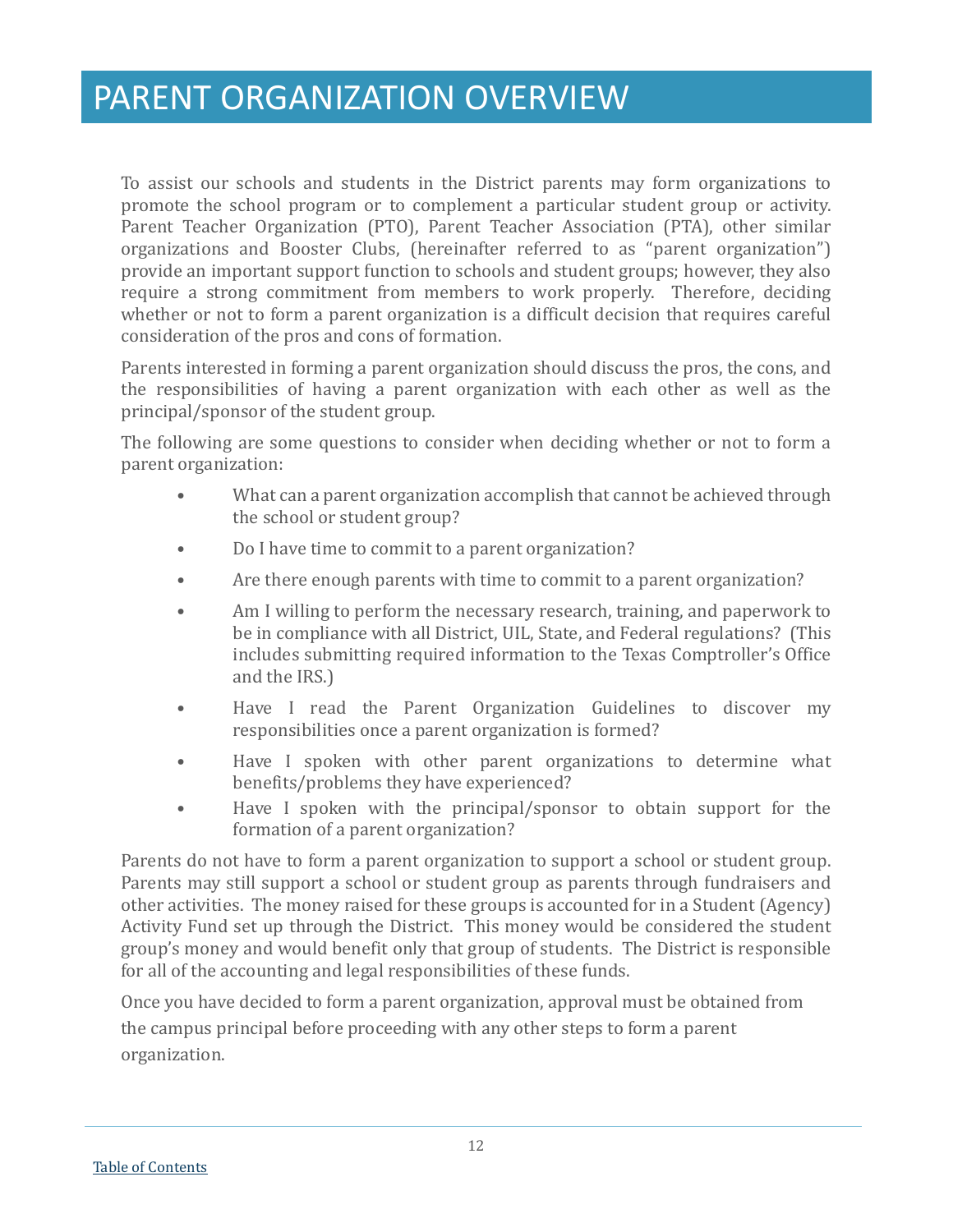Each such organization must submit the following to the campus principal for approval:

- 1. The constitution and by-laws of the organization.
- 2. A list of all activities and fundraisers, annually.
- 3. The budget of the organization, annually.

### **The principal must approve the formation of a PTO/Booster Club before the organization takes any further action to create a unique identity.**

A current list of officers of each organization will be kept on file in the principal's office of the school involved.

No employee of the District may serve as a treasurer or bank account signatory in a parent organization or booster club. Principals may not serve as board members for any campus related group at the school to which they are assigned.

Parent organizations must agree to abide by all applicable UIL, District, and campus rules.

The faculty sponsor of a student group will serve as the liaison between any organization formed with that student group and the District. If no specific group is involved, the principal will serve as the liaison.

Each parent organization must strive to remain in good standing with all state and federal agencies. Therefore, each parent organization is responsible for obtaining its own competent independent counsel on accounting and tax matters related to its specific circumstances. This counsel may include a Certified Public Accountant (CPA) or an attorney. The cost of these services would be the parent organization's responsibility.

Parent organization officers are solely responsible for ensuring that their organization is in compliance with all state and federal regulations. Therefore, the District, including any District employee, is not responsible for a parent organization not being in good standing with all state and federal agencies. However, the District provides information that assists the parent organization in complying with state tax and federal regulations.

Parent organizations have many responsibilities to the federal government, the state, the District, and to the students they support. Part of this responsibility is to keep accurate and updated records so that the organization may complete the necessary filing requirements with the state and the IRS. In addition, these records will help you prepare your annual Financial Report and Review Committee Report.

Most of the reporting requirements of a parent organization are dependent on the financial records kept; therefore, the office of parent organization treasurer is an extremely important and vital position that should not be taken lightly.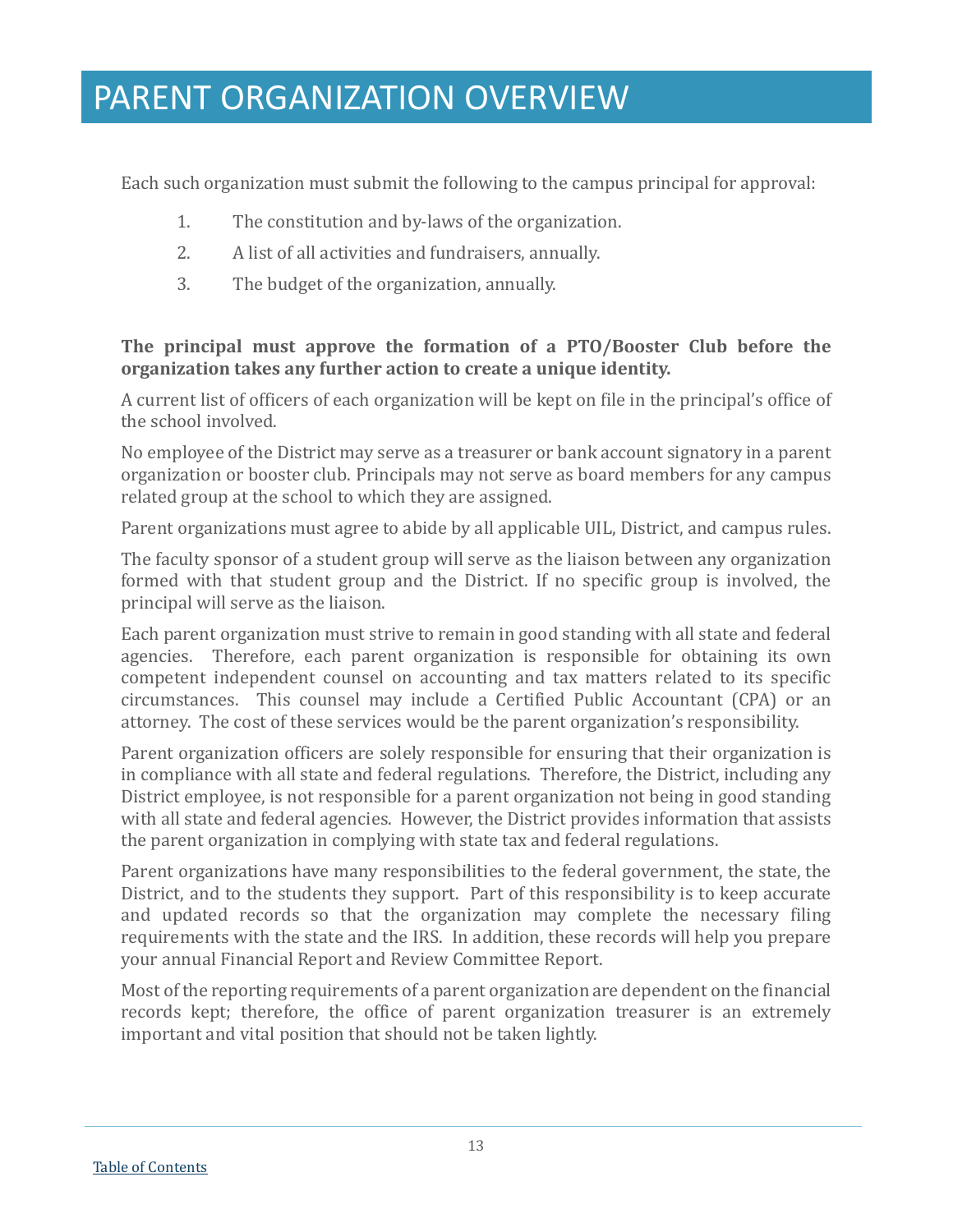Even though the treasurer may assign certain duties to another person (i.e., Fundraiser Chairperson – Catalog Sales), the treasurer is ultimately responsible for assuring that all financial records are maintained accurately for the parent organization.

With this in mind, this section has been prepared to assist you in establishing a general record-keeping system and a general system of internal controls, and to guide you in preparing the Financial Report and related Review Committee Report. Establishing a good record-keeping system is an essential step in creating a successful organization.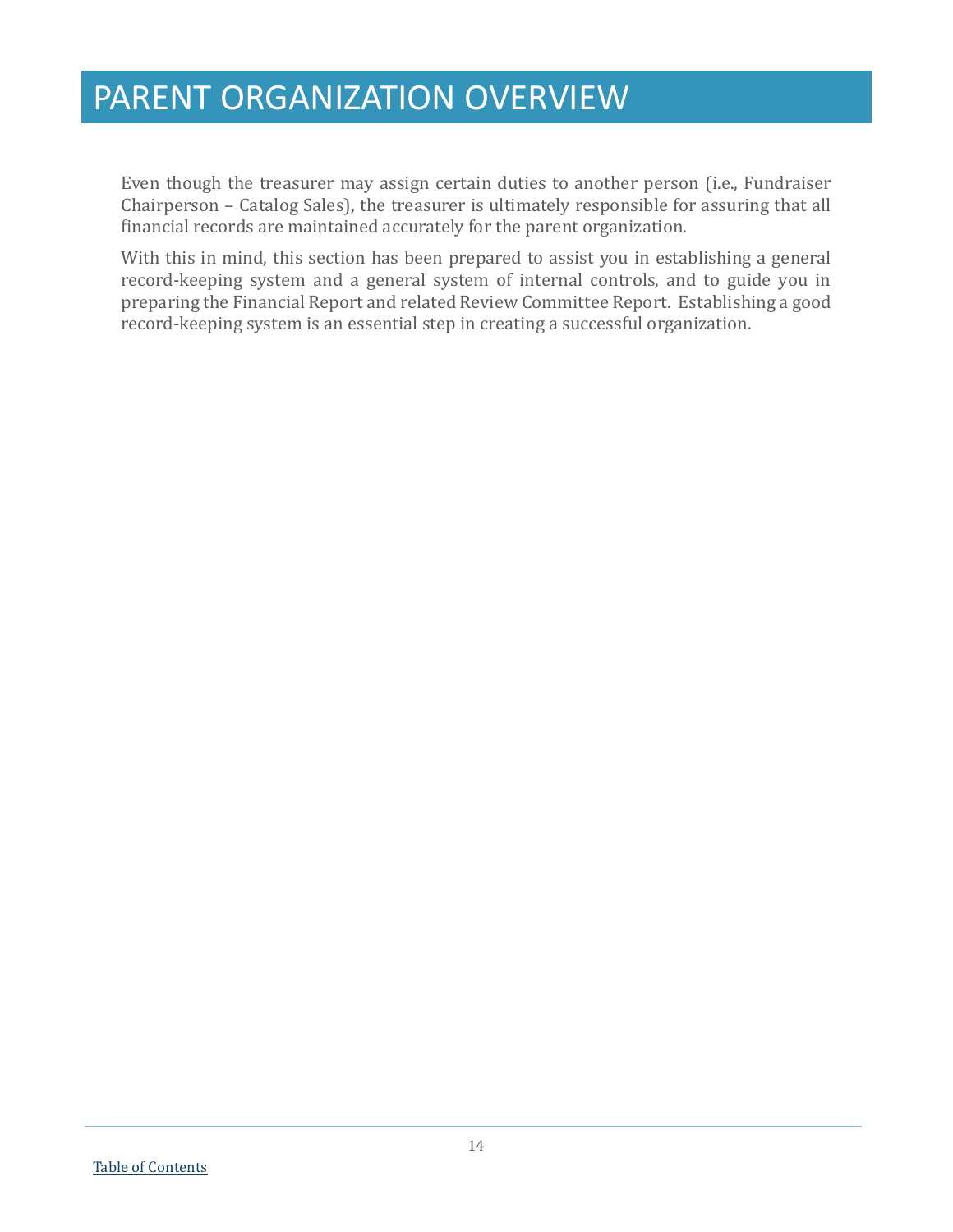# PARENT ORGANIZATION INFORMATION SHEET

<span id="page-14-0"></span>

|                  |                                  |                                                         | Send an updated copy of this form to your school principal and to the Internal<br>Audit Department as new officers are elected or as information changes. |  |
|------------------|----------------------------------|---------------------------------------------------------|-----------------------------------------------------------------------------------------------------------------------------------------------------------|--|
| 1.               | Organization Name                |                                                         |                                                                                                                                                           |  |
| 2.               |                                  |                                                         |                                                                                                                                                           |  |
| 3.               |                                  |                                                         |                                                                                                                                                           |  |
| $\overline{4}$ . | <b>Official Mailing Address:</b> |                                                         |                                                                                                                                                           |  |
|                  |                                  |                                                         |                                                                                                                                                           |  |
|                  |                                  |                                                         |                                                                                                                                                           |  |
| 5.               | Date of Change:                  | $\frac{\frac{1}{2}}{\frac{1}{2}}$                       |                                                                                                                                                           |  |
| 6.               |                                  |                                                         |                                                                                                                                                           |  |
| 7.               |                                  | Club Sponsor (If PTO/PTA, please list school Principal) |                                                                                                                                                           |  |
|                  |                                  |                                                         |                                                                                                                                                           |  |
|                  |                                  |                                                         |                                                                                                                                                           |  |
|                  | Office Held:                     |                                                         |                                                                                                                                                           |  |
|                  | <b>Printed Name:</b>             |                                                         |                                                                                                                                                           |  |
|                  | <b>Phone Numbers:</b>            | Home:                                                   | Other:                                                                                                                                                    |  |
|                  | <b>Email Address:</b>            |                                                         |                                                                                                                                                           |  |
|                  | <b>Office Held:</b>              |                                                         |                                                                                                                                                           |  |
|                  | <b>Printed Name:</b>             |                                                         |                                                                                                                                                           |  |
|                  | <b>Phone Numbers:</b>            | Home:                                                   | Other:                                                                                                                                                    |  |
|                  | <b>Email Address:</b>            |                                                         |                                                                                                                                                           |  |
|                  |                                  |                                                         |                                                                                                                                                           |  |
|                  | <b>Office Held:</b>              |                                                         |                                                                                                                                                           |  |
|                  | <b>Printed Name:</b>             |                                                         |                                                                                                                                                           |  |
|                  | <b>Phone Numbers:</b>            | Home:                                                   | Other:                                                                                                                                                    |  |
|                  | <b>Email Address:</b>            |                                                         |                                                                                                                                                           |  |

*By law, information on this page is public information and must be released to the public at such request.*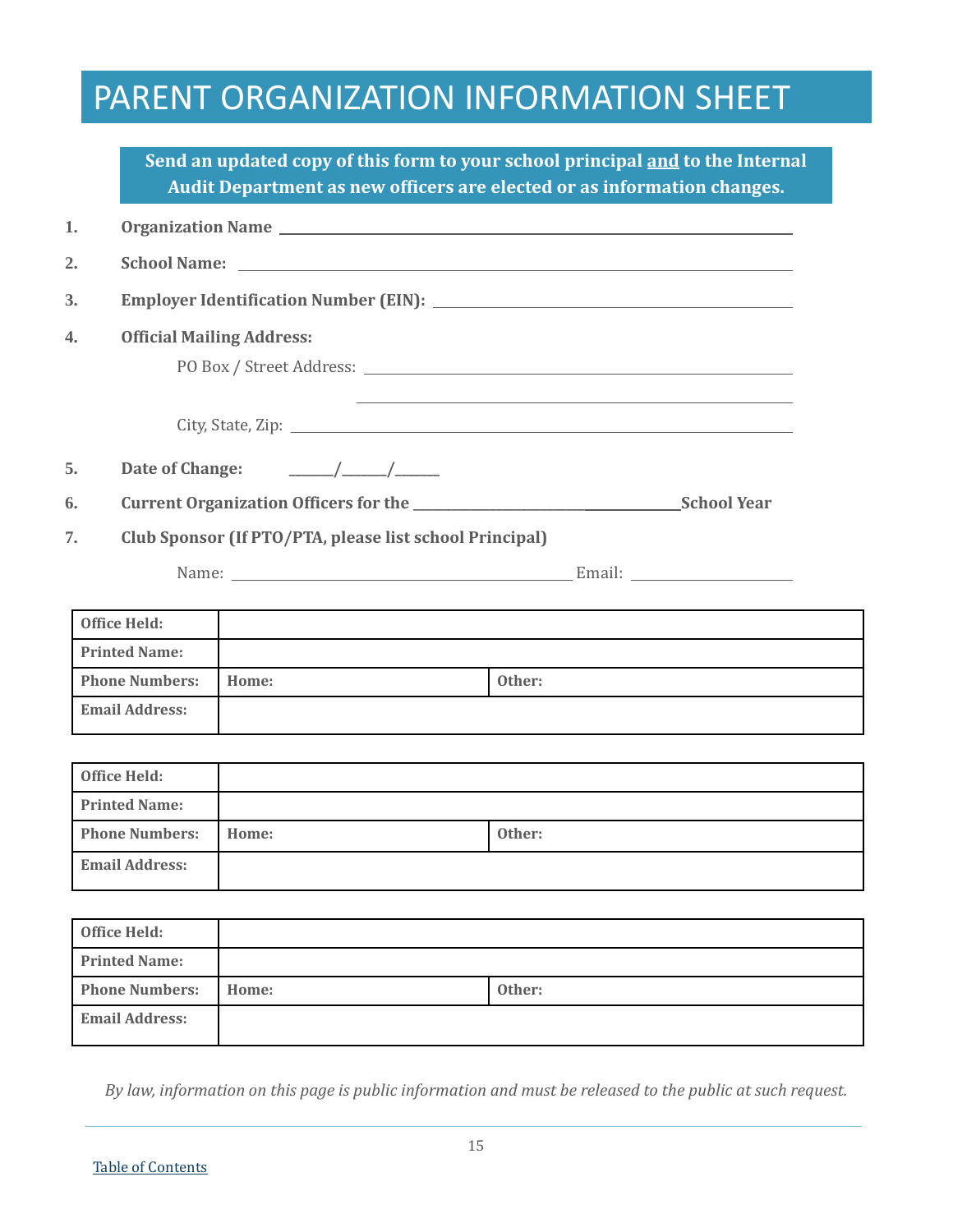# PARENT ORGANIZATION INFORMATION SHEET

**Send an updated copy of this form to your school principal and to the Internal Audit Department as new officers are elected or as information changes.**

#### **8. Current Organization Officers (continued):**

| Office Held:          |       |        |
|-----------------------|-------|--------|
| <b>Printed Name:</b>  |       |        |
| <b>Phone Numbers:</b> | Home: | Other: |
| <b>Email Address:</b> |       |        |

| Office Held:          |       |        |
|-----------------------|-------|--------|
| <b>Printed Name:</b>  |       |        |
| <b>Phone Numbers:</b> | Home: | Other: |
| <b>Email Address:</b> |       |        |

| Office Held:          |       |        |
|-----------------------|-------|--------|
| <b>Printed Name:</b>  |       |        |
| <b>Phone Numbers:</b> | Home: | Other: |
| <b>Email Address:</b> |       |        |

| Office Held:          |       |        |
|-----------------------|-------|--------|
| <b>Printed Name:</b>  |       |        |
| <b>Phone Numbers:</b> | Home: | Other: |
| <b>Email Address:</b> |       |        |

| Office Held:          |       |        |
|-----------------------|-------|--------|
| <b>Printed Name:</b>  |       |        |
| <b>Phone Numbers:</b> | Home: | Other: |
| <b>Email Address:</b> |       |        |

*By law, information on this page is public information and must be released to the public at such request.*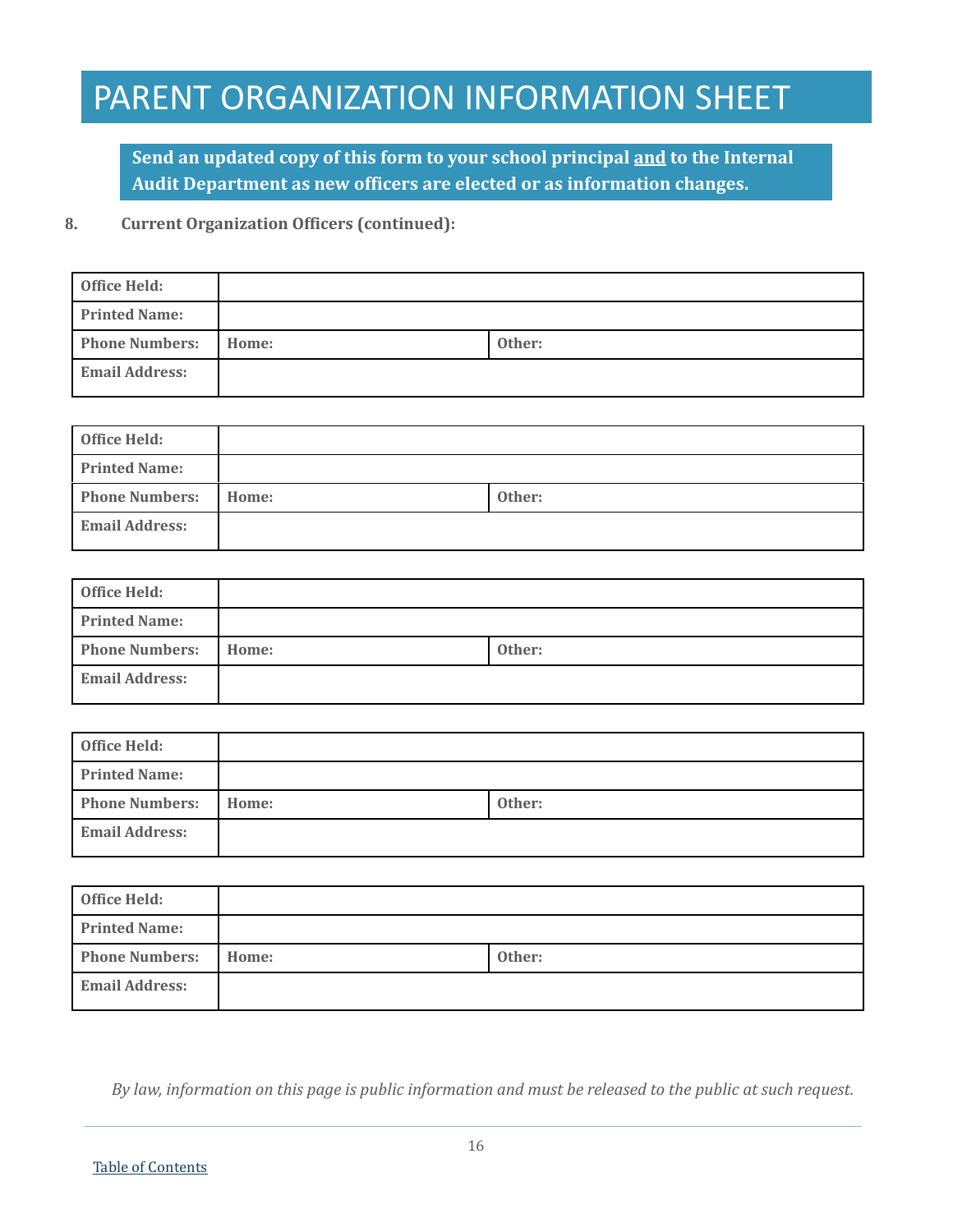# DUE DATE CHECKLIST

<span id="page-16-0"></span>

| <b>Due Date</b>                                                                                                                                                                                                                                               | <b>Report</b>                                                                                                                        |                                                       | Due To                                                                        |
|---------------------------------------------------------------------------------------------------------------------------------------------------------------------------------------------------------------------------------------------------------------|--------------------------------------------------------------------------------------------------------------------------------------|-------------------------------------------------------|-------------------------------------------------------------------------------|
|                                                                                                                                                                                                                                                               |                                                                                                                                      |                                                       |                                                                               |
| As Soon As Available                                                                                                                                                                                                                                          | Meeting & Activity Calendar                                                                                                          |                                                       | Principal & Post for all                                                      |
| September 1<br>Update for any changes<br>after date passes                                                                                                                                                                                                    | PTA/PTO Booster Club Information Sheet                                                                                               |                                                       | Principal<br><b>Internal Audit Department</b>                                 |
| September 1                                                                                                                                                                                                                                                   | Year-End Financial Report prepared by<br>Treasurer                                                                                   |                                                       | Principal<br><b>Internal Audit Department</b>                                 |
| September 1                                                                                                                                                                                                                                                   | Year-End Financial Audit or Review<br>Committee Report                                                                               |                                                       | Principal<br><b>Internal Audit Department</b>                                 |
| September 1                                                                                                                                                                                                                                                   | Send Form 990, 990EZ, 990N to IRS no later<br>than 4 1/2 months after your fiscal year ended.                                        |                                                       | IRS 4 1/2 months after fiscal<br>year-end<br><b>Internal Audit Department</b> |
|                                                                                                                                                                                                                                                               | <b>Use Form:</b>                                                                                                                     | If your gross<br>receipts for the<br>year             | by September 1                                                                |
|                                                                                                                                                                                                                                                               | 990                                                                                                                                  | were \$200,000 or<br>greater                          |                                                                               |
|                                                                                                                                                                                                                                                               | 990EZ                                                                                                                                | were more than<br>\$50,000 and<br>less than \$200,000 |                                                                               |
|                                                                                                                                                                                                                                                               | 990N                                                                                                                                 | were \$50,000 or less                                 |                                                                               |
| Please note that if you file Form 990N, this<br>form is to be completed online and filed<br>electronically.<br>We strongly suggest filing these documents<br>as soon as possible after the fiscal year-<br>end, before turning books over to new<br>officers. |                                                                                                                                      |                                                       |                                                                               |
| October 1                                                                                                                                                                                                                                                     | Articles of Incorporation, By-laws,                                                                                                  |                                                       | Principal                                                                     |
| (If <b>not</b> a member of CISD<br><b>Educational Support</b>                                                                                                                                                                                                 | Determination Letter for $501(c)(3)$ status<br>from IRS<br>Only required once for each organization<br>unless documents are changed. |                                                       | <b>Internal Audit Department</b>                                              |
| Groups, Inc.)                                                                                                                                                                                                                                                 |                                                                                                                                      |                                                       |                                                                               |
| October 1                                                                                                                                                                                                                                                     | Fundraiser information for Fall fundraisers                                                                                          |                                                       | Principal                                                                     |
| March 1                                                                                                                                                                                                                                                       | Fundraiser information for Spring fundraisers                                                                                        |                                                       | Principal                                                                     |
|                                                                                                                                                                                                                                                               |                                                                                                                                      |                                                       |                                                                               |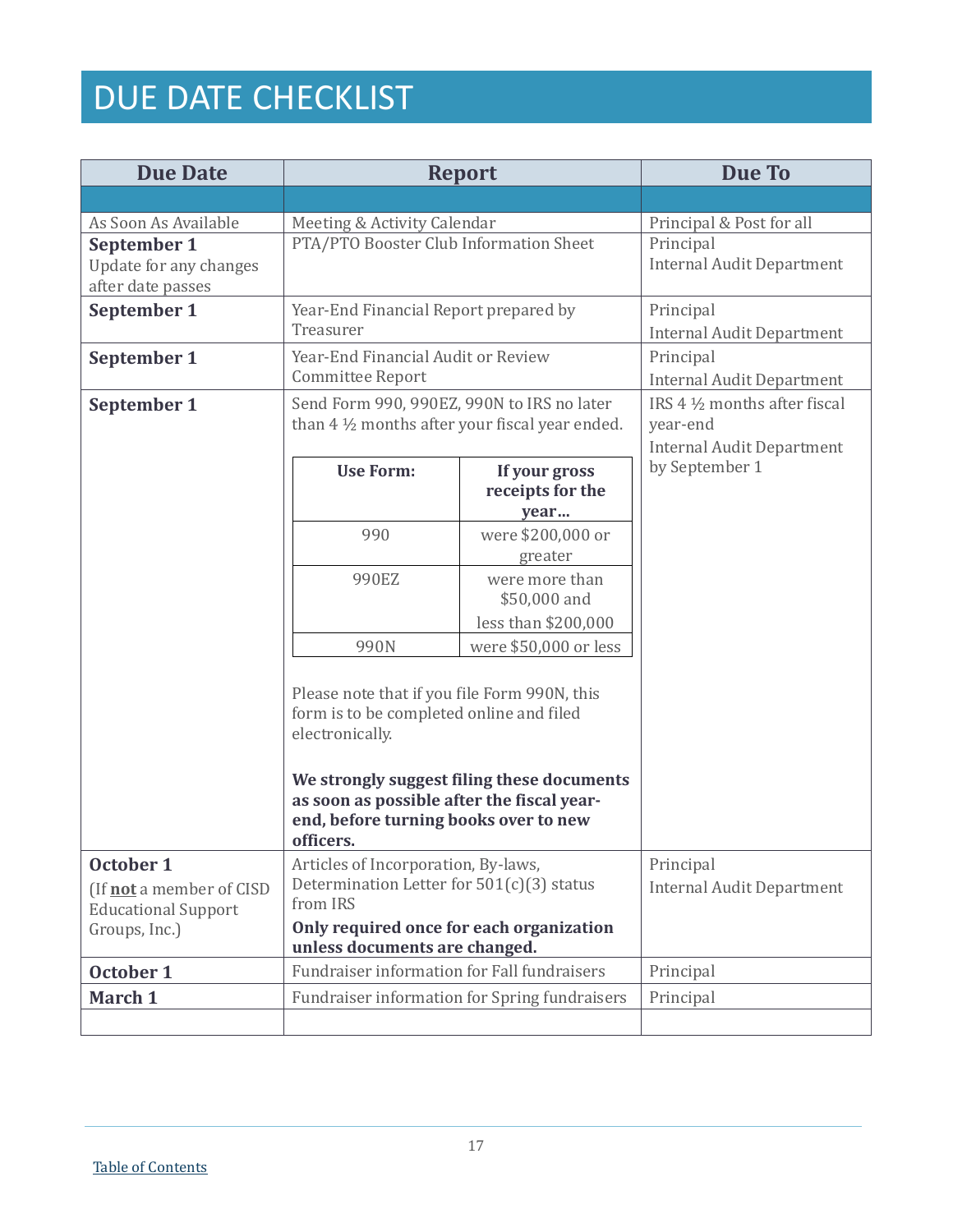### **BECOMING AN EXEMPT ORGANIZATION AS A PUBLIC 501(C) (3) ORGANIZATION**

After receiving approval to form a parent organization there are steps that must be completed to create your own identity and to establish the organization.

**CISD has a group exemption held by CISD Educational Support Groups, Inc. Your parent organization is not required to join the group exemption. By participating, your parent organization shares in the benefits of its 501(c) (3) status and does not have to apply for its own federal tax exemption as a public 501(c) (3) organization with the IRS.** 

If your organization decides to take part in the CISD group exemption for parent organizations, instead of applying for individual exempt status, the Internal Audit Department will handle much of the work for you and will guide you in completing the required documents. Internal Audit will direct and assist your group to:

- Obtain your own EIN
- Prepare Articles of Incorporation
- File your Articles of Incorporation with the State of Texas
- Prepare By-Laws
- Obtain Sales & Use Tax, and Franchise Tax exemption
- Obtain a Sales Tax permit (if needed)
- Prepare reporting on sales tax and Form 990 (if needed)

Contact the CISD Internal Audit Office if you are interested in joining the group exemption. Those groups expressing interest in this exemption will be contacted and provided additional instructions.

The following are steps to follow when establishing your parent organization:

1. Establish a parent organization initial board of directors to setup the organization. (Members of the initial board of directors cannot be considered as parent organization officers until they are elected at a general membership meeting.)

2. Determine official mailing address of the parent organization. By maintaining a consistent mailing address, you will not have to update your address each year to the District, the Texas Secretary of State, the Texas Comptroller's Office, the IRS, and your bank.

We recommend that a post office box (PO Box) or private mailing box (PMB) be used as the official mailing address. The school's address may be used as the parent organization's official address; however, the PTO/Booster Club may not receive mail timely when the school is closed (i.e., summer vacation and holidays).

**Do not use home addresses since officers change frequently.**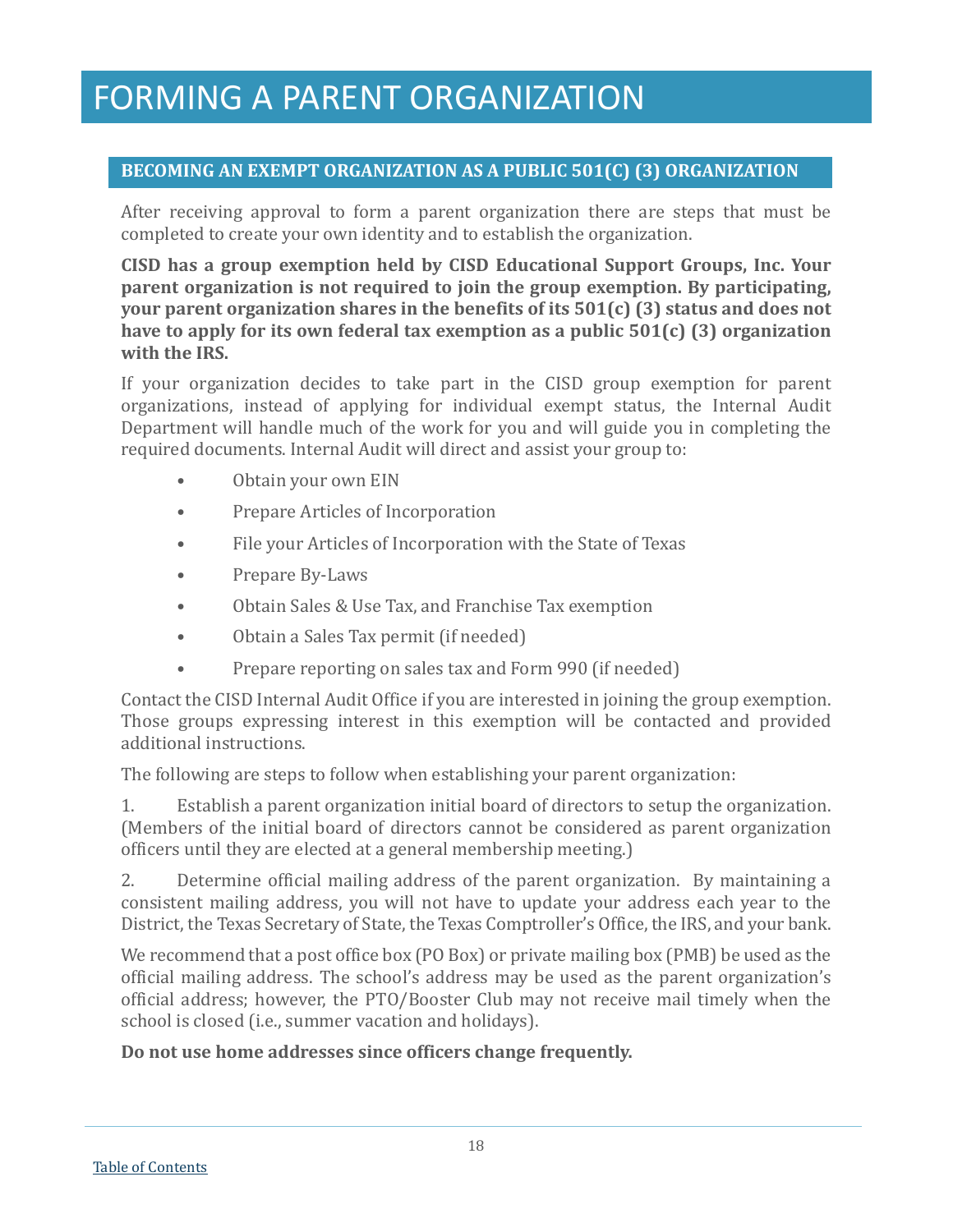3. Apply for an Employer Identification Number (EIN) with the IRS. You can apply for an EIN online, by fax, or by mail. When applying for your EIN, be sure to use the exact same parent organization name as you used in your Articles of Incorporation. If you choose to apply by fax or mail, you can obtain the SS-4 form at [https://www.irs.gov/forms](https://www.irs.gov/forms-pubs/about-form-ss-4)[pubs/about-form-ss-4.](https://www.irs.gov/forms-pubs/about-form-ss-4)

You can file the form using one of the following methods:

- Apply online at **IRS.gov**
- Fax Form SS-4 to (855) 641-6395
- Mail Form SS-4 to: Internal Revenue Service

 Attn: EIN Operation Cincinnati, OH 45999

All parent organizations must obtain a unique Employer Identification Number (EIN) if they do not already have one. Parent organizations are not permitted to use the District's EIN or its Texas sales tax permit number.

After receiving an EIN, the parent organization can open a bank account. Use the EIN to open the bank account**.** DO NOT OPEN A BANK ACCOUNT WITH A SOCIAL SECURITY NUMBER. If the bank account is opened prior to the election of officers, the board of directors may be signers on the account, as long as they are not CISD employees. DO NOT OBTAIN A DEBIT CARD. If the bank provides a debit card, do not use the debit card for expenses.

4. Draft and approve the parent organization's Articles of Incorporation. The board of directors may approve the articles to allow the group to proceed with filing the Articles of Incorporation with the state and applying for tax-exemption with the IRS.

If the group is concerned that the desired name of the parent organization is unavailable you may contact the Secretary of State's office. The Secretary of State can verify that the name is available and acceptable for your organization to use. The Secretary of State can be reached at (512) 463-5555.

Mail Articles of Incorporation and filing fee (\$25) to:

**Corporations Section Statutory Filings Division Office of the Secretary of State P.O. Box 13697 Austin, TX 78711-369**

5. Draft and approve the parent organization's bylaws. The board of directors may approve the bylaws to allow the group to proceed with applying for incorporation with the State and applying for tax exemption with the IRS.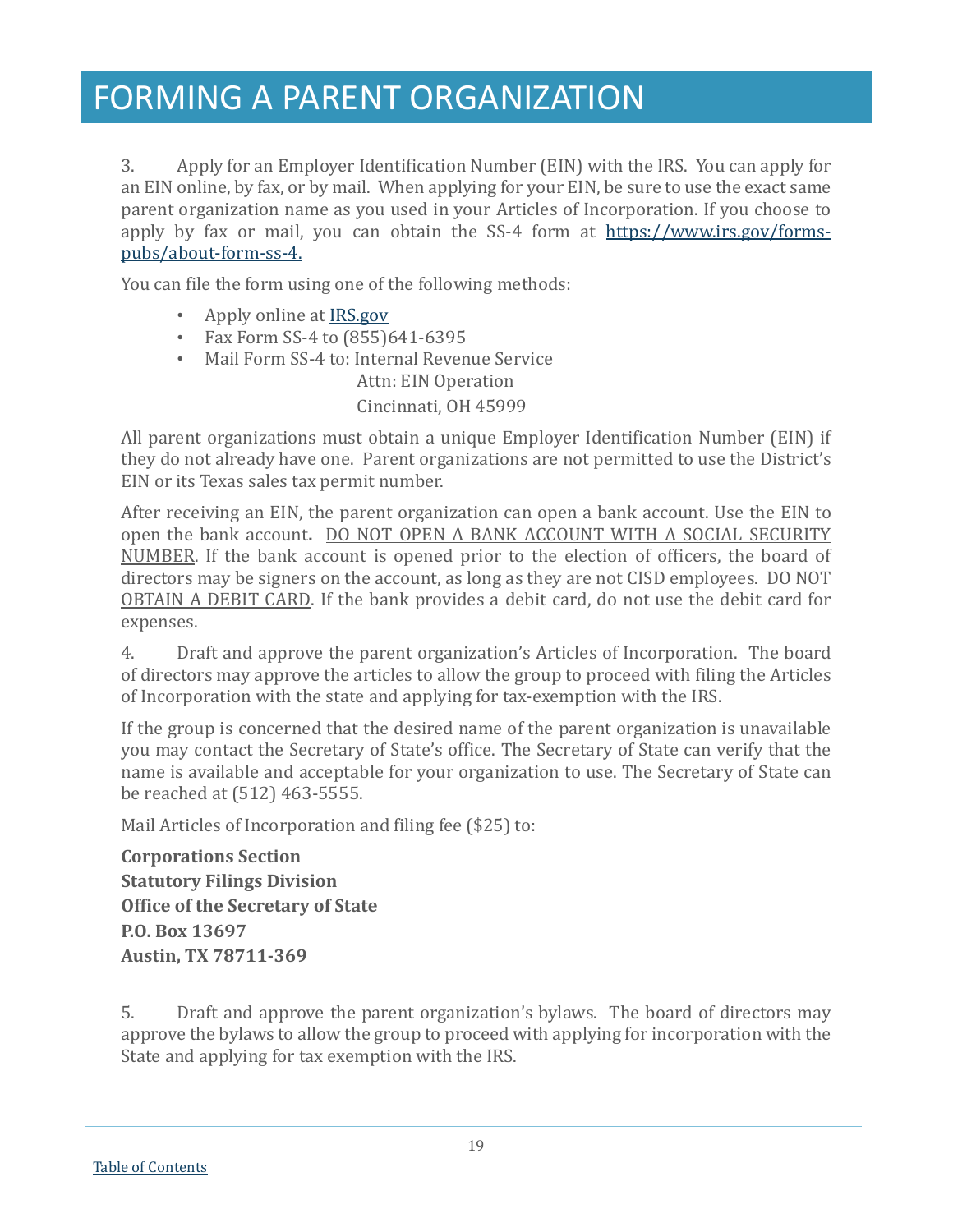The CISD Internal Audit Department will provide a bylaws template if you need assistance drafting the document for your parent organization.

**Note, if you are a part of the group exemption held by CISD Educational Support Groups, Inc., steps 6-11 will not apply to you. You do not need to apply for your federal tax-exemption as a public 501(c) (3) organization with the IRS. This is covered under the group exemption.**

**Organizations participating in the group exemption will not be required to complete a Form 1023 (Application for Recognition of Exemption) with the IRS or pay a user fee to obtain exempt status as this part of the process will be handled by the Internal Audit Department in applying for the group exemption**.

6. Apply for federal tax-exemption as a public  $501(c)(3)$  organization with the IRS usin[g Form 1023, Application for Recognition of Exemption Under Section 501\(c\)\(3\) of the](https://www.irs.gov/uac/About-Form-1023)  [Internal Revenue Code.](https://www.irs.gov/uac/About-Form-1023) Complete Schedules A through H as required.

Mail Form 1023 checklist, Form 1023, check for filing fee, any required Schedules, copy of Articles of Incorporation with filing stamp and copy of signed bylaws to:

**Internal Revenue Service P.O. Box 192 Covington, KY 41012-0192**

The IRS provides information, explanations, guides, forms, and publications about forming a 501(c) (3), se[e Life Cycle of a Public Charity.](https://www.irs.gov/Charities-&-Non-Profits/Charitable-Organizations/Life-Cycle-of-a-Public-Charity)

All parent organizations should obtain federal tax exempt status as a public 501(c) (3) charitable organization by applying for and obtaining a Letter of Determination from the Internal Revenue Service (IRS) that states the organization is tax exempt. If a parent organization is new, the organization should apply for and receive its tax exempt status from the IRS on their own or through the CISD Organizational Support Groups.

Read ["Top Ten Tips to Shorten the Tax-Exempt Application Process"](https://www.irs.gov/Charities-&-Non-Profits/Top-Ten-Reasons-for-Delays-in-Processing-Exempt-Organization-Applications) before you submit your application.

7. Receive a Letter of Acknowledgement from the IRS indicating receipt of your application and payment.

8. Correspond with the IRS if your bylaws need to be modified or if the IRS needs additional information to complete your approval process.

9. Receive a Determination Letter (approximately 4-6 months later) stating you are a public 501(c) (3) tax-exempt organization.

10. Send a copy of the Determination Letter to the [CISD Internal Audit Department.](https://www.conroeisd.net/internal-audit/)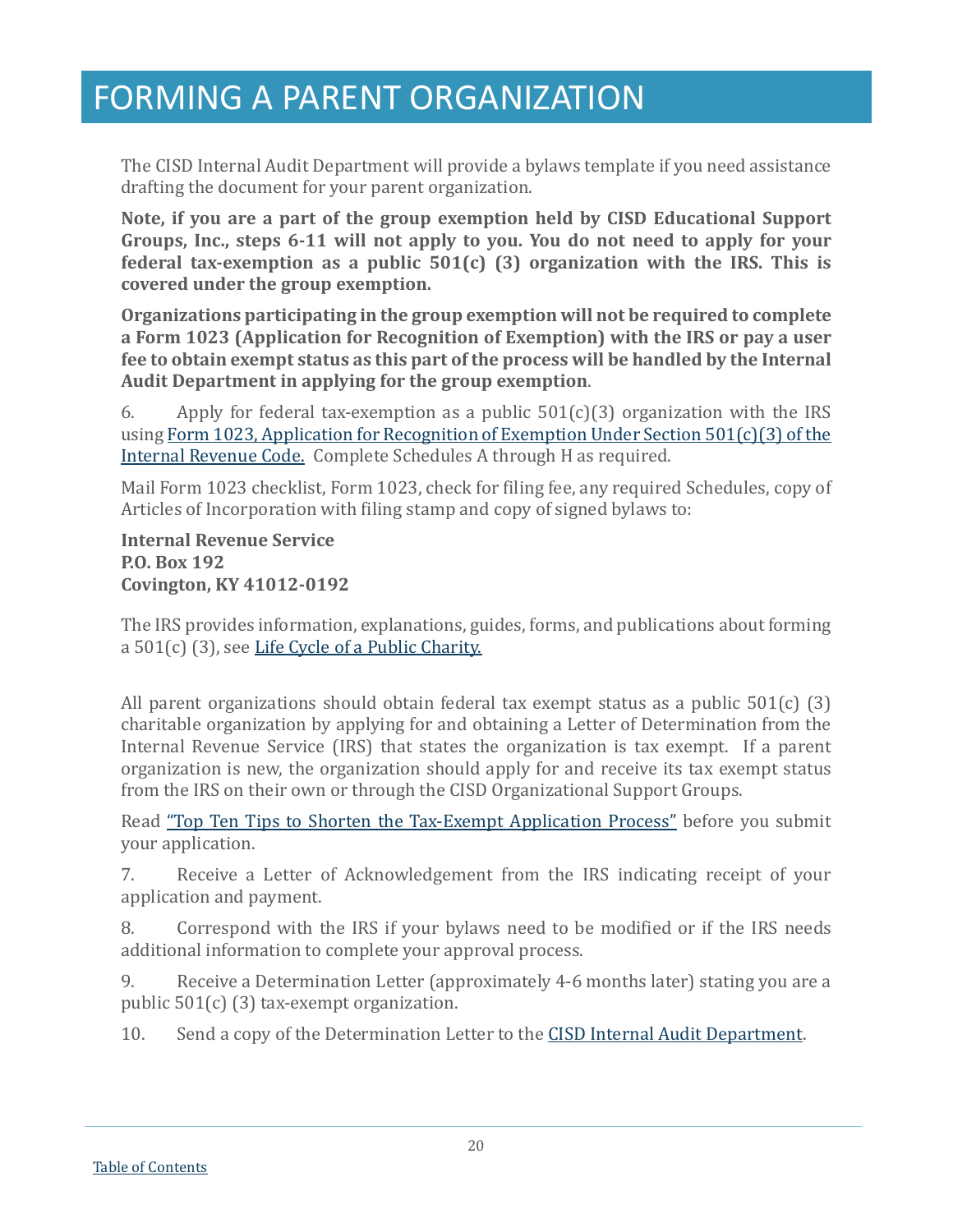11. Apply for an exemption from Texas sales tax, hotel occupancy tax, and franchise tax by completing the required form.

All parent organizations should also file with the State of Texas to obtain an exemption from state taxes. After receiving your determination letter from the IRS, you can request exempt status from state sales and use taxes (to purchase items to be used in an exempt manner) and franchise taxes by filling out the appropriate application.

**Parent organizations will need to complete [AP-204 for Federal Exemptions and all](https://comptroller.texas.gov/taxes/exempt/forms/)  [others.](https://comptroller.texas.gov/taxes/exempt/forms/) (Booster Clubs cannot apply for an exemption until they have received their 501(c) (3) exemption from the IRS).**

Visit the [Texas State Comptroller's website a](https://comptroller.texas.gov/)nd complete the form per instructions. Print the application and enclose copy of Articles of Incorporation and IRS Determination Letter and mail to:

**Tax Policy Division Exempt Organizations Section Texas State Comptroller's Office P.O. Box 13528 Austin, TX 78711-3528** 

**Note, if you are a part of the group exemption held by CISD Educational Support Groups, Inc., you do not need to apply for an exemption from Texas sales tax, hotel occupancy tax, and franchise tax. The Internal Audit Department will complete your application and submit.**

12. Apply for a Sales Tax Permit (if needed) with the Texas Comptroller's Office. If the parent organization will not be selling any taxable items or services, you do not need to obtain a Texas Sales Tax Permit.

Complete the [Application for Sales and Use Tax Permit](https://comptroller.texas.gov/taxes/sales/forms/index.php) (AP-201), if needed for resale purposes, [online](https://comptroller.texas.gov/taxes/permit/) or by [mail.](https://comptroller.texas.gov/taxes/sales/forms/index.php) Mailing address is listed below:

### **Comptroller of Public Accounts**

**111 17th Street**

**Austin, TX 78774-0100**

If your organization had a permit number before you became a 501(c) (3), indicate the old number on the form so that the old account can be closed when the new permit is issued.

13. A membership drive should occur to let parents know about the PTO / Booster Club and when the first membership meeting will be held. At the first meeting, have the general membership approve establishing the PTO / Booster Club.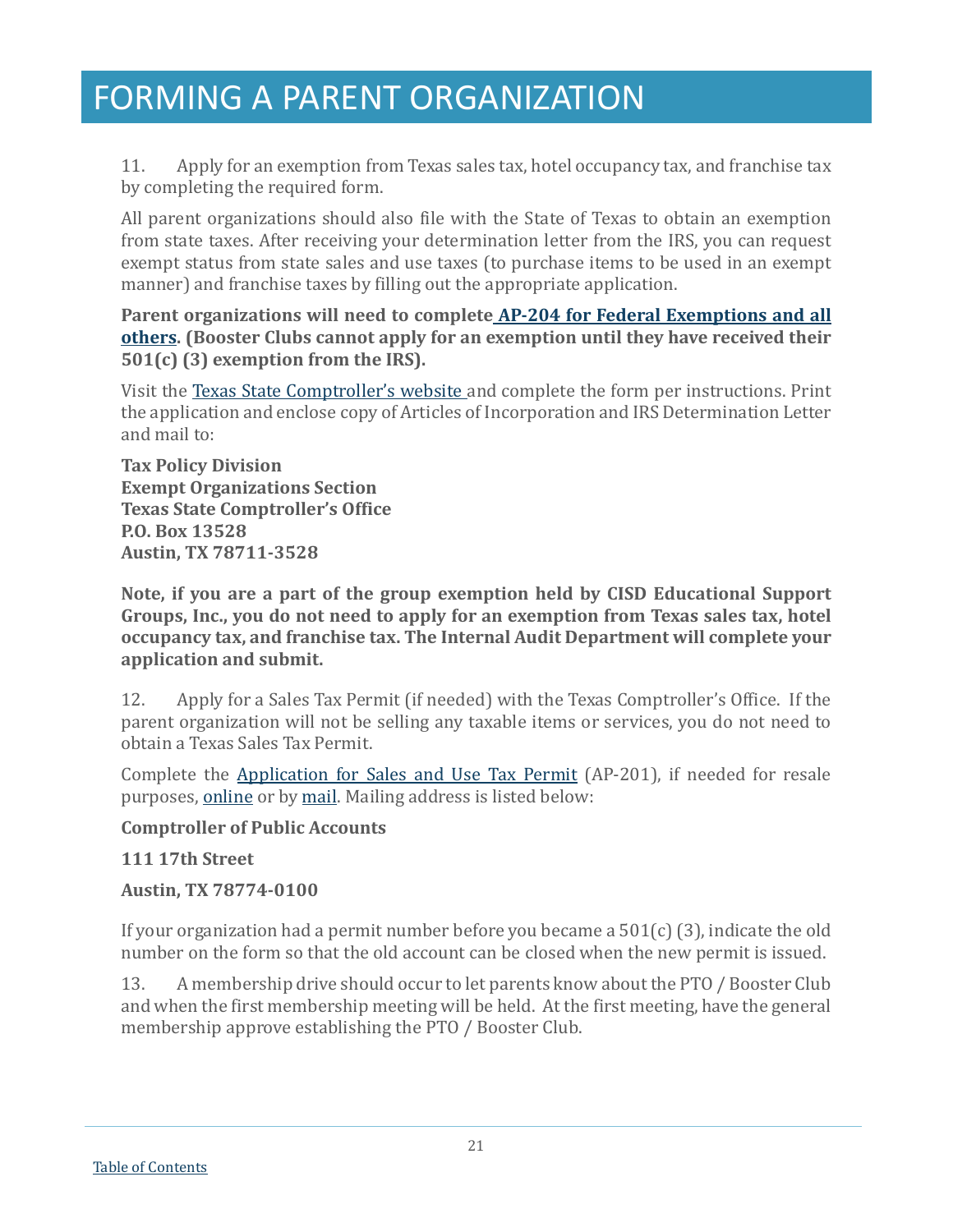The general membership should approve the PTO/Booster Club bylaws that were approved by the board of directors including any revisions needed. Then elect officers in accordance with the bylaws.

Send a list of the officers to the principal and the **CISD Internal Audit Department**.

14. Place all documents related to these steps in a "Permanent File" to be stored in a safe place in order to be forwarded to the new officers each year. Also, save the information electronically and provide to several officers to ensure that the information is safeguarded.

15. The officers of the parent organization will be responsible for completing and filing a form 990, a 990EZ, or a 990N, as well as, sales tax reports when they are due.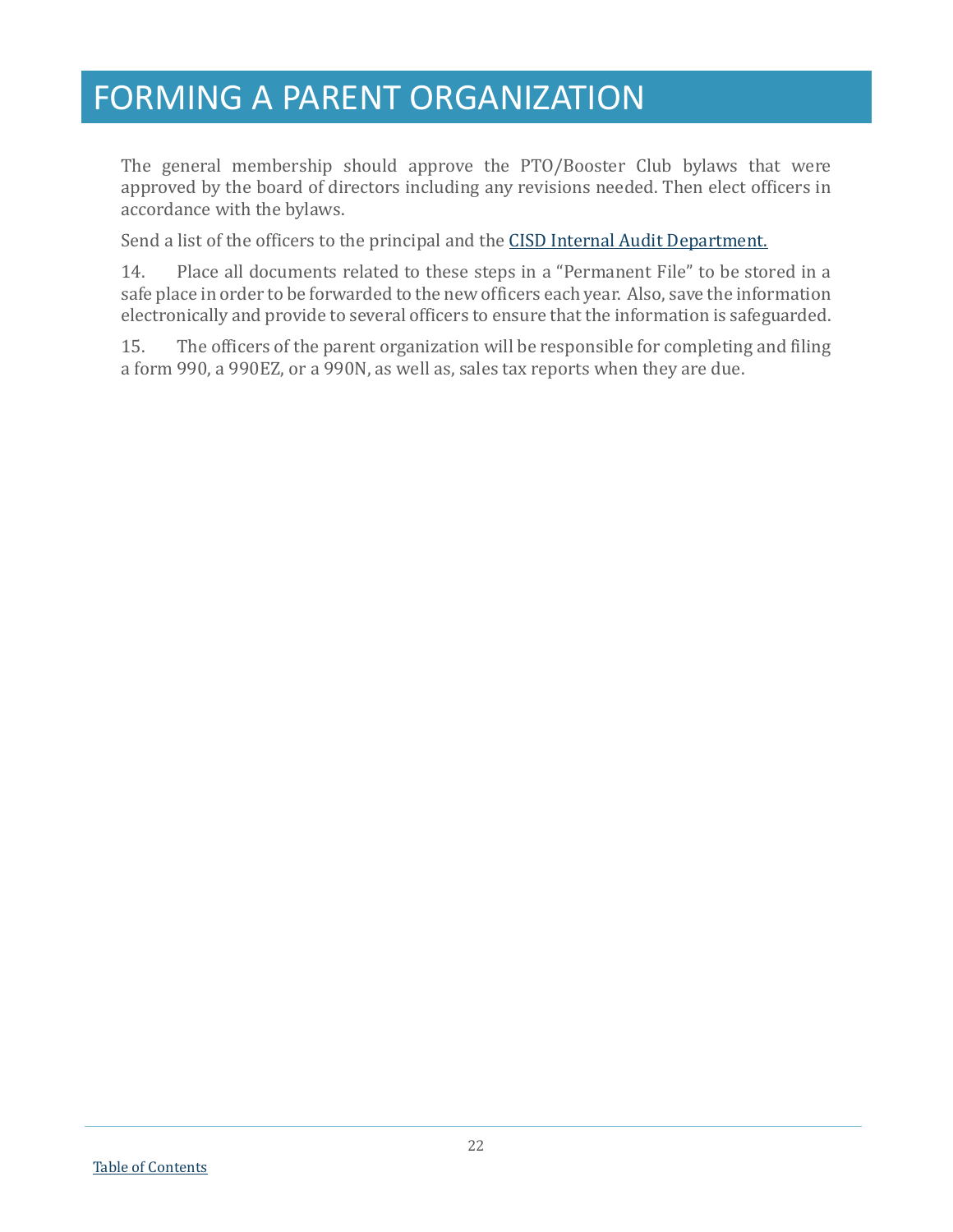### **1.0 General Information**

- <span id="page-22-0"></span>1.1 The Conroe Independent School District (CISD), encourages the participation and involvement of parents in the education of their children. One way parents can be involved is through participation in voluntary parent organizations such as PTOs and booster clubs
- 1.2 Parent organizations must agree to abide by all applicable UIL, District and campus rules.
- 1.3 The purpose of this section is to provide general, not specific and/or all-inclusive, tax information to principals and officers as it relates to a parent organization. Parent organizations should strive to remain in good standing with all federal and state agencies. Each parent organization is responsible for obtaining its own competent independent counsel on accounting and tax matters related to its specific circumstances. This counsel may include a Certified Public Accountant (CPA) or an attorney. The cost of these services would be the parent organization's responsibility. It is each parent organization's sole responsibility to seek competent professional tax assistance for its own tax reporting requirements.
- 1.4 The responsibility for accounting, safeguarding, and disbursement of funds rests with parent organization officers. The principal may act in an advisory capacity only.
- 1.5 A parent organization may not represent the District nor bind the District or any of its employees to a third party with which the organization may conduct business.
- 1.6 All meetings of parent organizations must be public meetings.
- 1.7 Minutes of all parent organization meetings should be kept in writing in the permanent records of the organization.
- 1.8 Each parent organization shall operate under bylaws and shall submit a copy to the school principal and Internal Audit Department.
- 1.9 Parent organization funds and/or assets that are donated to a school must be coordinated with the school's principal.
- 1.10 Property purchased with parent organization funds, and donated to the school, becomes the property of the District and should be used exclusively at the specified campus.
- 1.11 Payment from parent organization funds may not be made directly to any CISD employees for services rendered to/for that organization.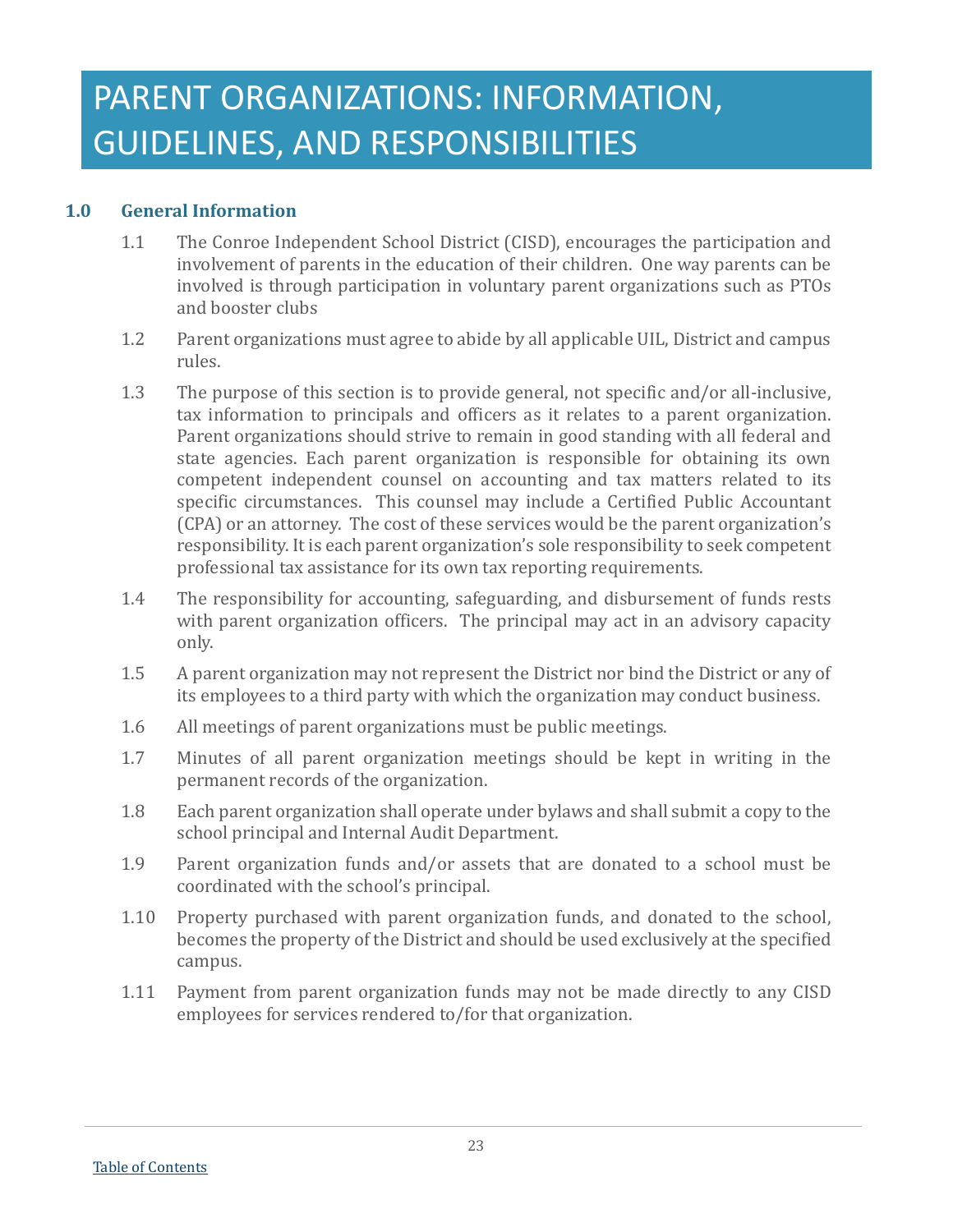- 1.12 Parent organizations who wish to donate funds to a school's activity funds for the benefit of the school's teachers must either write on the check that the funds are for the General Teacher Fund or indicate that information in a cover memo included with the check.
- 1.13 If an organization loses its public  $501(c)$  (3) tax exempt status, the organization should take the necessary steps to regain the tax exempt status as soon as they receive notification from the IRS of the loss of exemption.

### **2.0 Requirements for Operations**

- <span id="page-23-0"></span>2.1 All parent organizations and booster clubs will:
	- 2.1.1 Be voluntary and support student activities of the school.
	- 2.1.2 Use school facilities only with prior approval by the superintendent or designee.
	- 2.1.3 Not attempt to influence District employees in the administration of duties.
	- 2.1.4 Comply with administrative regulations, Board policy, and any applicable UIL rules when offering money or gifts to the District. [See Board policy CDC]
	- 2.1.5 Pay all taxes and other debts incurred by the organization.
	- 2.1.6 Provide evidence of adequate insurance coverage for the club, if needed.
	- 2.1.7 Submit to an annual audit and supply copies of its audited financial statements to the campus principal and Internal Audit Department annually.
	- 2.1.8 Assume liability for any and all personal injuries or property damage arising from their activities.

### **3.0 Responsibility Guidelines**

- <span id="page-23-1"></span>3.1 The responsibility for the proper collection, disbursement, and safeguarding of all money and all other parent organization assets and the proper reporting of each parent organization's activities to the Internal Revenue Service, State Comptroller, and to Conroe ISD rests solely with each parent organization's officers, jointly and individually, not the school district or any of its employees.
- 3.2 Principals should encourage the use of parent organization funds in manners that benefit all students.
- 3.3 Each parent organization should publish a calendar of scheduled meetings, board meetings and general membership meetings, at the beginning of the school year. This will allow all members to reserve meeting dates and should increase attendance and participation. As soon as dates are selected for fundraisers and other activities, these should be added to the calendar.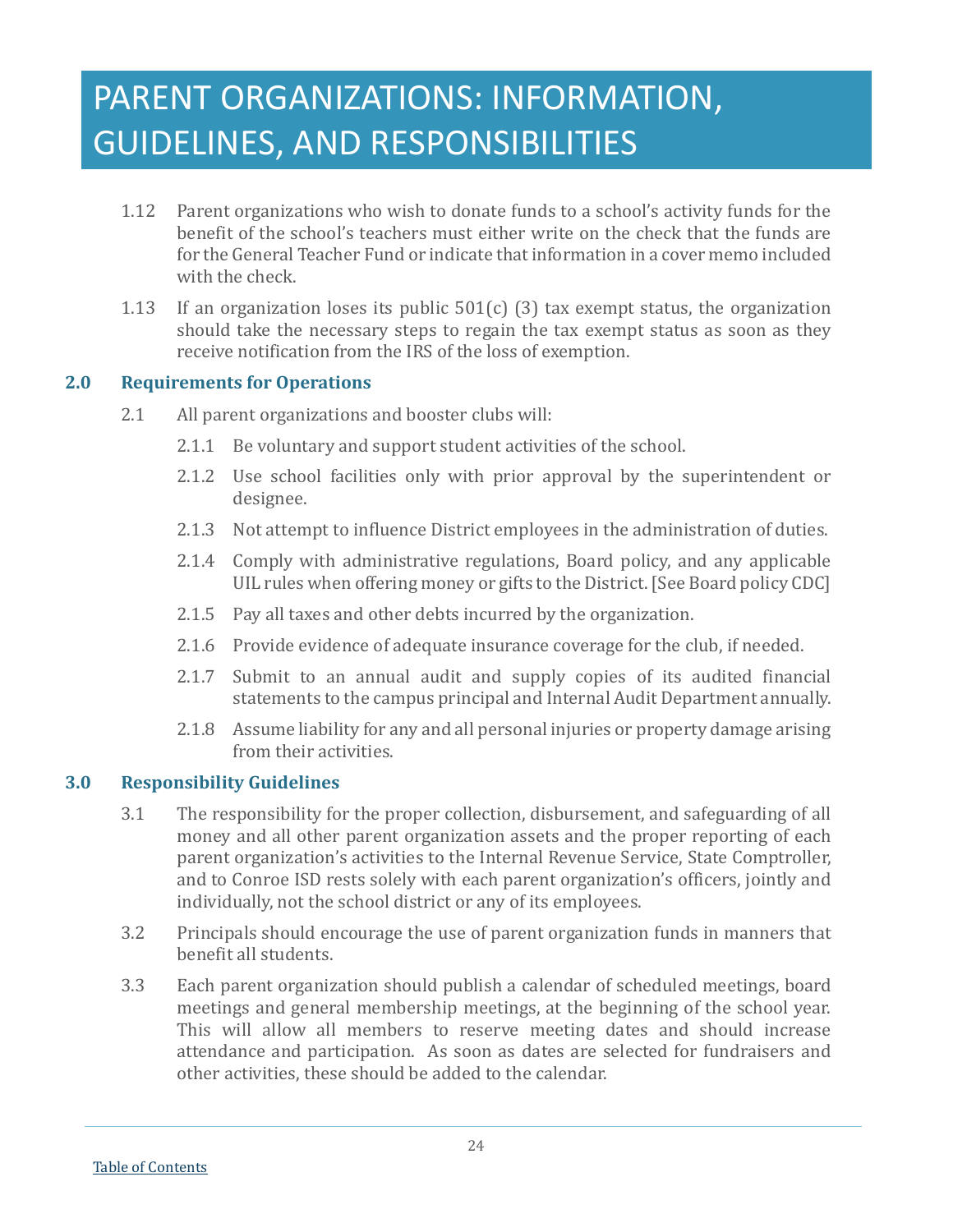- 3.4 The commingling of parent organization money with school money is not permitted.
- 3.5 School employees may not accept loans of funds from parent organizations.
- 3.6 A parent organization should be absolutely sure it has or will have the money necessary to meet its financial commitments. A parent organization does not have the authority to commit or to represent in any way that CISD is responsible for any of its obligations in the way of paying bills and/or fulfilling any other agreement.
- 3.7 Incoming officers should never accept financial records from the prior officers without having them audited or reviewed by a review committee.
- 3.8 Each parent organization should select a qualified individual or a review committee of members independent of the financial activities to conduct an annual review, which must be permanently maintained in the organization's records with a copy provided to the school principal and the Internal Audit Department.
- 3.9 Each parent organization should receive a monthly financial reports and have it presented at the parent organization meetings. An annual financial report should also be prepared and submitted to the school principal and Internal Audit.
- 3.10 Parent organizations should seek competent tax and legal advice on their own and at their expense on an as-needed basis to assist and to advise them on legal and tax matters.
- 3.11 Each parent organization that has 501(c) (3) status must provide the school principal and Internal Audit with a copy of the appropriate completed IRS Form 990.
	- 3.11.1 Almost all non-profit, tax exempt organizations must file some form of the 990. Check the IRS web site or contact a tax advisor to determine the applicable form for your organization. The Internal Audit Department offers a tax seminar in May to assist parent organizations with their 990 completion.

3.12 Each parent organization must complete the "Parent Organization Information Sheet" annually and send to the school principal and Internal Audit.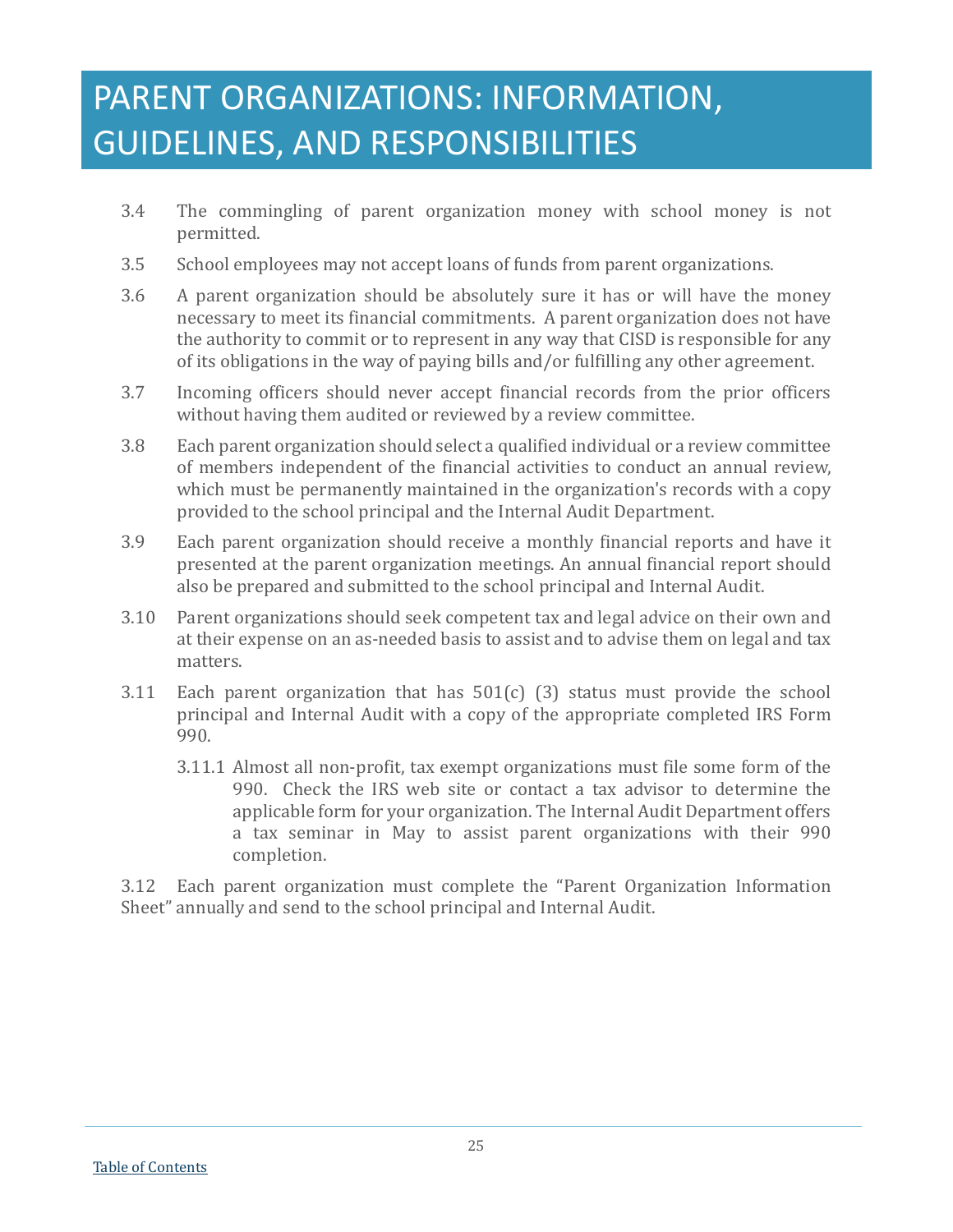### <span id="page-25-0"></span>**4.0 Officer Duties**

- 4.1 Listed below are general duties of the **president** of a parent organization.
	- 4.1.1 Oversee the review committee or external person who will audit/review the financial records at year-end.
	- 4.1.2 Review the year-end audit and ensure that all questions are answered by the treasurer before records are turned over to the new officers.
	- 4.1.3 Provide copies of the year-end audit to the school principal and Internal Audit no later than September 1.
	- 4.1.4 Ensure a year-end financial report is prepared by the treasurer and presented to the organization's board, with copies to the school principal and the Internal Audit Department, no later than September 1.
	- 4.1.5 Responsible for all financial affairs of the organization and associated reporting thereof including any duties that may be delegated.
	- 4.1.6 Review monthly bank statement before it is given to the treasurer to be reconciled.
	- 4.1.7 Submit all fundraiser requests to the principal for his/her approval no later than October 1 of the fall semester and March 1 for the spring semester.
	- 4.1.8 Preside at all meetings of the parent organization's officers/directors.
	- 4.1.9 Coordinate the work of the directors and/or committees in order to promote the organization's objectives.
	- 4.1.10 Coordinate the work so that the necessary reports are submitted in a timely manner to the appropriate state and Federal agencies.
	- 1 4.1.11 Ensure the annual audit or review committee report, is performed.
	- 3 4.1.12 Perform such other duties as deemed necessary by the directors.
- 4.2 Listed below are general duties of the **vice-president** of a parent organization.
	- 4.2.1 Assume the duties of the president in the event of the president's inability to serve or resignation.
	- 4.2.2 Chair organization committees.
	- 4.2.3 Maintain a list of all members of the organization.
	- 4.2.4 Co-sign organization checks as needed.
	- 4.2.5 Perform such other duties as deemed necessary by the directors.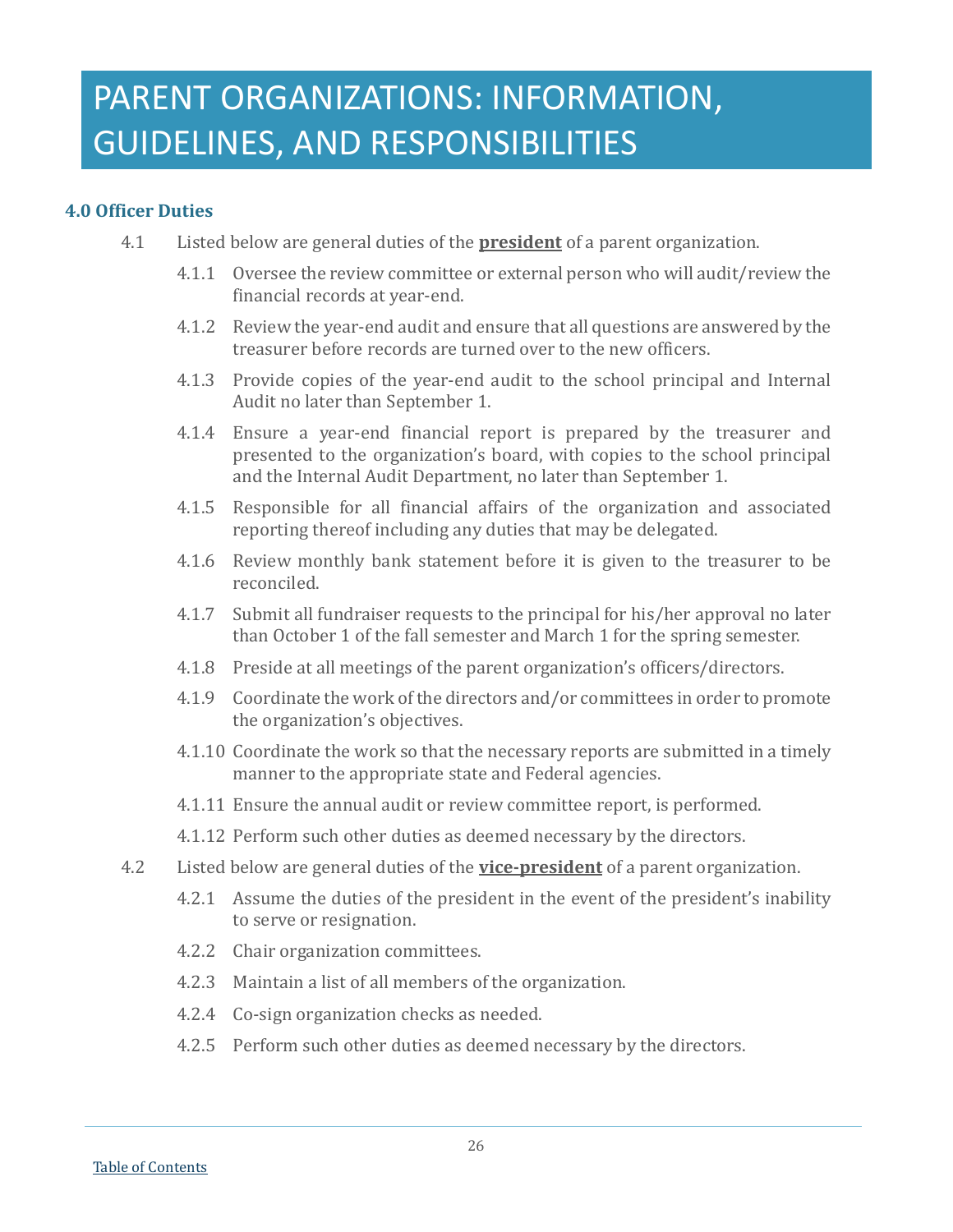#### **4.0 Officer Duties - CONTINUED**

- 4.3 Listed below are general duties of the **secretary** of a parent organization.
	- 4.3.1 Record the minutes of all meetings of the directors, and furnish a copy of such minutes to the president within one week following the meeting.
	- 4.3.2 Coordinate all correspondence relating to the organization.
	- 4.3.3 Catalogue and supervise the property of the organization.
	- 4.3.4 Publish all notices of meetings or other matters.
	- 4.3.5 Co-sign organization checks as needed.
	- 4.3.6 Perform such other duties as deemed necessary by the directors.
- 4.4 Listed below are general duties of the **treasurer** of a parent organization.
	- 4.4.1 Maintain financial records (keep an accurate record of receipts and expenditures).
	- 4.4.2 Prepare the budget and provide financial reports to the board monthly and at other times as requested.
	- 4.4.3 Receive all funds for the organization and promptly deposit money in a bank designated by the directors.
	- 4.4.4 Pay out funds with proper approval and documentation in accordance with the approved budget.
	- 4.4.5 NOT be an authorized signer on the bank account.
	- 4.4.6 Prepare, or have prepared, all required tax returns (form 990/990EZ and sales tax) on behalf of the organization.
	- 4.4.7 Establish good accounting procedures.
	- 4.4.8 Establish permanent file for financial related records.
	- 4.4.9 Present a year-end financial report to the board with copies to the school principal and Internal Audit no later than September 1.
	- 4.4.10 Cooperate with the review committee or person assigned to audit/review financial records at year-end.
	- 4.4.11 Turn over all financial records to the new treasurer.
	- 4.4.12 Perform such other duties as deemed necessary by the directors.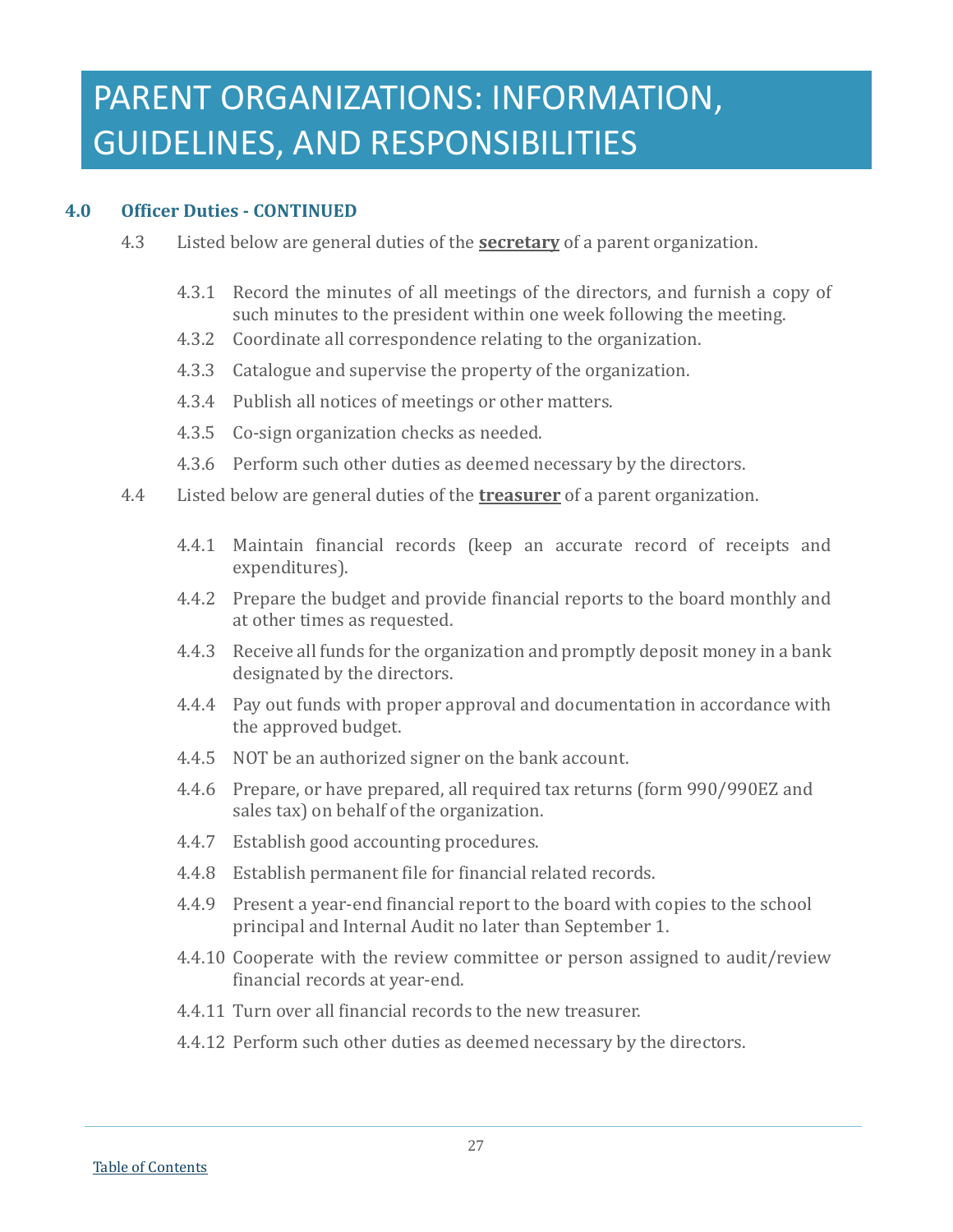### **5.0 Sales Tax**

- <span id="page-27-0"></span>5.1 Parent organizations that plan on selling any taxable items as fundraisers will need to apply for a sales tax permit. They also need to download a sales tax report from the Comptroller's web site and file it as instructed on the form.
- 5.2 Sales taxes are due to the State and must be collected when taxable items (i.e. wrapping paper, candles, etc.) are sold to others. Sales taxes are due regardless of whether a parent organization has obtained tax-exempt status from the IRS and regardless of whether sales taxes were charged as part of the sales price when the items were sold.
- 5.3 If a parent organization has obtained an exemption from the State for Texas sales and use taxes, it simply means that the parent organization can purchase items for the organization's exclusive use or for resale (once the items are sold, they are taxable) without paying sales taxes.
- 5.4 There is a requirement to file at least one sales tax report per calendar year with the State Comptroller's office. The State Comptroller will inform the parent organization after filing their first sales tax report if sales taxes must be remitted more frequently (based on taxable sales in one year). The State Comptroller's office will generally mail the required reporting forms and information to a parent organization after it has obtained a Sales Tax Permit.
	- 5.4.1 If a parent organization has a Sales Tax Permit, the State requires that a sales tax report be filed annually even if the parent organization **did not sell anything taxable** (zero sales tax report).
	- 5.4.2 The sales tax report can be completed online, if preferred, by going to the State Comptroller's website. Select either "File Tax Due" or "File No Tax Due" (zero tax report). <http://www.window.state.tx.us/webfile/salestax.html>
	- 5.4.3 Annual sales tax reports are due January 20th each year.
- 5.5 In order to be fair to those taking over the next year, it is recommended that parent organizations use one of these tax-free days during the fall semester and one in the spring semester (unless the nature of a particular parent organization is to have all fundraisers in the same semester). This practice ensures that next year's parent organization still have one tax-free day for that calendar year. It is important to communicate this information to next year' officers.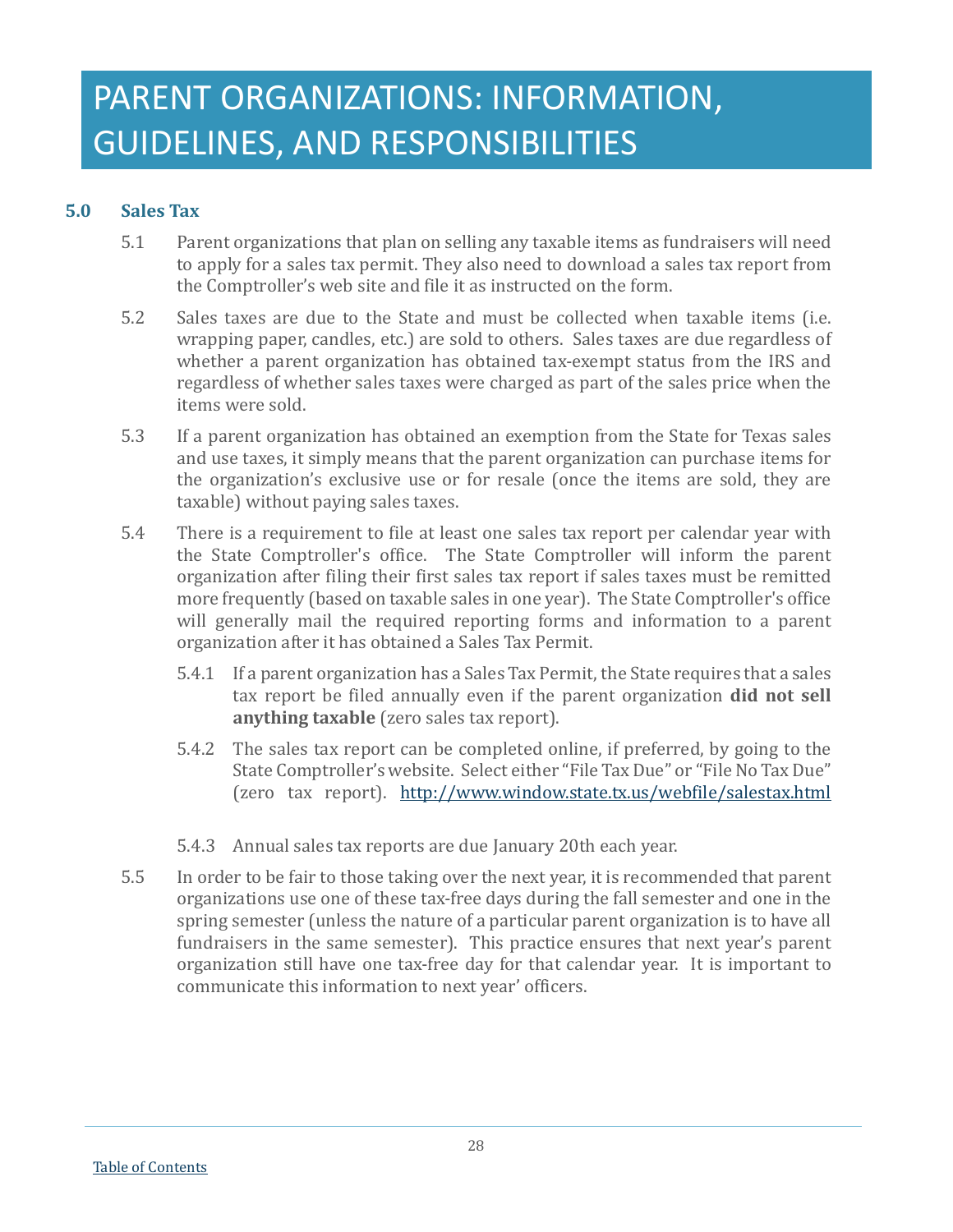5.5.1 The criteria for a one-day tax-free sale relate to when possession of the items sold, transitions from the parent organization (which is tax exempt) to the buyer (who is not tax exempt). Orders and/or collections could be taken over an extended period before delivery is made. The delivery has to be conducted on one designated 24-hour day (the tax-free day).

5.5.2 CISD offers free training in the fall on Texas taxes covering both sales and franchise taxes. All parent organization officers, whose contact information we have received, will be notified of the training when the date has been set.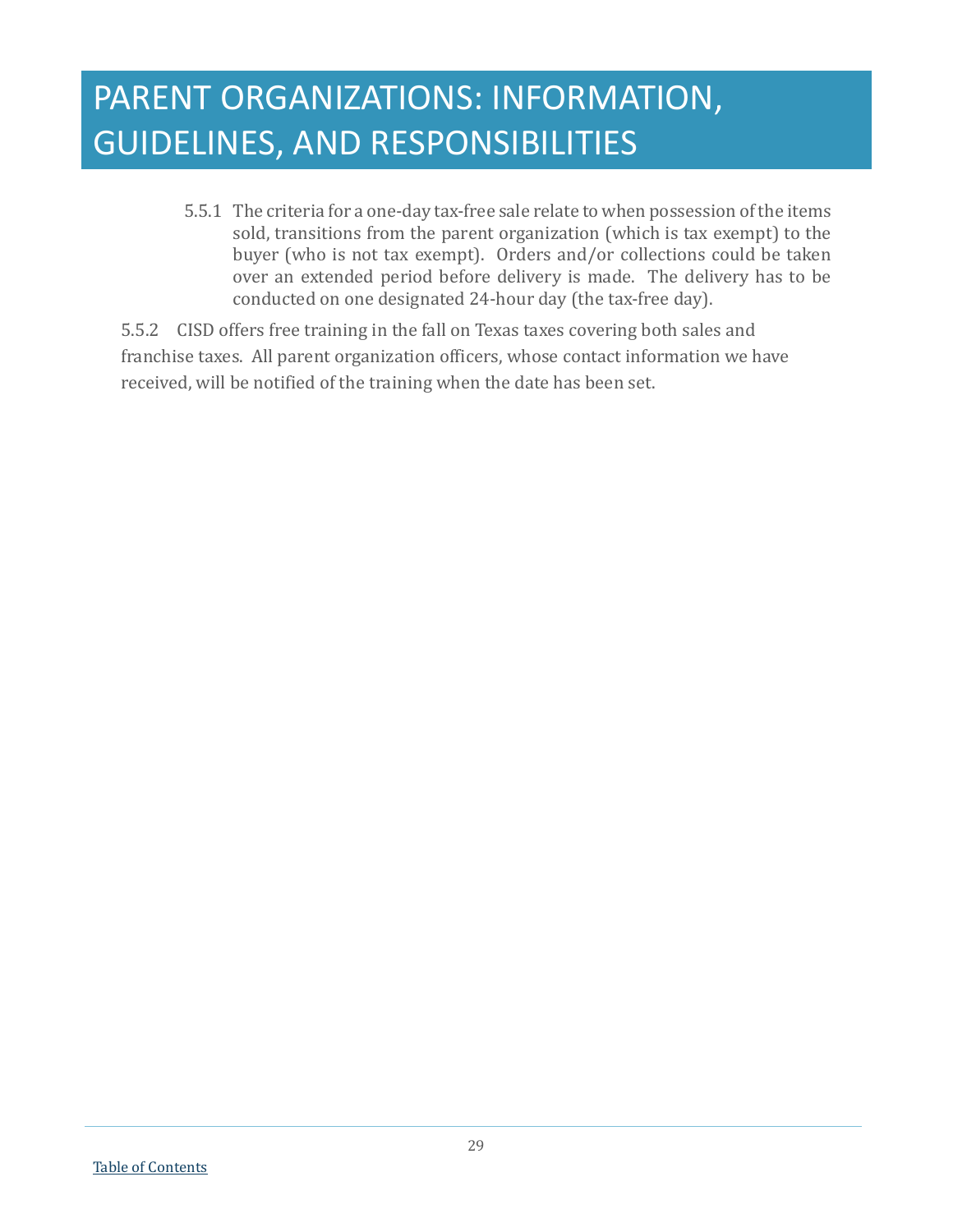# PARENT ORGANIZATIONS: ACCOUNITNG PROCEDURES AND FINANCIAL REPONSIBILITIES

### **1.0 Accounting Controls and Procedures**

- <span id="page-29-0"></span>1.1 Accounting records should be limited at all times to only those persons whose duties require access.
- 1.2 There should be written instructions on the recording of accounting transactions, preferably in the organization's by-laws.
- 1.3 All transactions should be recorded in the organization's financial records.

1.4 The parent organization's books should be reconciled to the bank statement monthly.

- 1.5 There should be adequate separation of duties for as many of the following duties as possible:
	- 1.5.1 Cash receipting.
	- 1.5.2 Cash disbursements.
	- 1.5.3 Authorization of disbursements.
	- 1.5.4 Accounting records and entries.
	- 1.5.5 Bank statement reconciliation.
	- 1.5.6 Deposits.
	- 1.5.7 Petty cash fund.
	- 1.5.8 Receiving purchased goods.
- 1.6 Bank statements should be mailed to the official mailing address of the parent organization, not the home of a parent organization member. This could be the school's address or a PO Box.
	- 1.6.1 The parent organization president should review the bank statement before it is given to the treasurer to be reconciled
- 1.7 Monthly, the board should receive a financial report prepared by the treasurer, plus a copy of the bank statement and the bank reconciliation. The board should set time aside at each meeting to review these reports and ask the treasurer any questions that may arise. It is a good idea to review reports monthly. Missing one month's review would require a much longer meeting in the following month to cover possible questions over the financial report.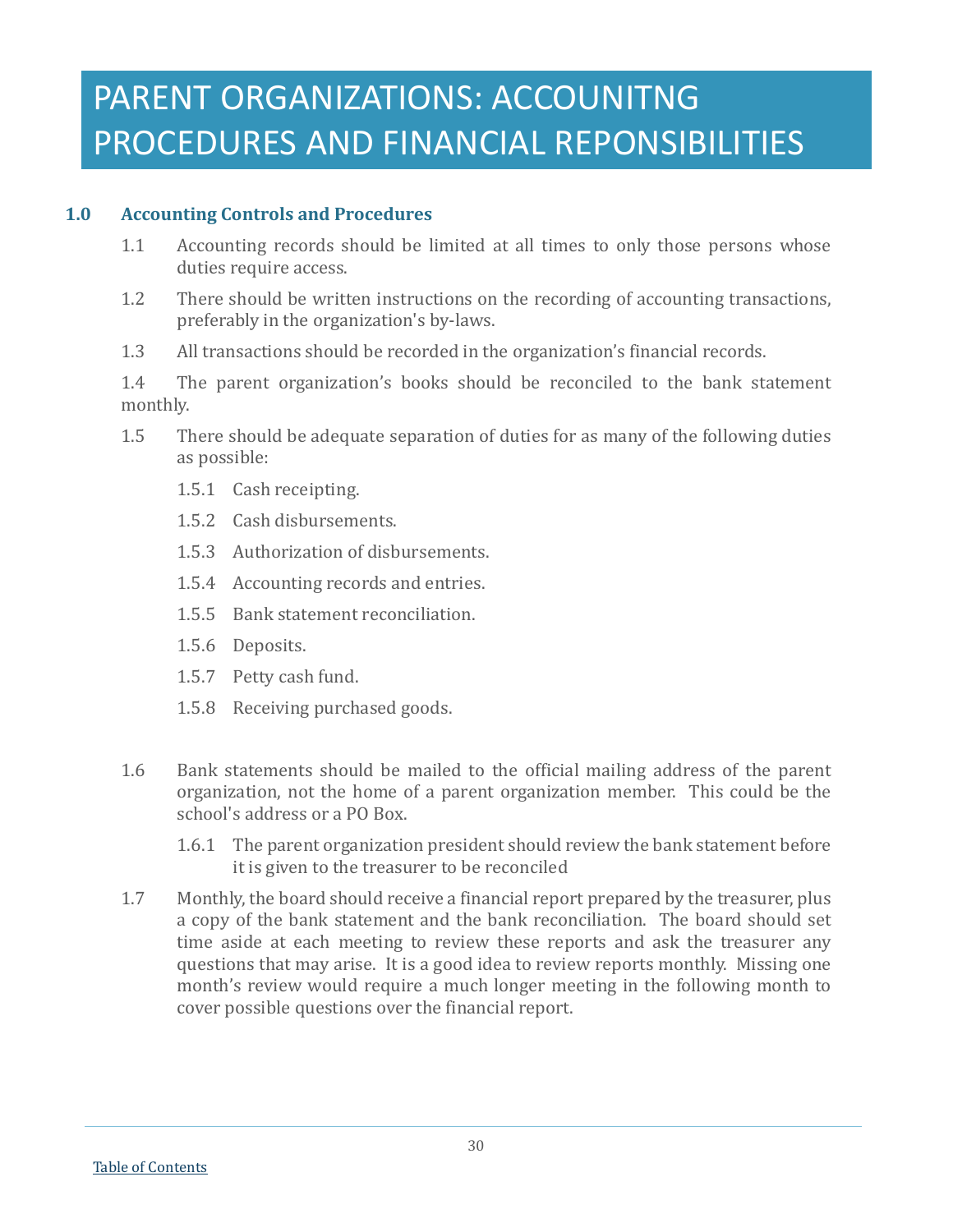- 1.8 Annually, the parent organization should prepare a financial report that includes the following information and submit it to the school's principal and the Internal Audit Office by September 1st:
	- 1.8.1 Financial statements that cover the parent organization's entire year or fiscal year.
	- 1.8.2 A review committee report.
	- 1.8.3 Submit a copy of the 990 that was filled out and submitted to the IRS.
	- 1.8.4 Provide a list of the newly elected officers for the parent organization.
- 1.9 PTOs / Booster Clubs may provide support to their school in two manners:
	- 1.9.1 PTO / Booster Club members raise funds for the school. Funds are deposited into the organization's bank account. The PTO / Booster Club writes a check to the school. The school deposits the funds into an activity fund at the school. The funds then belong to the school, to be spent at their discretion. All accounting and safeguarding of the funds is the responsibility of the school, once the school has received the funds.

The IRS prefers that 501(c) (3) organizations use this method, since it provides the "cleanest" procedure to track how the PTO/Booster Club spends its revenues. Using this method, the PTO's / Booster Club's financial report would show a clear path of revenues generated and expended exclusively for its purpose, to support the school. In addition, this method reduces the amount of paperwork and responsibility for the PTO / Booster Club related to the accounting for the revenues and expenses of the school.

1.9.2 PTO / Booster Club members raise funds for the school. Funds are deposited into the organization's bank account. The PTO / Booster Club writes checks to the individual vendors for the expenses related to the school through their bank account. All accounting and safeguarding of the funds is the responsibility of the PTO / Booster Club.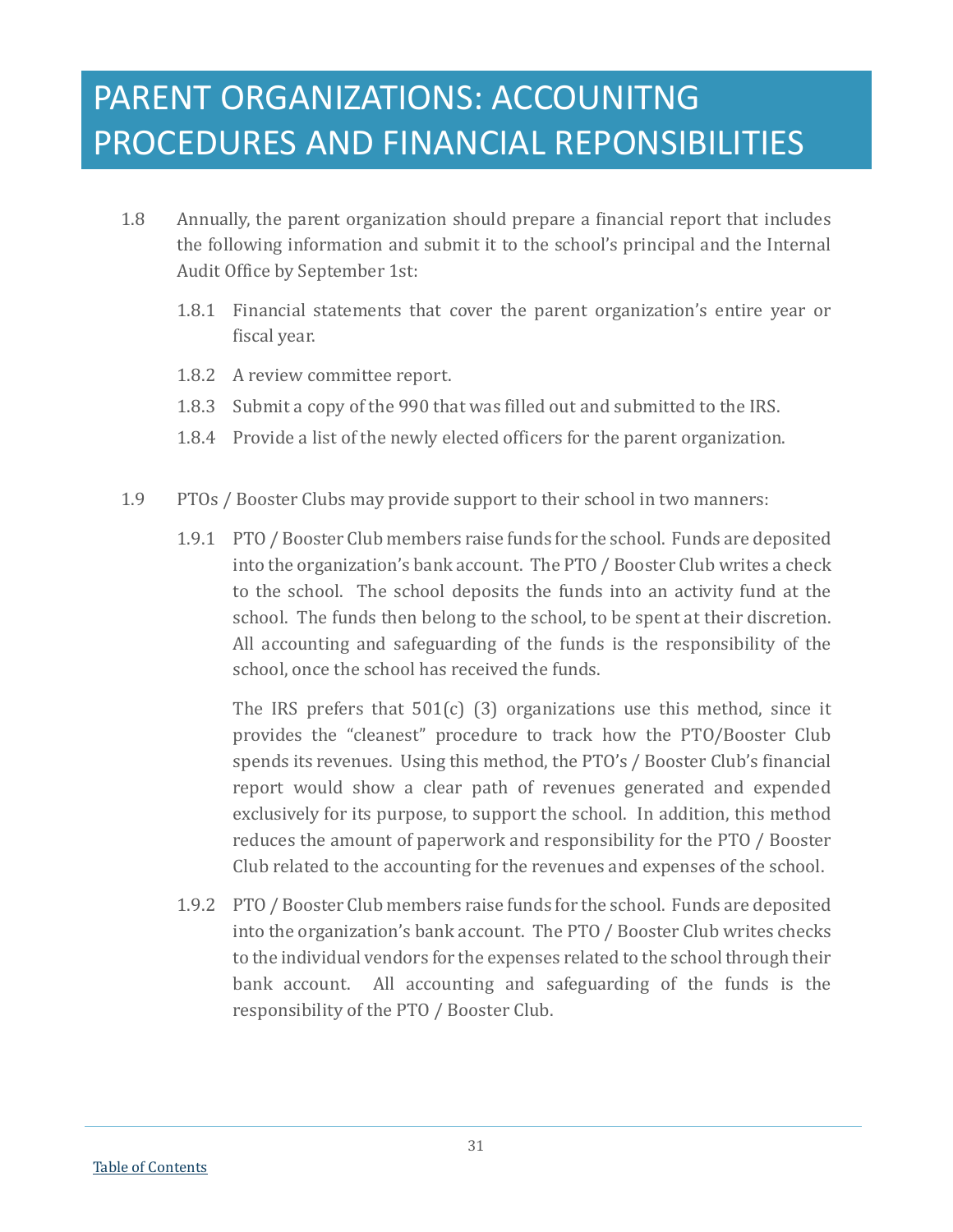### **2.0 Bank Accounts**

- <span id="page-31-0"></span>2.1 Once an EIN has been received, use it to open a bank account. Each parent organization must have a separate bank account at a facility in proximity to the school.
- 2.2 **Banks cannot open an account using the District's EIN or its Texas Sales Tax Permit Number. DO NOT USE the social security number of a parent organization officer to open your bank account.**
- 2.3 A basic checking account would be the best type of account to open. Instruct the bank that no debit or credit cards should be issued for the bank account and that no funds should be wired from the account or transferred from this account to any other account. It is best if no ATM cards were issued, either. If the bank provides a debit card, do not use the debit card for expenses. This prevents money from being removed without the proper board member's approval and two authorized signatures on each check.
- 2.4 The District recommends that at least two authorized signatures be required for each check written to assist in establishing good internal controls over check disbursements. The PTO/Booster Club should designate at least one or two back up signers in the event one of the regular signers is unavailable. All authorized signers must be organization members and may not be school district employees.
- 2.5 The parent organization's treasurer should **not** be an authorized check signer since he/she prepares the checks and maintains the financial records.

### **\*\*\*Please note that the treasurer or check signer CANNOT be an employee of Conroe ISD in any capacity. This means that they cannot have a Conroe ISD employee number.**

- 2.6 Each month, the bank statement should be received, opened, and reviewed by an officer without signature authority (that is not a signer) on the organization's bank account. This person should review checks written to signers, check that all activity (deposits and expenditures) seems normal, and balance seems reasonable. Then the bank statements would be given to the treasurer to be reconciled.
- 2.7 Bank account(s) should be reconciled monthly.
- 2.8 Each month the treasurer should present a financial report, bank statement, and bank reconciliation to the principal and the board for their review.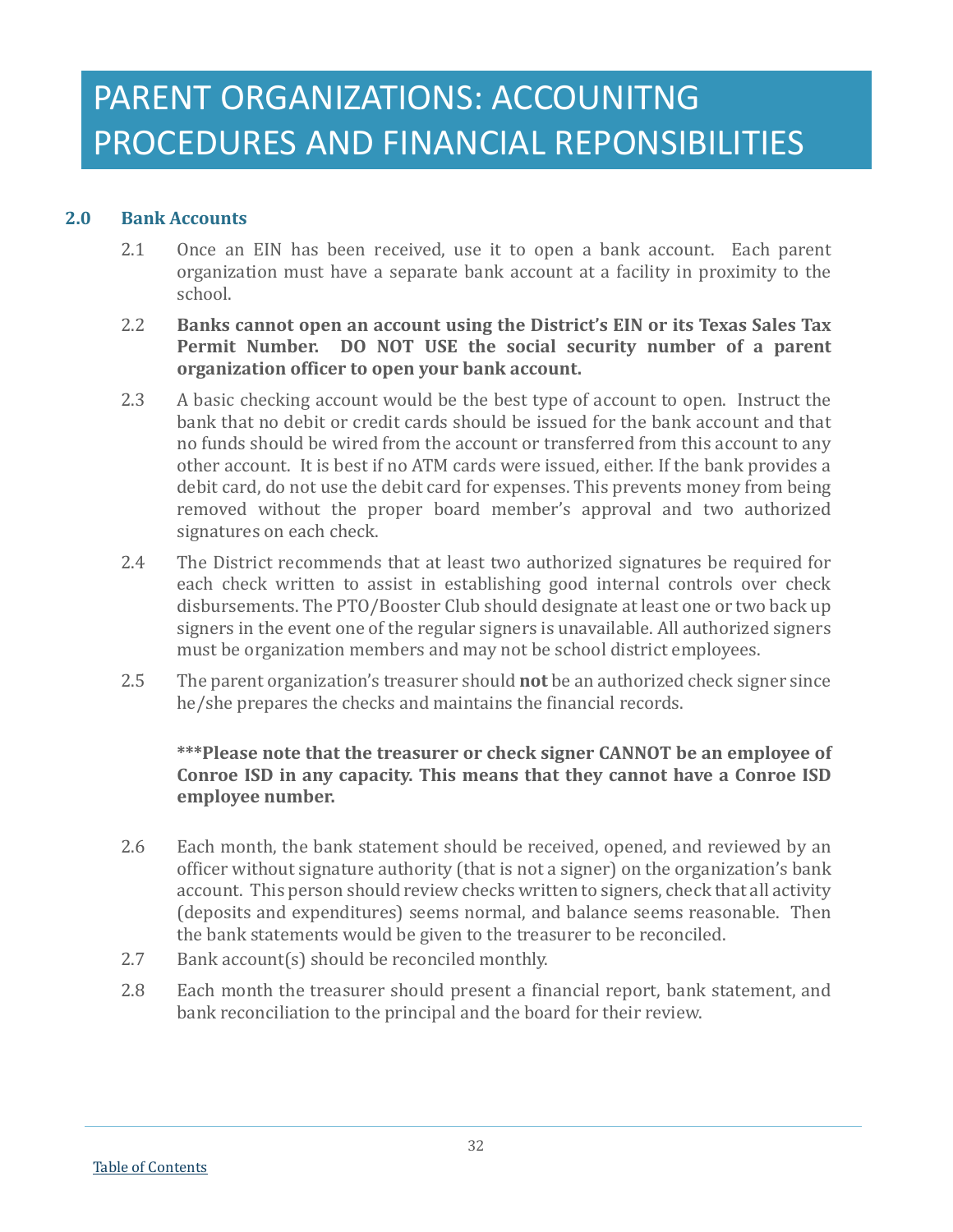### **3.0 Carry-Over Balances**

- <span id="page-32-0"></span>3.1 No rule or regulation exists concerning the amount of funds that a parent organization can have in their account. The parent organization should have a minimum amount that would be carried over to the new officers so they have funds to start the new school year.
	- 3.1.1 While not required, it is recommended that each parent organization carry over approximately \$2,500 from year-to-year.
	- 3.1.2 Excess money should be "earmarked" for specific purposes, and designated as such in the treasurer's records. No special forms need to be filed with the IRS or the District for this "earmarked" money.
- 3.2 The parent organization should spend the funds raised during the year that it raised the funds. This allows current students and parents to see the benefits from the funds raised. The parent organization may save the money raised over a couple years for a large item or trip. Be sure to inform the membership of why an excess in funds exist and explain how the funds will be used.

### <span id="page-32-1"></span>**4.0 Collections for Specific Individuals or Families**

- 4.1 Although staff, students, and parents want to assist individuals and families in times of need, service projects or fundraisers may not be held by PTOs, Booster Clubs, student groups, schools, or the District for individuals or families for death or injuries in tragic accidents, major illnesses, fires, or any other reason.
- 4.2 Collecting or raising funds for these situations must be done by the family who may set up a special account at a financial institution. Donations can be made by individuals or businesses by sending checks to the financial institution for the particular individual or family. Also, individuals or families may set up online accounts to receive funds.
	- 4.2.1 For donors, contributions to individuals or families are not tax deductible for income tax purposes.
	- 4.2.2 For the individuals or families, the money received is taxable.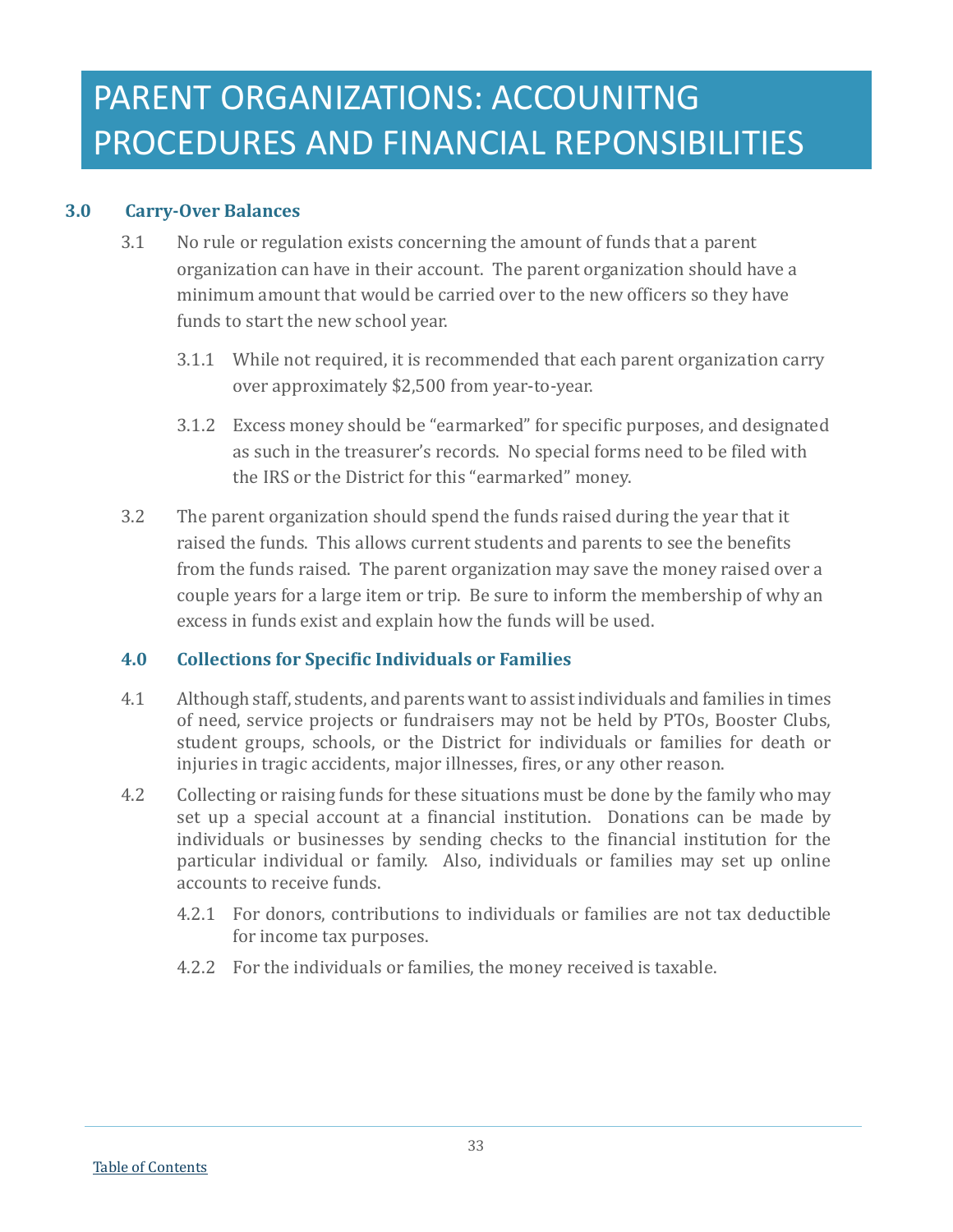### **5.0 Conflict of Interest**

- <span id="page-33-0"></span>5.1 Officers and members must avoid any conflict between their personal interests and the interest of the parent organization.
- 5.2 Officers and members must avoid actual conflicts of interest and the appearance of conflicts of interest.
- 5.3 Officers and members must perform the day-to-day duties with integrity and in an ethical manner.

### **6.0 Contributions / Donations**

- <span id="page-33-1"></span>6.1 Contributions Received
	- 6.1.1 Parent organizations may receive monetary or non-monetary contributions from individuals or businesses. In addition, those parent organizations that have received a Determination Letter from the IRS granting 501(c) (3) tax exemption are allowed to receive **tax-deductible contributions** in accordance with IRS Regulation 170. To allow the individuals or businesses to deduct these contributions on their tax returns, the parent organization must provide them the organization's EIN and indicate that the parent organization is a 501(c) (3) organization.
	- 6.1.2 If your organization is not a 501(c) (3), contributions or **donations are not tax-deductible**. In addition, you must inform the individual or business that the contributions or donations are not tax-deductible.
	- 6.1.3 For contributions received, the parent organization may want to send a thank you note that includes the EIN number for your organization. For contributions of \$250 or more, a note is required.
	- 6.1.4 For cash contributions, the thank you note should indicate the name of your organization, the date of the contribution, and the amount of the contribution.
	- 6.1.5 For non-cash contributions, the thank you note should indicate the name of your organization, the date and location of the contribution, and a reasonable detailed description of the property. The estimated value should not be included in the thank you note. It is the responsibility of the individual or business that provided the gift to determine the value that they would report on their tax return.
	- 6.1.6 If contributor/donor requests a copy of the parent organization donation letter, provide a copy to them.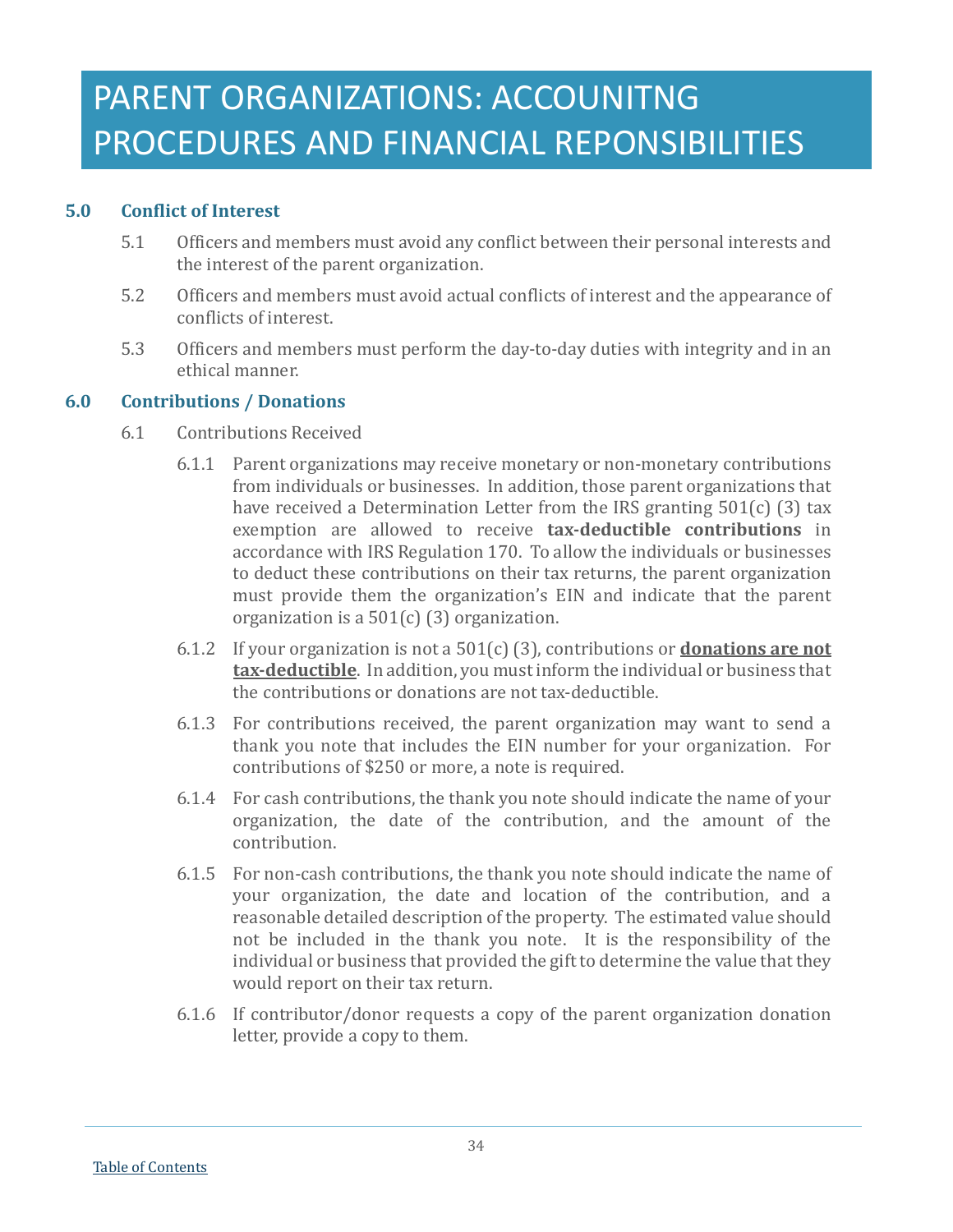# PARENT ORGANIZATIONS: ACCOUNITNG PROCEDURES AND FINANCIAL REPONSIBILITIES

- 6.1.7 Even though contributions or donations received will ultimately support the student group at a school, the gift is still considered to be a gift to the parent organization and not to the school or to the District.
- 6.2 Quid Pro Quo Contributions Received
	- 6.2.1 According to the IRS, a charitable organization, such as a parent organization that is a 501(c) (3) organization, must provide a written disclosure statement to donors who make a payment, described as a "quid pro quo contribution," in excess of \$75.
	- 6.2.2 A quid pro quo contribution is a payment made partly as a contribution and partly for goods or services provided to the donor by the charitable organization. An example of a quid pro quo contribution is where the donor gives a parent organization \$100 in consideration for a concert ticket valued at \$40. In this example, \$60 would be deductible. Because the donor's payment (quid pro quo contribution) exceeds \$75, the disclosure statement must be furnished, even though the deductible amount does not exceed \$75.
	- 6.2.3 Separate payments of \$75 or less made at different times of the year for separate fundraising events should not be aggregated for the purposes of the \$75 threshold.
	- 6.2.4 The required written disclosure statement must:
		- 6.2.4.1 Inform the donor that the amount of the contribution that is deductible for federal income tax purposes is limited to the excess of any money (and the value of any property other than money) contributed by the donor over the value of goods or services provided by the charitable organization, and
		- 6.2.4.2 Provide the donor with a good-faith estimate of the value of the goods or services that the donor received.
	- 6.2.5 The parent organization must furnish the statement in connection with either the solicitation or the receipt of the quid pro quo contribution. If the disclosure statement is furnished in connection with a particular solicitation, it is not necessary for the organization to provide another statement when the associated contribution is actually received.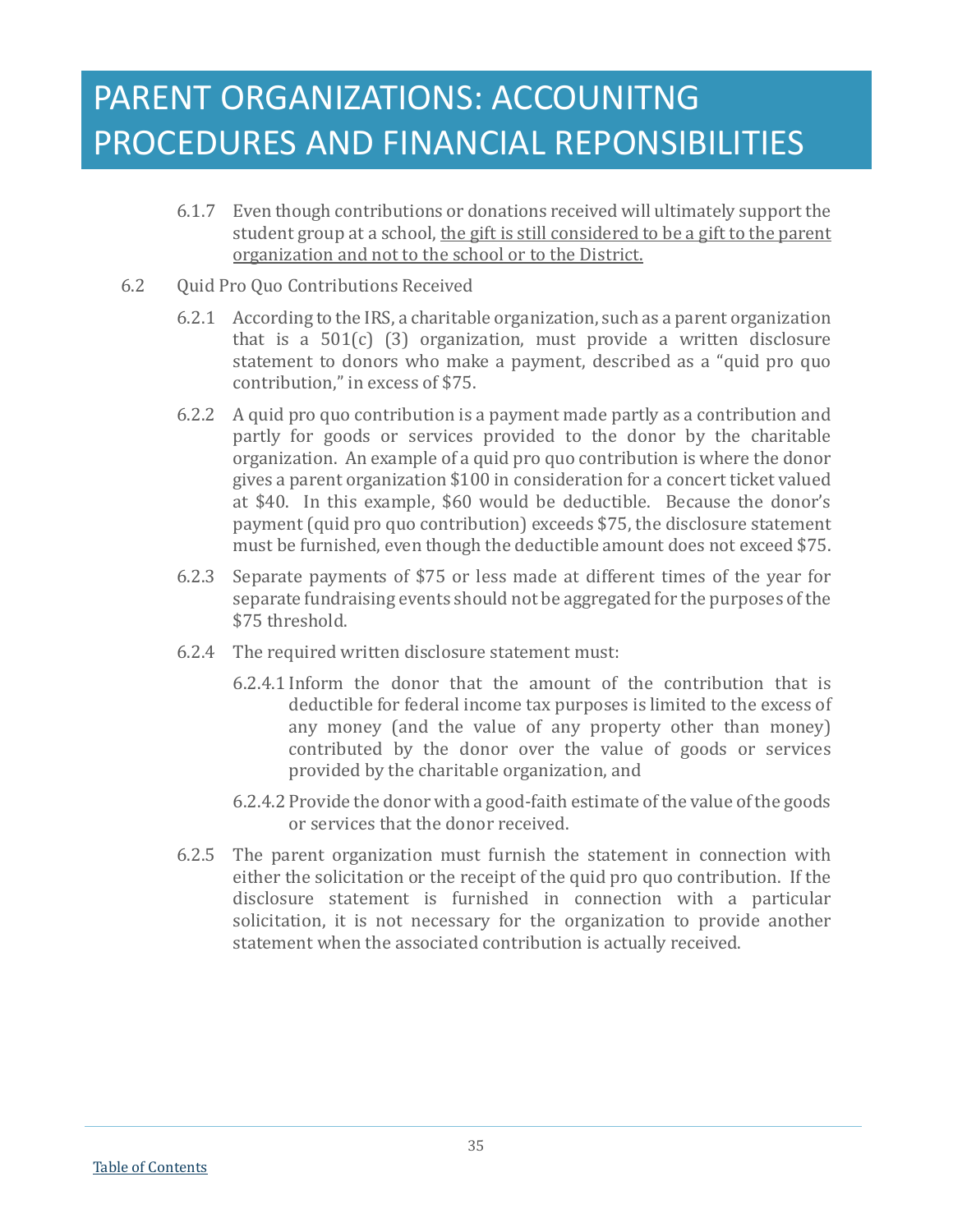### **6.0 Contributions / Donations - CONTINUED**

- 6.3 Given
	- 6.3.1 When the parent organization contributes directly to the school, the parent organization should receive a Contribution Acknowledgment Form from either the school or the District. A District employee should complete the form and give the original copy to the parent organization for their records.

Example: Intermediate School PTO is funding a portion of the 5th grader's camping trip. The trip costs \$5,000 and the PTO has agreed to pay \$3,500 of the expense. Therefore, the students or school must pay the remaining \$1,500. The \$3,500 that the PTO donated is considered a contribution to the District and should be documented on the Contribution Acknowledgment Form.

- 6.3.2 The school may request that a parent organization provide a list of contributions made to the school. The Contribution Acknowledgment Form may reference this list; thus, eliminating the need to have a form completed for each contribution. The schools are required to report contributions received at the end of each semester; therefore, your school may request the list of contributions from parent organizations twice a year.
- 6.3.3 The Contribution Acknowledgment Form should be kept with the parent organization's financial records. The form can be used as substantiation to the IRS that the parent organization is using the funds raised in the manner approved by the IRS as a 501(c) (3) organization.
- 6.3.4 If students from the parent organization's school are being transferred to a new school, the parent organization may donate funds to the feeder school's parent organization. The amount donated may be calculated based on the amount of students transferring to the feeder school. The total amount donated is up to the parent organization.

### **7.0 Corporation Reporting**

- <span id="page-35-0"></span>7.1 A nonprofit corporation is required by law to file an informational report not more than once every four years upon request by the Secretary of State.
- 7.2 The report provides the following:
	- 7.2.1 Information regarding the corporation's registered agent and registered office (preferably the principal / sponsor and school address), and
	- 7.2.2 The names and addresses of its current officers
- 7.3 The report is required regardless of the corporation's tax status.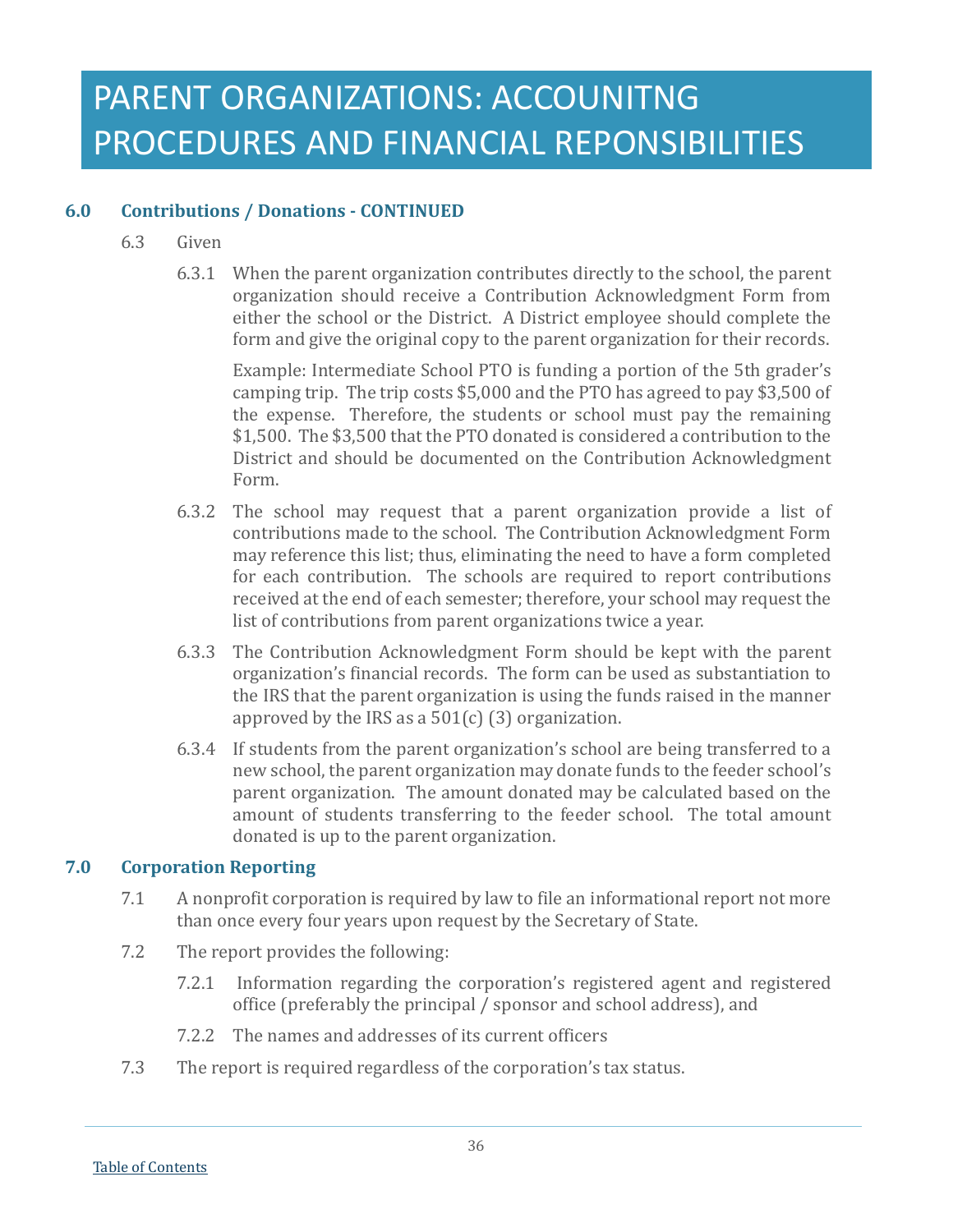7.4 Once requested, the report must be completed and filed with the Secretary of State to avoid termination of the corporation.

#### **8.0 Expenses**

- 8.1 For expenses of the parent organization, the appropriateness of an expense depends on the purpose of the organization. A PTO would focus on the school as a whole; whereas, a booster club would focus on a particular student activity.
- 8.2 The parent organization funds **cannot** be used for:
	- 8.2.1 Gifts to principals / sponsors
	- 8.2.2 Gifts to the president / officers
	- 8.2.3 Alcohol

### **9.0 Financial Aid Guidelines**

- 9.1 Tax-exempt organizations must benefit a group as a whole instead of benefiting individual members of a group. Since parent organizations usually assist schools / student groups, all students of the school / student group are to be treated equally and receive the same opportunity to benefit from the parent organization's assistance. Therefore, one student cannot receive a greater benefit than another unless the criteria for financial need discussed below is met.
- 9.2 In some instances, individuals may not be able to afford to pay the amount owed to participate in a particular event. The IRS has indicated that a group or club may establish criteria that could be used to determine if a person is in financial need. If the criteria is met, the group or club could provide the necessary funds to allow the individual to participate. The criteria should be established in writing prior to a particular situation arising. In addition, the criteria should be used consistently for all people, and the criteria remains consistent and should not change each year based on a particular student or family.

### **10.0 Financial and Review Reports**

- 10.1 The treasurer should prepare a written parent organization Financial Report on a monthly basis and present it to the parent organization board.
- 10.2 Each year parent organizations are required to submit a written report of actual revenues and expenditures for that school year to the principal, sponsor and the Internal Audit Department by Sept. 1st, of the following year. The Financial Report and Review Report are not audited by the District.
- 10.3 The Financial Report and the Review Report must be presented at a parent organization meeting that includes its general membership by Oct. 31, of each year, or a copy should be available at the school's front desk for review.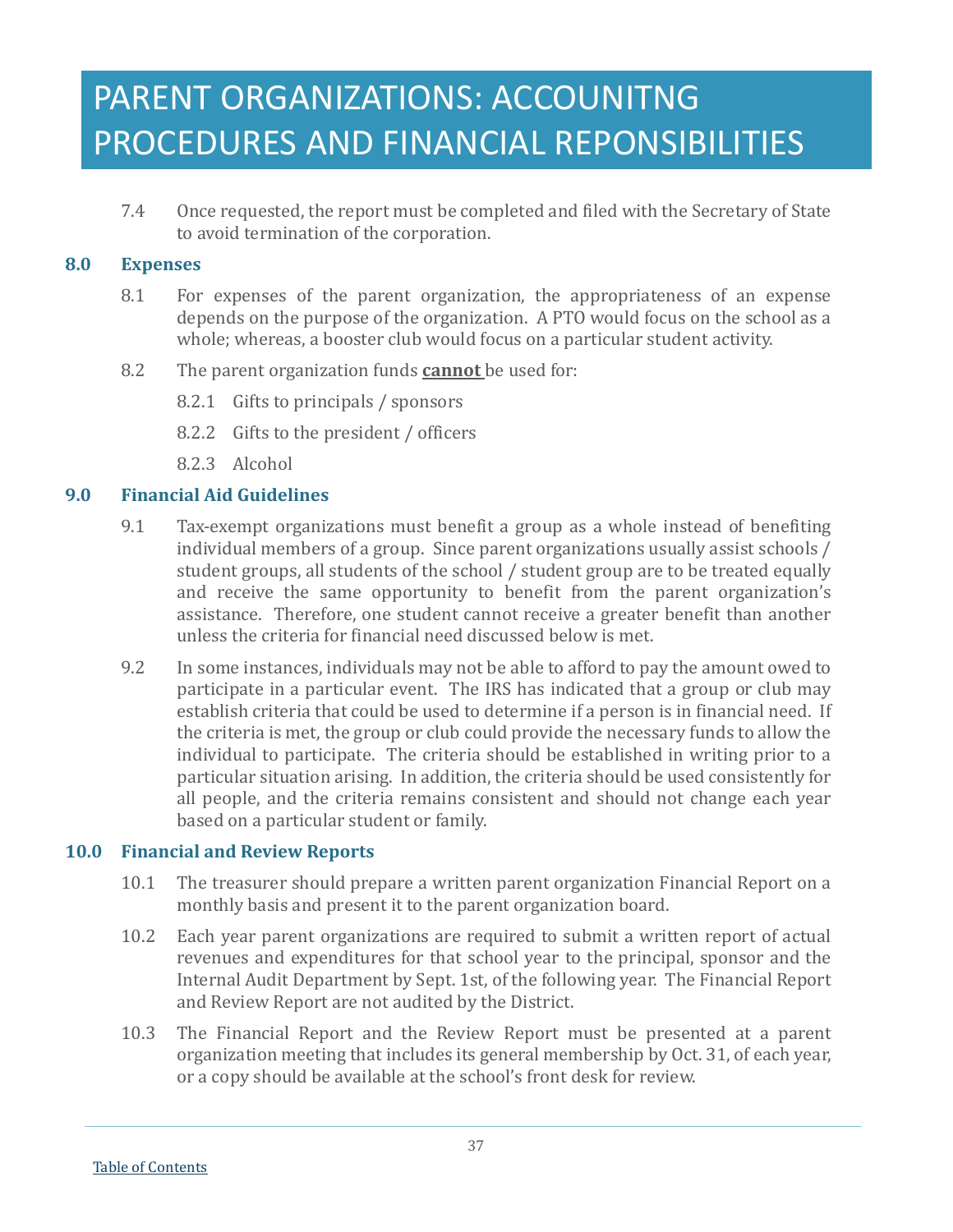### **Financial Report**

- 10.4 The Financial Report should include:
	- 10.4.1 Name of school, name of the parent organization, and the time period covered in the report.
	- 10.4.2 Actual revenues and expenditures for the reporting period. The current year report should start at the point in time where the prior year report ended. For example, if the 2020-21 report ended on May 31, 2021, then the 2021- 22 report will begin as of June 1, 2021.

Since parent organizations may start their new year at various times, the time period used for reporting actual revenues and expenditures may vary from organization to organization; however, the individual parent organizations should be consistent in the time period they use from year to year.

- 10.4.3 It is helpful to provide a breakdown of the source of revenues and reason for expenditures.
- 10.4.4 Name, title, and signature of person who prepared the report.

10.4.5 Date the report was prepared.

- 10.5 The parent organization may want the time period used for reporting purposes to coincide with the school year and with the election of new officers.
- 10.6 Parent organizations participating in the **CISD Educational Support Groups, Inc. must use May 31 as their year-end.**

### **Financial Report Examples**

- 10.7 The following examples of Financial Reports are included in the appendix (see pages 82-84):
	- 10.7.1 Type 1 (easiest to prepare) This example is a cash basis financial report that includes the beginning and ending cash balances for the year. Money received is usually shown as income and money paid is usually shown as an expense. The beginning cash balance for the current year should agree to the ending cash balance from the prior year.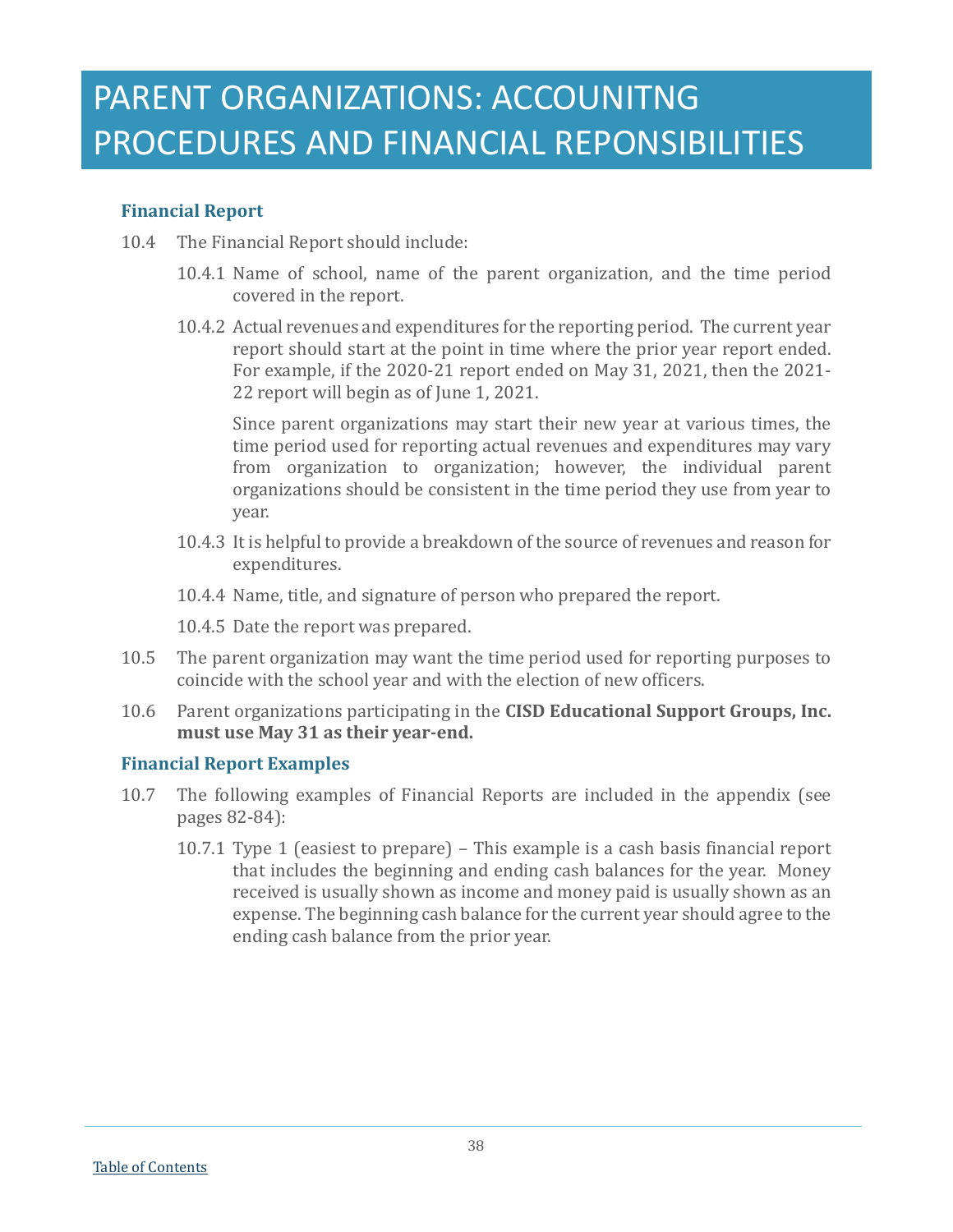- 10.7.2 Type 2 This example is an accrual basis financial report that includes assets, liabilities, equity, income, and expenses. This report would include the cash transactions, but would also show amounts to be received or amounts to be paid in which money has not yet been exchanged, prepayments of expenses that have not yet been incurred, or receipt of amounts in which income is not yet recognized. The retained earnings amount should agree to the total equity amount from the prior year.
- 10.7.3 Type 3 These statements (Fundraising Summary Statement and an Activity Summary) were prepared by a CISD PTO Treasurer whose board approved the detail these statements provided regarding fundraisers, revenues and expenses. This type of statement helps simplify preparation of the IRS Form 990.

#### **Review Report**

- 10.8 Each parent organization is required to have an organizational committee conduct an annual review of the organization's Financial Report and the related financial activity for the school year. The review may be internal or external. An internal review committee includes officers and organization members; however, the committee should have at least one non-officer member review the information. A CPA or other outside party may perform an external review at the parent organization's expense. The organizational review committee, whether internal or external, should prepare a written Review Committee Report that communicates the results of the review to the organization.
- 10.9 This report should be presented to the parent organization board, the school principal and the Internal Audit Department on an annual basis no later than September 1 for the prior school year.
- 10.10 The treasurer(s) and Assistant Treasurer(s), if applicable, should not be on the Review Committee. Since they are reviewees, they cannot also be the reviewers. However, they may meet with the committee or external reviewer to explain their records or answer questions.
- 10.11 An internal Review Committee should use the examples of Review Reports included in the appendix (on pages 85-87). However, an external party should show the results of the review in their own report format with their signature and date included. Although the examples included show spaces for four (4) members, the parent organization may have more or fewer committee members. However, the same information must be documented for each committee member, as opposed to the group as a whole, regardless of the size of the committee.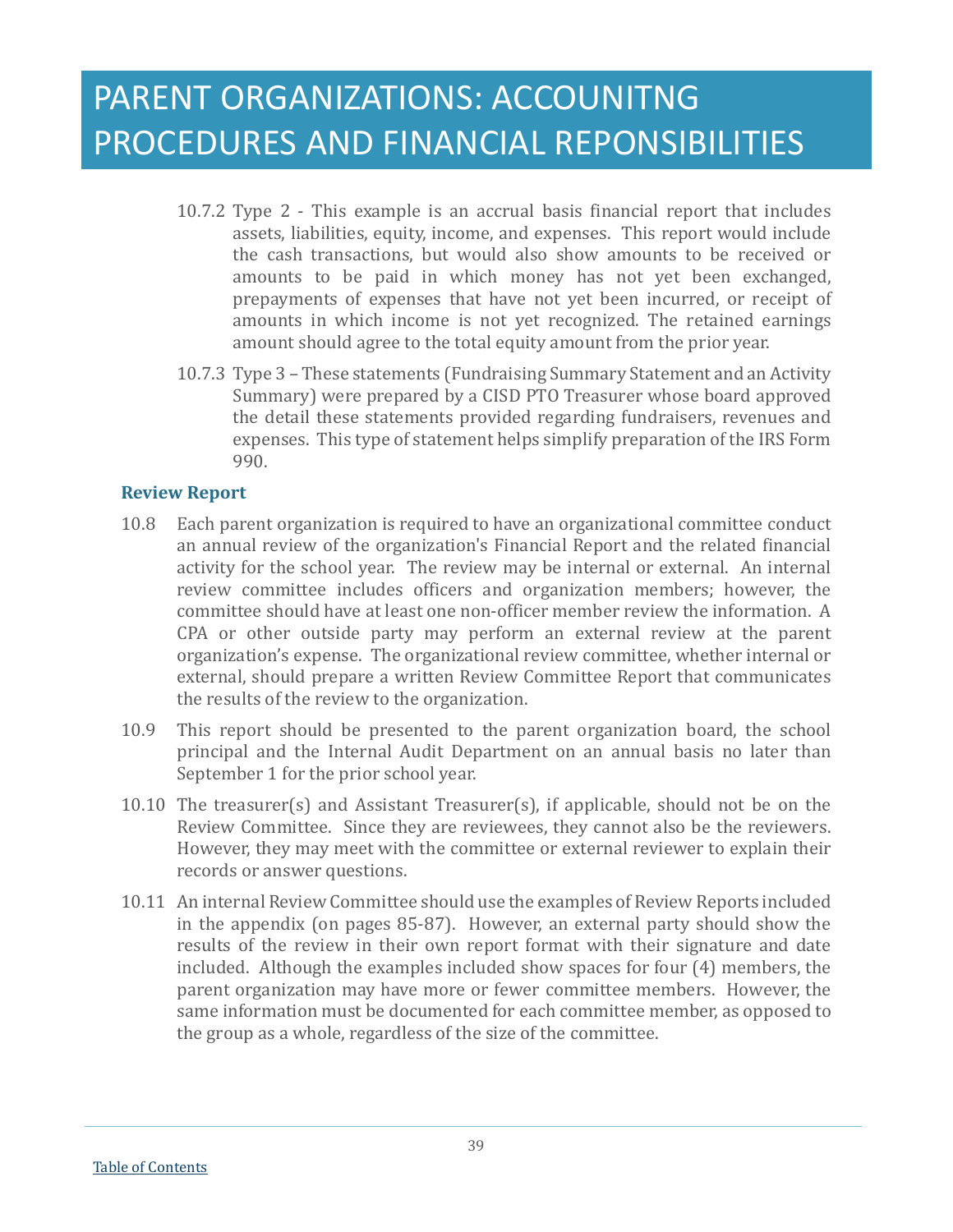#### **Review Report Guidelines**

- 10.12 The following suggested guidelines are designed to assist the parent organization's Review Committee in conducting a thorough review of the parent organization's Financial Report and the financial activity for the applicable school year.
- 10.13 Have the treasurer prepare the written report of revenues and expenditures (Financial Report) for your Parent Organization. The report should include information for the twelve months after the ending date of the previous year's Financial Report.
- 10.14 The review must cover the period beginning with the reconciled cash balance from the previous written Financial Report and ending with the reconciled cash balance from the last day of the time period reported by the parent organization. If the parent organization is using a retained earnings account, then the beginning retained earnings should equal the prior year's ending retained earnings balance.
- 10.15 Review the reconciled bank statements and canceled checks to determine that:
	- 10.15.1 Disbursements have been properly documented with an invoice or receipt,
	- 10.15.2 Disbursements have been properly approved,
	- 10.15.3 Checks have been properly signed by two authorized signers,
	- 10.15.4 Checks have been deposited or cashed by the payee indicated and that no information on the face of the check has been altered, and
	- 10.15.5 Checks have been accounted for in the proper sequence (no missing checks).
- 10.16 Check addition and subtraction on cash receipts and deposits.
- 10.17 Compare cash receipts and deposits to the bank statement. Note if there is a delay from the time the checks were written until they are deposited.
- 10.18 Verify that receipts and disbursements were recorded to the correct account category.
- 10.19 Review the treasurer's monthly reports and check them for accuracy. Review the beginning and ending balances on reports to verify that correct ending balances were carried forward as beginning balances on subsequent reports.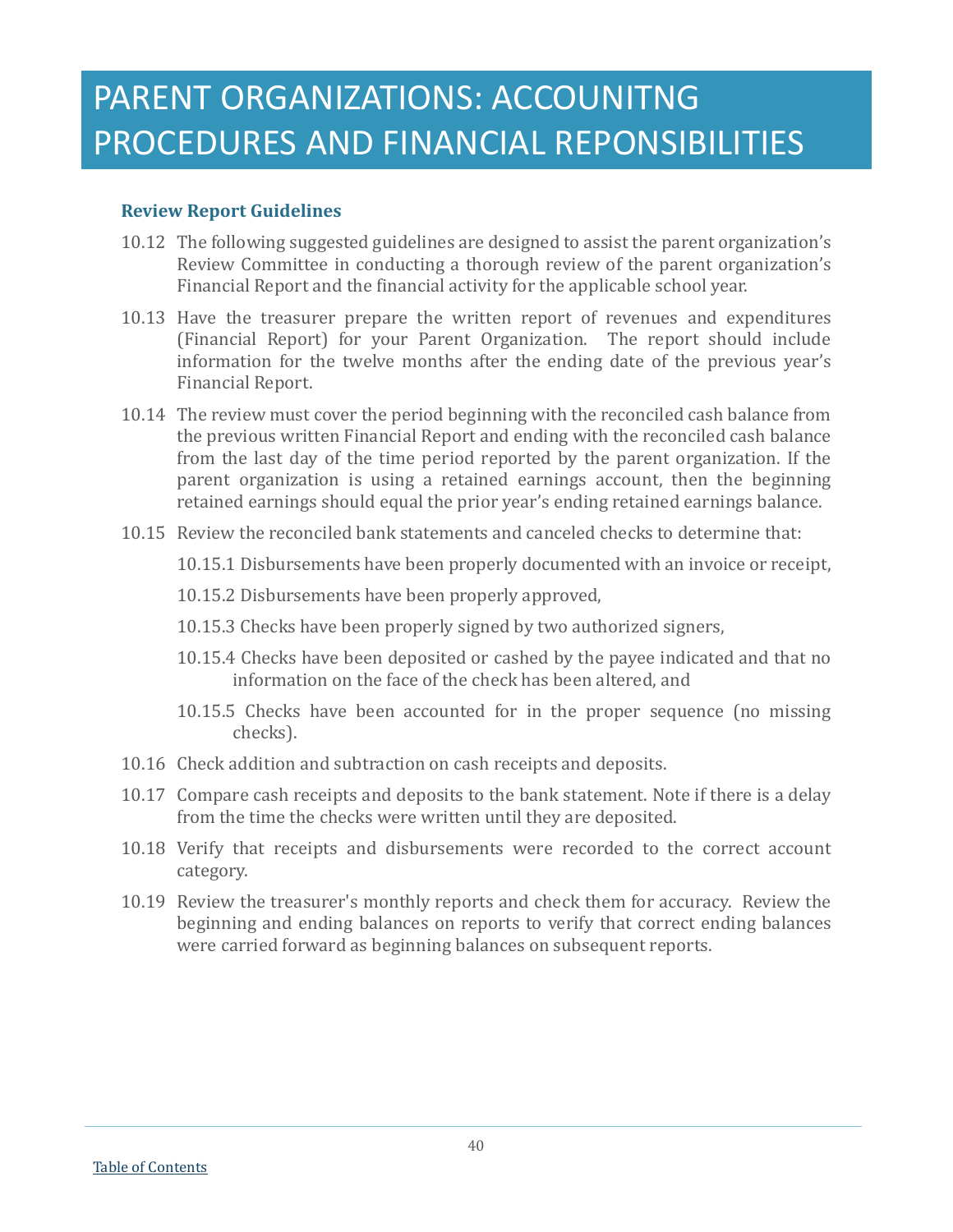- 10.20 Determine that only applicable parent organization officers are authorized signers on the bank account(s). Former officers should not remain on the account(s) as authorized signers. **In addition, the principal, the principal's secretary, or the financial secretary cannot be an authorized signer on the parent organization's bank account(s). Other District employees also cannot be authorized signers on the parent organization's bank account(s).**
- 10.21 Obtain proof that all applicable sales tax reports were submitted to the Texas Comptroller's Office and that related taxes were paid.
- 10.22 Determine which two fundraisers were chosen to be the "one-day, tax-free" sales/auctions, if applicable. Only parent organizations that have received an exemption from the Texas Comptroller's Office are allowed two (2) "one-day, taxfree" sales/auctions per calendar year.
- 10.23 Review the tax-exempt status of the parent organization to determine that the organization has received and maintained its federal tax-exempt status as a public  $501(c)$  (3) charitable organization or other tax-exempt status deemed by the IRS.
- 10.24 Determine that the appropriate IRS form has been filed. More detail on the forms are discussed in the IRS Section (See section 11.0 IRS)
	- 10.24.1 The appropriate Form 990 has been filed properly with the IRS for the prior school year if the parent organization is a tax-exempt charitable organization. Almost all non-profit organizations must file one of the 990 forms; or
	- 10.24.2 Form 1120 has been filed properly with the IRS for the prior school year if the parent organization is not tax-exempt.
- 10.25 Determine that the parent organization has not used individual accounts, which credit funds raised to individual students or parents.
- 10.26 Verify that 1099s were issued, if applicable. In general, you may have to issue a 1099-MISC (Miscellaneous Income) for each person to whom you have paid at least \$600 in rents, services, prizes & awards, attorney fees, and other similar situations within a calendar year.

**Example**: High School Booster Club hires a consultant during the spring of the 2020-21 school year for a \$300 fee. The consultant is hired again in the fall of 2021- 22 school year for a \$300 fee. The Booster Club should issue a 1099-MISC form to this person since the total paid within the 2021 calendar year is \$600.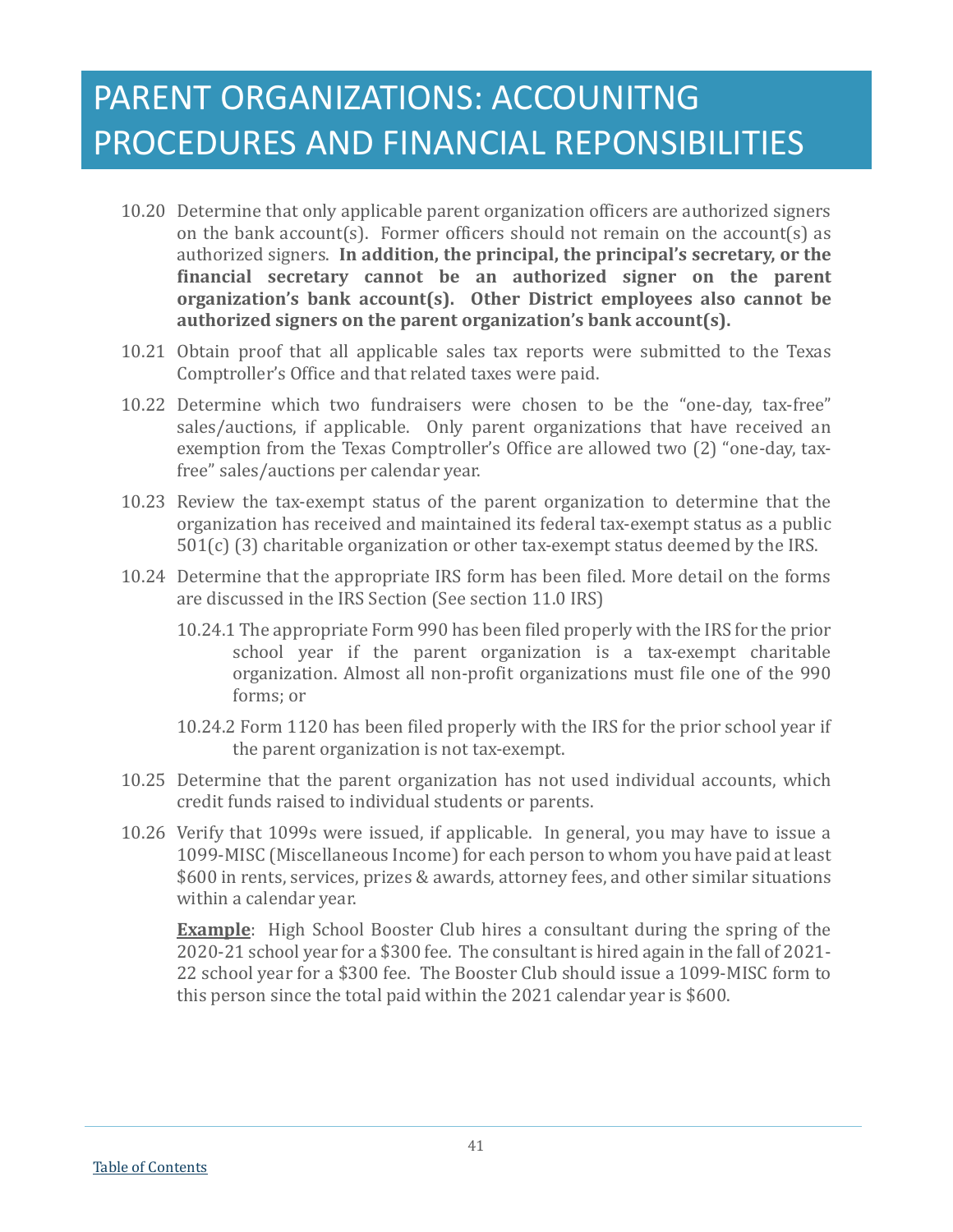- 10.27 If exceptions are noted during the review, consult with the organization's treasurer and president (if necessary) to resolve the exception(s). The treasurer is responsible for making any corrections to the records, checkbook, and Financial Report.
- 10.28 If material exceptions have been noted, prepare recommendations to prevent the future occurrence of these exceptions.
- 10.29 The organization's treasurer and president are responsible for acting upon the recommendations made by the PTO / Booster Club Review Committee.
- 10.30 After the review is complete, prepare the applicable Review Report (only one report type may be used per review):
- 10.31 The Review Report includes reviewer's name, title, and signature. The time period stated in the Review Report, should agree with the time period covered in the Financial Report.
- 10.32 Retain the original parent organization Financial Report and the original parent organization Review Committee Report on file with the treasurer of the parent organization.

### **10.0 Financial Report – CONTINUED**

#### **Review Report Examples**

10.33 The following examples of Review Reports are included in the appendix (see pages 85-87):

| <b>OPTION A</b> | <b>No Exceptions</b><br>(i.e., errors,<br><i>irregularities</i> ) | <b>Financial Report appears proper and</b><br>correct                                                                                                                                                 |
|-----------------|-------------------------------------------------------------------|-------------------------------------------------------------------------------------------------------------------------------------------------------------------------------------------------------|
| <b>OPTION B</b> | <b>Immaterial Exceptions</b>                                      | <b>Financial Report appears proper and</b><br>correct, except for some immaterial<br>exceptions                                                                                                       |
| <b>OPTION C</b> | <b>Material Exceptions</b>                                        | <b>Financial Report does not appear proper</b><br>and correct because of material<br>exception(s)<br>OR<br><b>Financial Report status cannot be</b><br>determined because of material<br>exception(s) |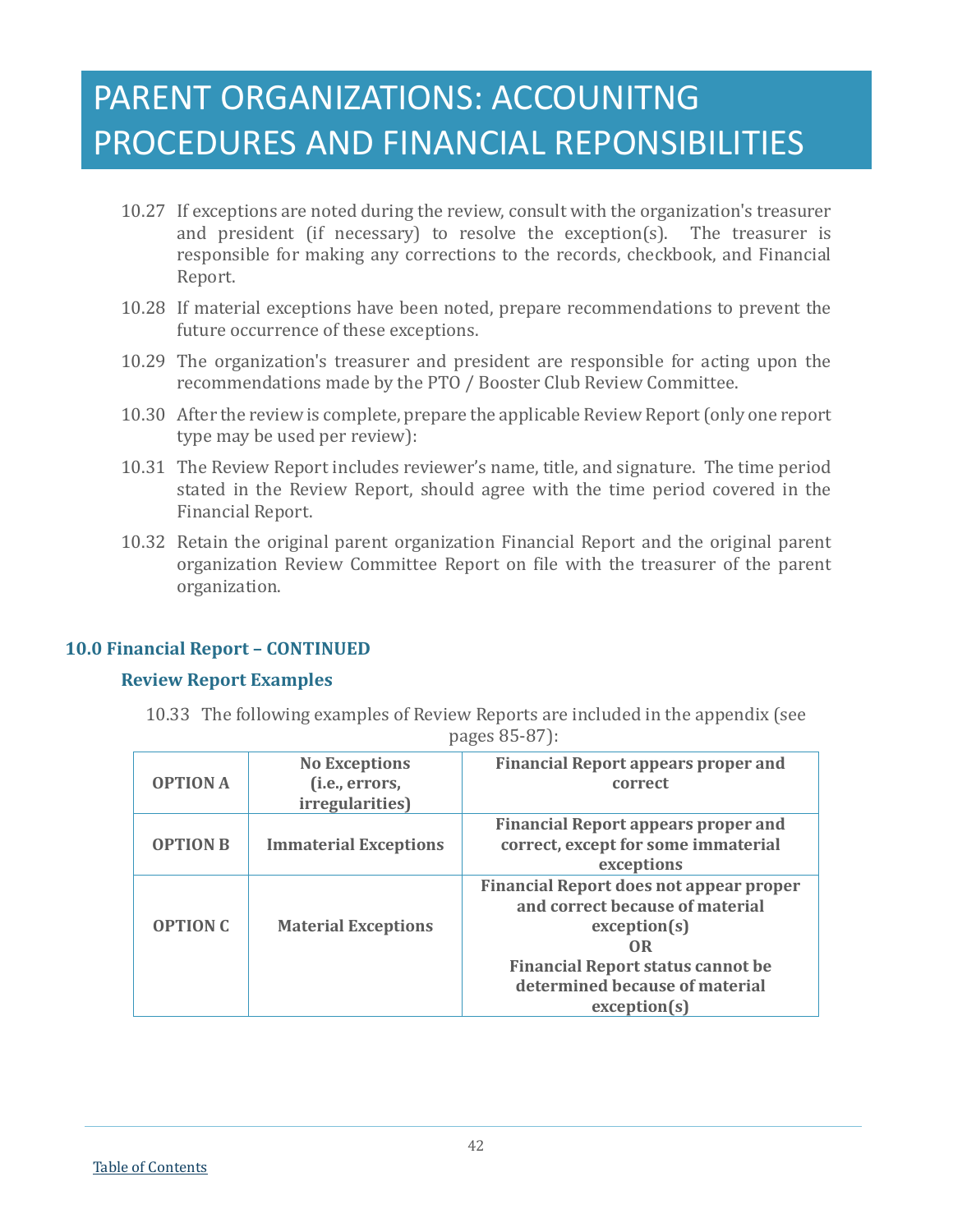### **11.0 Fundraising**

- 11.1 A parent organization or booster club desiring to conduct a fundraising activity in a District school must submit to the campus principal or designee a request containing the following information:
	- 11.1.1 Purpose of the fund raising.
	- 11.1.2 Type of activity.
	- 11.1.3 Date(s) and time(s) of the activity.
	- 11.1.4 Name of the person who will be handling the money.
	- 11.1.5 Name of sponsoring organization and representative.
	- 11.1.6 Estimated amount of money to be raised.
- 11.2 Each request for approval of a fundraising activity must be made separately.
- 11.3 All fundraisers must be submitted to the school principal for approval prior to being scheduled by a parent organization.
- 11.4 The school principal will set the number of fundraisers allowed by each parent organization on his/her campus.
- 11.5 Fundraiser information should be submitted to the principal no later than October 1 for the fall semester and March 1 for the spring semester. Requests not submitted by these dates may be discussed with the principal, but may not receive approval for preferred dates or fundraiser items if those have already been granted to another parent organization.
- 11.6 Fundraiser requests must be submitted at least 30 school days prior to the proposed activity.
- 11.7 After the fundraiser is over, completing a Financial Recap within two weeks is a helpful way to determine if the fundraiser was profitable.
- 11.8 Any items unsold after the fundraiser is completed should be inventoried and monitored by one of the officers.
- 11.9 Parent organizations that are tax-exempt organizations may not require individuals to participate in its fundraising efforts even though those individuals, or their children/students, may benefit from those efforts.
- 11.10 These organizations may not require individuals to "donate" or otherwise pay any money in lieu of participation in fundraising efforts.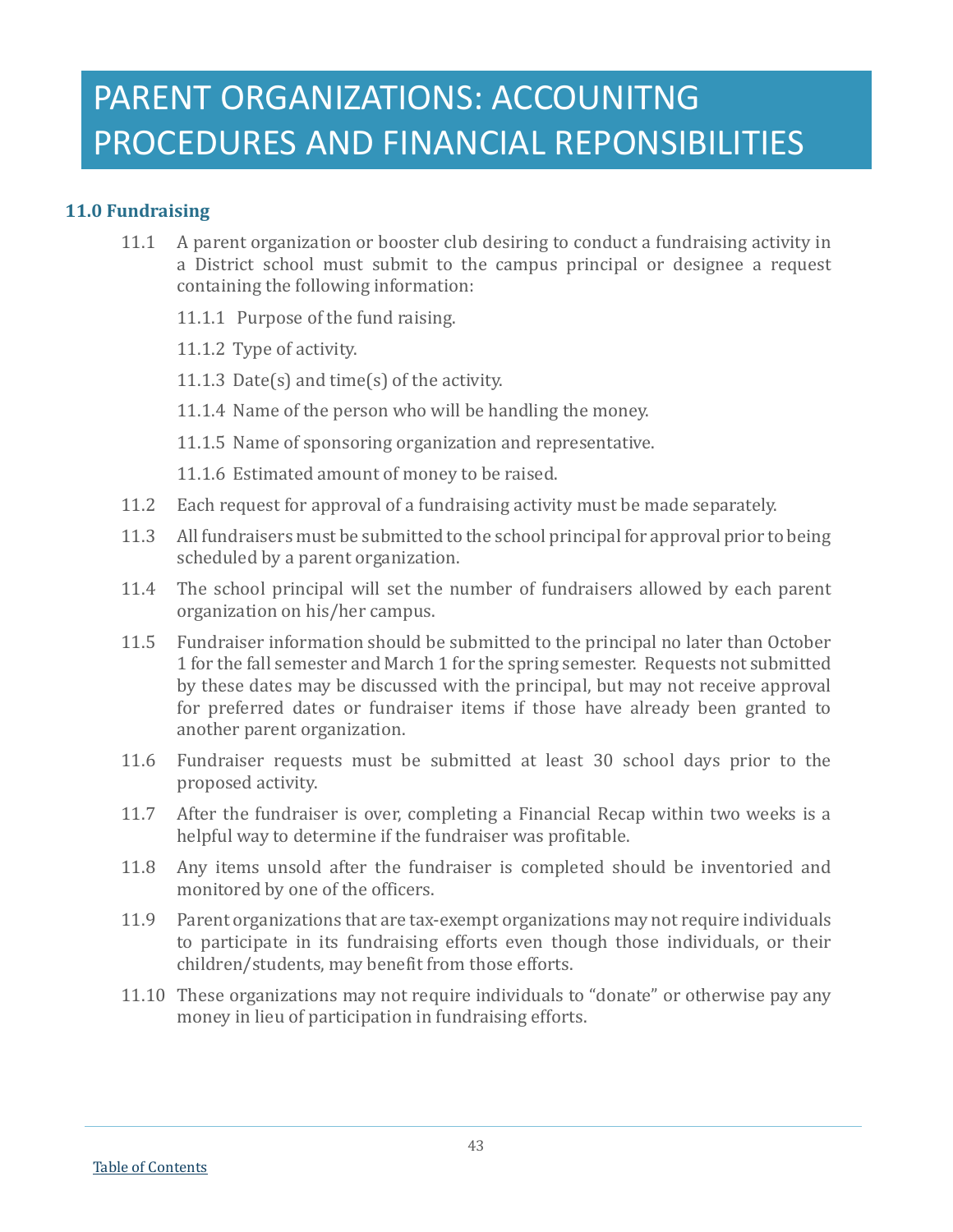- 11.11 If an individual chooses not to participate in fundraising, that individual, or their child/student, may not be denied any benefit resulting from the funds raised nor can that individual be penalized for choosing not to participate.
- 11.12 Benefits resulting from fundraising efforts may not be based on participation in fundraising efforts or on revenues raised individually. All revenues raised must be shared equally among the group regardless of individual fundraising efforts.

**Example**: Junior High PTO is having a fundraiser to help pay for a field trip. The trip costs \$5,000 for 100 students, or \$50 per student.

Only 75 of the 100 students participate in fundraising. A total of \$1,500 is raised by these 75 students, and each student raised a different amount. The \$1,500 must be allocated equally among all 100 students (\$15/student), and the remaining \$3,500 cost of the trip will be born equally by all 100 students (\$35/student).

- 11.13 The IRS considers fundraiser proceeds that are credited to individual student accounts to be personal taxable income to the student and/or student's family.
- 11.14 One benefit of tax-exempt status for a parent organization is that individual donations will be deductible by the donor as charitable contributions. These donations are not deductible if the funds were recorded in individual accounts.
- 11.15 Parent organizations that use individual accounts can lose their tax-exempt status since they no longer meet the criteria set forth in IRS Publication 557 for non-profit organizations, "No part of the net earnings of the organization shall inure to the benefit of, or be distributable to, its members, trustees, officers or other private persons…"

#### **Fundraising: Improvements to Campus Facilities**

- 11.16 Booster/Support organizations may donate improvements to local campus facilities under certain conditions. The following restrictions apply to all such improvement request:
	- 11.16.1 All improvements to District facilities become the property of the District.
	- 11.16.2 All proposals for athletic facility improvements must first be approved by the campus principal and the District Athletic Director.
	- 11.16.3 In addition, proposals for improvements to athletic facilities must be reviewed and approved by the Planning and Construction Department for compliance with safety, handicap access, school facility code requirements, local building code requirements, permit issues, quality standards, unanticipated utility impacts and improvements, parking impacts, etc.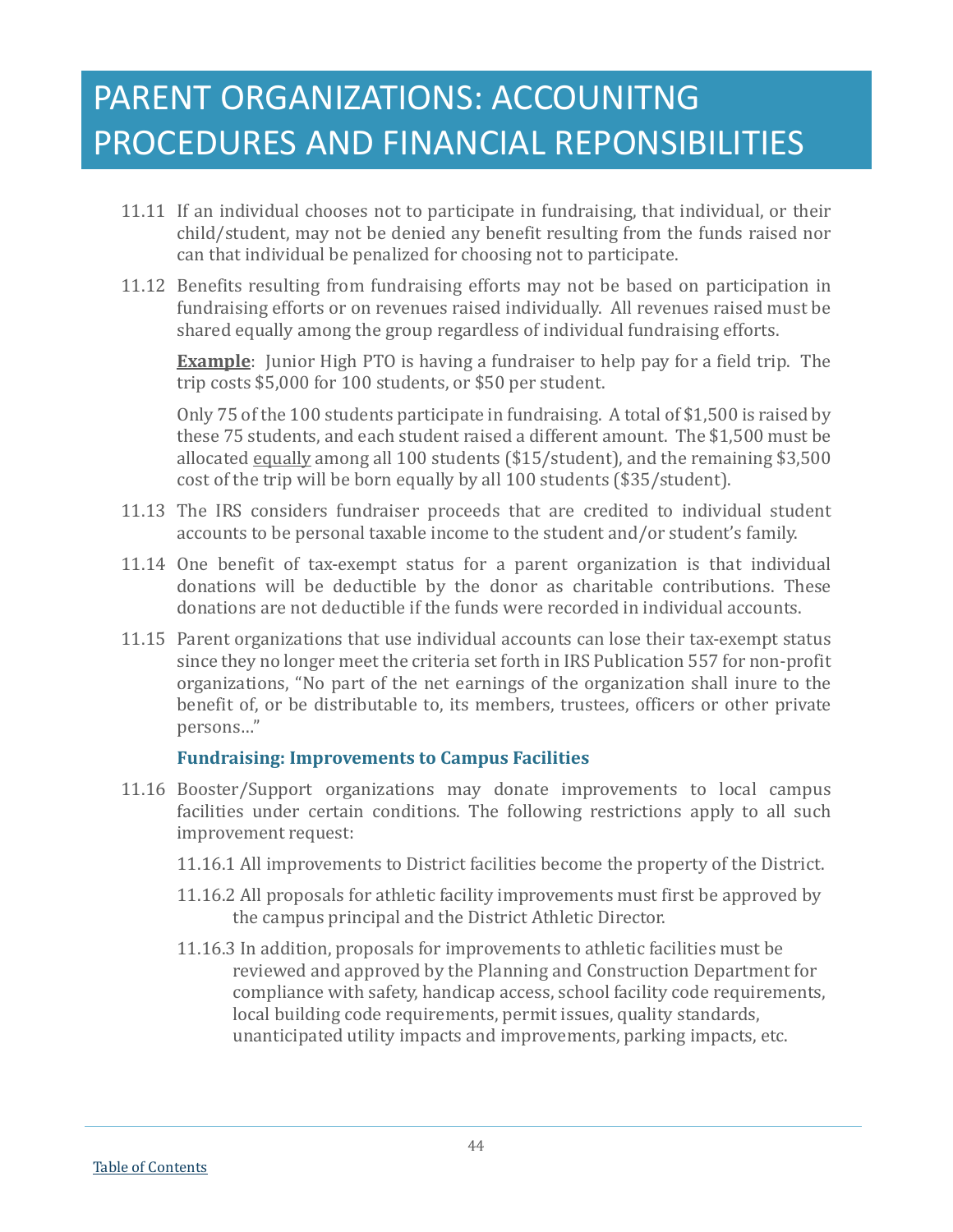- 11.16.4 Improvements which will require substantial or significant ongoing operational costs may not be approved.
- 11.16.5 Improvements which create a Title IX obligation for the District to correct will not be approved. Such improvement plans should take this into consideration and address equity issues as part of the proposal.
- 11.16.6 When the improved facilities must be replaced as part of the lifecycle program, the District will replace the facility at the District standard. For example, baseball and softball chain link fences are replaced by wood fences. After years of use, the fences rot and need to be torn down. The District will rebuild the fence at the current standard for that facility.
- 11.16.7 Athletic facility improvements which provide what is deemed to be a significant competitive advantage for teams (as deemed by the Athletic Director) will not be approved.

#### **12.0 IRS**

- 12.1 If your parent organization does not have a tax-exempt status, Form 1120, U.S. Corporation Income Tax Return should be properly filed with the IRS for the prior school year. The return is due by the 15th day of the 3rd month after the end of your tax year.
- 12.2 If your parent organization has an active tax-exempt status, each parent organization must file an exempt organization information return Form 990-N, 990-EZ, or 990, Return of Organization Exempt from Income Tax. The return is due by the 15th day of the 5th month after the end of your tax year. For example, if your tax year ended on June 30, the Form 990 is due Nov. 15. The IRS will automatically revoke your tax-exempt status if you fail to file the appropriate 990 form for three consecutive years.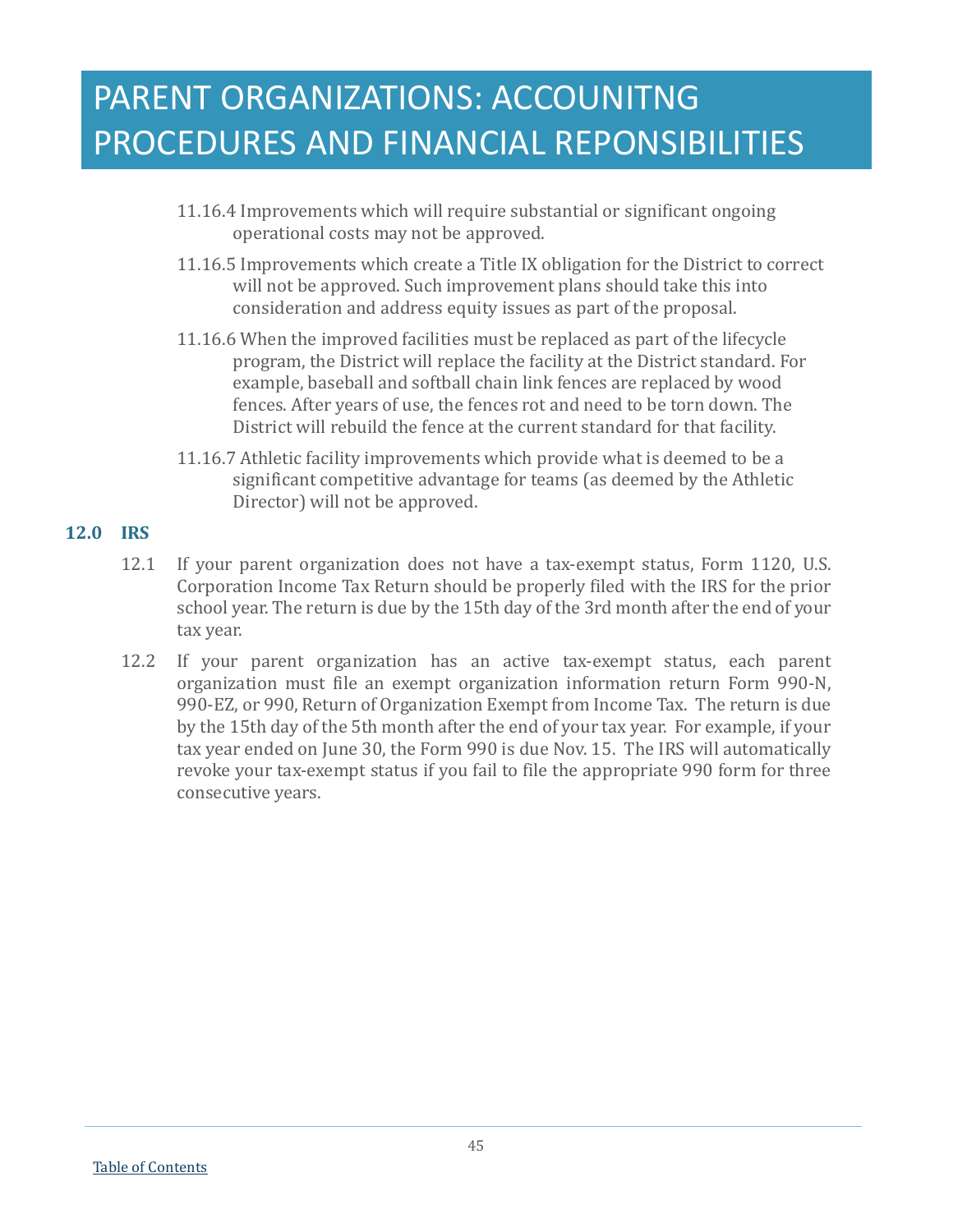12.3 Below is a summary identifying which form your organization should use:

| <b>Use Form</b> | If your Gross receipts<br>for the year             | AND / OR   | Total Assets for<br>the year         |
|-----------------|----------------------------------------------------|------------|--------------------------------------|
| 990             | were \$200,000 or greater                          | <b>OR</b>  | are \$500,000 or<br>more at year end |
| 990EZ           | were more than \$50,000<br>but less than \$200,000 | <b>AND</b> | less than \$500,000<br>at year end   |
| 990N            | were \$50,000 or less                              | N/A        | N/A                                  |

12.4 For more information regarding documents or regulations your PTO / booster club might need, please go the IRS Stay Exempt. Publications on this site include Form 990, 990-N and 990-EZ Filing Tips.

Also, the Life Cycle of a Public Charity includes explanatory information and links to forms an organization may need to file during the five stages of its life.

### **12.0 IRS - CONTINUED**

### **IRS Reinstatement of 501 (c) (3) Tax-Exempt Status**

- 12.5 An exempt parent organization that does not file the appropriate 990 form for three consecutive years automatically lose their tax-exempt status. A revocation is effective on the original filing due date of the third annual return or notice. If an organization's tax-exempt status is automatically revoked, it is no longer exempt from federal income tax. Therefore, it may be required to file a Corporate Income Tax Return and pay applicable income taxes.
- 12.6 A PTO / booster club whose tax-exempt status is revoked is not eligible to receive tax-deductible contributions.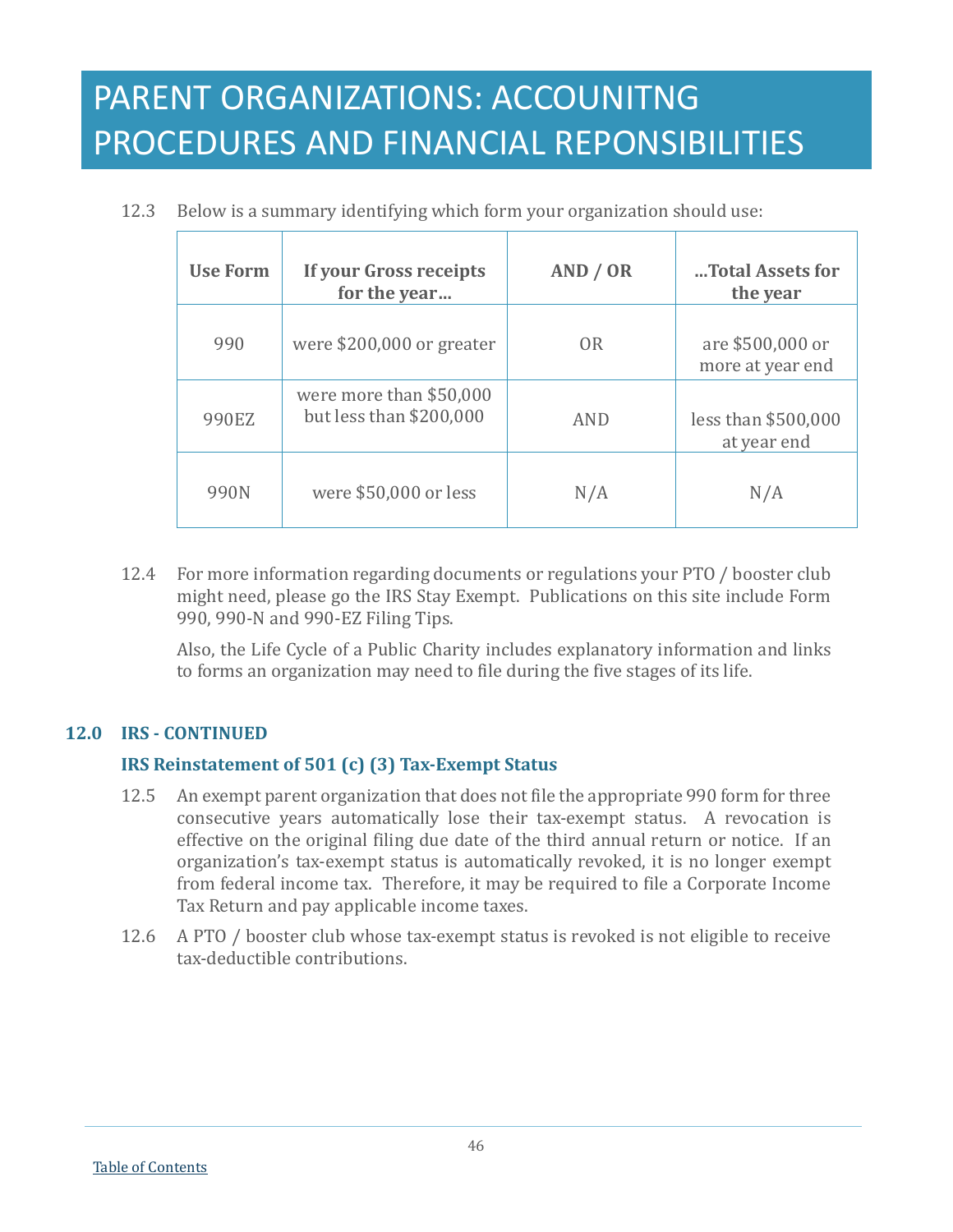- 12.7 Streamlined Retroactive Reinstatement
	- 12.7.1 Organizations that were eligible to file Form 990-EZ or 990-N (ePostcard) may have their tax-exempt status retroactively reinstated to the date of revocation if they:
		- 12.7.1.1 Have not previously had their tax-exempt status revoked.
		- 12.7.1.2 Complete and submit Form 1023 with the appropriate user fee not later than 15 months after the later of the date of the organization's revocation letter, or the date the organization appeared on the revocation list on the IRS website.
- 12.8 Retroactive Reinstatement Process (Within 15 Months)
	- 12.8.1 Organizations that cannot use the Streamlined Retroactive Reinstatement Process (such as those required to file Form 990 or those that were previously auto-revoked) may have their tax-exempt status retroactively reinstated to the date of revocation if they:
		- 12.8.1.1 Complete and submit Form 1023 with the appropriate user fee not later than 15 months after the later of the date of the organization's revocation letter, or the date the organization appeared on the Revocation List on the IRS website.
		- 12.8.1.2 Include a statement establishing that the organization had reasonable cause for its failure to file a required annual return for at least one of the three consecutive years for which it failed to file.
		- 12.8.1.3 Include a statement confirming that it has filed required returns for those three years and for any other taxable years after that period and before the post-mark date of the application for which required returns were due and not filed.
- 12.9 For additional information regarding on how to reinstate your organization, please go to the IRS website.

### **13.0 Mailing Address**

13.1 If the mailing address for the parent organization changes, immediately notify the District, the Texas Secretary of State, the Texas Comptroller's Office, and the IRS. To avoid frequent mailing address changes, the IRS and the Texas Comptroller's Office recommend that each parent organization obtain its own post office box (PO Box) or private mailing box (PMB) to be used for official parent organization mail. This address and box keys can be given easily to the new officers at the beginning of the year.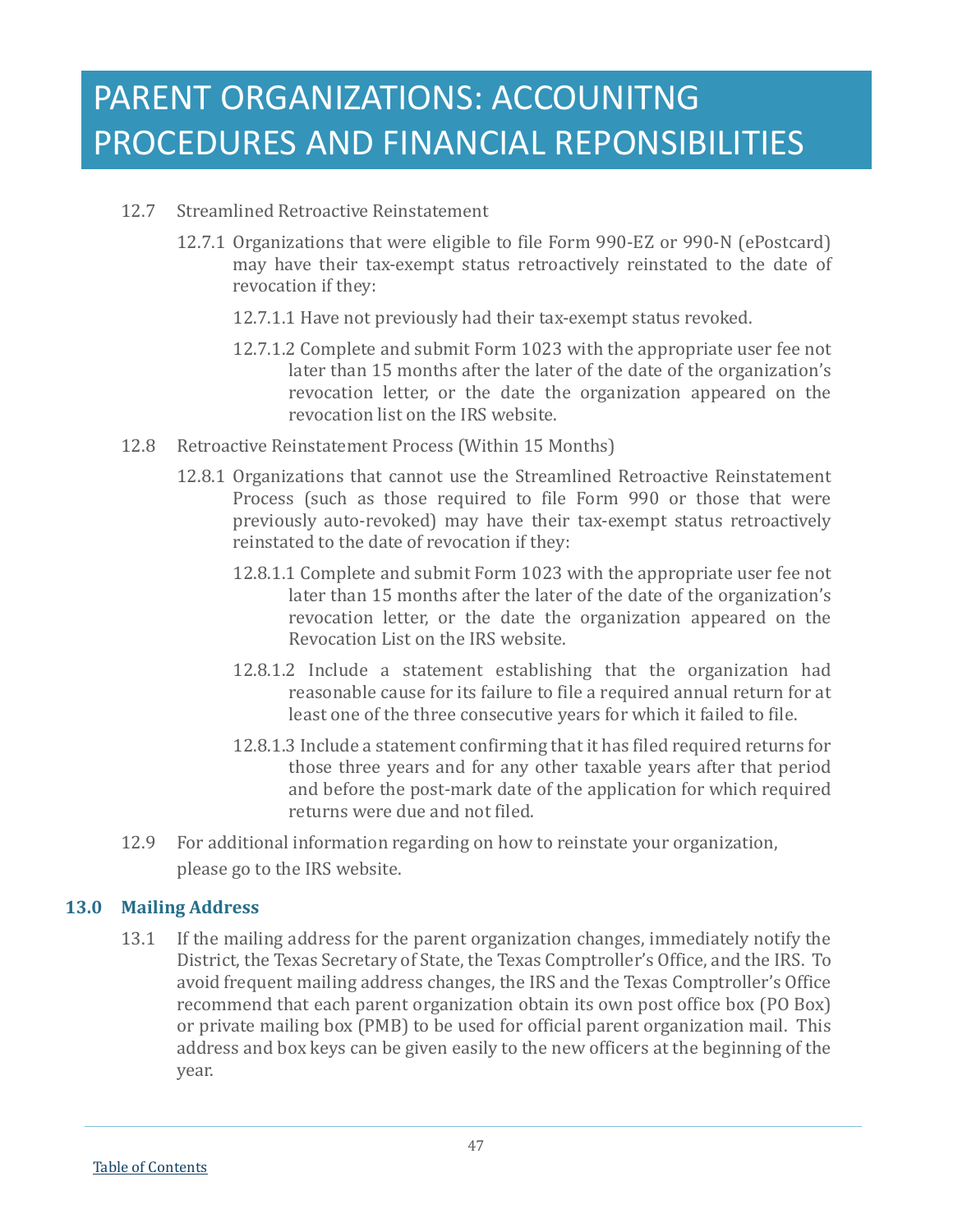- 13.2 The school's address may be used as the parent organization's official address. The parent organization should be aware that it may not receive mail in a timely manner when the school is closed (i.e., summer vacation and some holidays).
- 13.3 Please understand the importance of maintaining a consistent mailing address for the parent organization. First, you will save time since you will not have to update your address each year to the District, the Texas Secretary of State, the Texas Comptroller's Office, the IRS, and your bank as you would if you used someone's home address.
- 13.4 Second, parent organizations receive several important documents from these agencies throughout the year, and if the address changes frequently, some of these documents could be lost or misplaced. The IRS mails forms and other correspondence to parent organizations periodically. If these forms are not completed and returned to the IRS within a specific time period, a parent organization could lose their tax-exempt status and possibly face fines and penalties.
- 13.5 The District does not recommend using a home address since officers change frequently.
- 13.6 Form 8822-B is available to you for reporting a change of address to the IRS.

#### **14.0 Members**

14.1 Active members should include those individuals that are parents, guardians, stepparents, or grandparents of a student at the school and that are current in their dues. Active members may also include individuals from a business partner or community organization that is involved in the Adopt a School Program. Only active members should have the ability to vote or hold an office. Other individuals may volunteer for the parent organization, but cannot vote or hold an office. "Members" should be defined in the parent organization's bylaws.

### **15.0 Membership Dues**

15.1 Parent Organizations may charge dues to their members (the parents and teachers); however, parents and teachers do not have to be members of the parent organization for their child(ren) or students to receive benefits from parent organization activities. Membership dues are separate from the expenses incurred by a student for an activity (i.e., trip expense). Membership dues are associated with the parents being part of the parent organization and are in no way associated with student expenses. The amount is decided and voted upon by the parent organization board.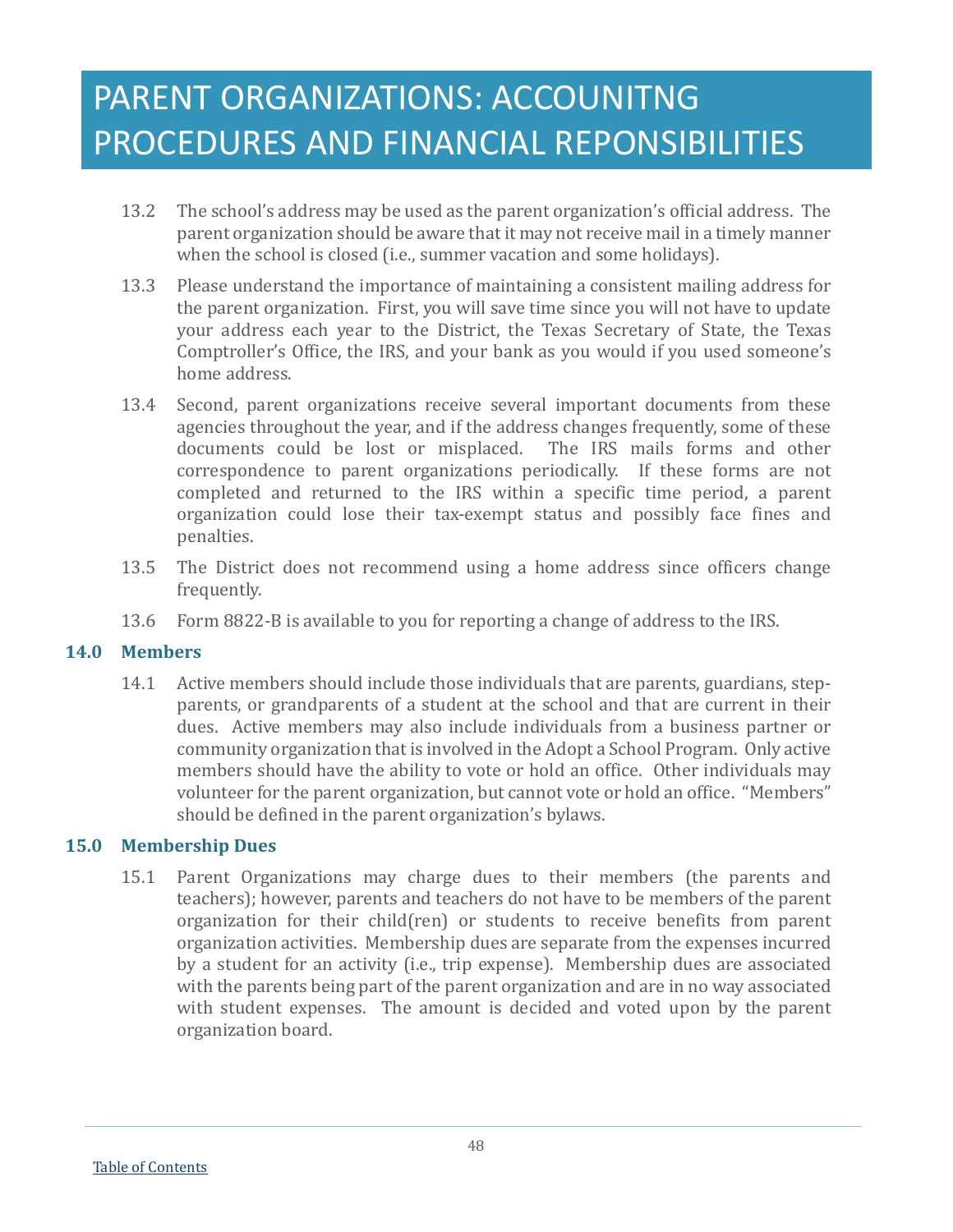### **16.0 Money-Handling Procedures**

16.1 Money refers to cash, checks, money orders, or cashier's checks. The following are suggestions related to handling money to assist in ensuring proper accountability.

#### **Receiving Money**

- 16.2 The cashing of checks out of cash receipts or petty cash should be prohibited.
- 16.3 The person receiving the money while in the presence of the person turning in the money should count all money received (face-to-face verification).
- 16.4 The person receiving the money should give a receipt to the person delivering the money (both parties should retain their copy of the receipt).
	- 16.4.1 Multi-part cash receipts should be written for all money received. One copy should be given to the payee and another copy maintained in the cash receipt book. A third copy (if available) should be attached to any deposit documentation and filed with a copy of the deposit slip. These procedures may change if you use an online receipting system.
- 16.5 Incoming checks should be restrictively endorsed immediately upon receipt with an endorsement stamp that has the parent organization's name, the bank's name, and the bank account number.
- 16.6 Post-dated checks should not be accepted from any source.
- 16.7 Receipts should indicate whether cash, check, money order, or cashier's check was received; date of the receipt; and signature of person receiving the money.
- 16.8 All copies of voided cash receipts should be retained in the cash receipts book.
- 16.9 If a money order or cashier's check is received, the receipt should indicate the total check amount; brand name of the money order or the issuing bank's name of the cashier's check; and the complete check or money order number. If a copy of the money order or cashier's check is made, the inclusion of this additional information on the receipt is not necessary.
- 16.10 Copies or a list of checks, money orders, and cashier's checks received should be made to assist in recovery of money if these items are lost, stolen, or returned due to insufficient funds.
- 16.11 Money collected should not be spent for needed items, but deposited. Checks should be written for all items purchased.
- 16.12 Post-dated checks should never be accepted. A post-dated check is a check that has been dated after the date the check is given to the payee.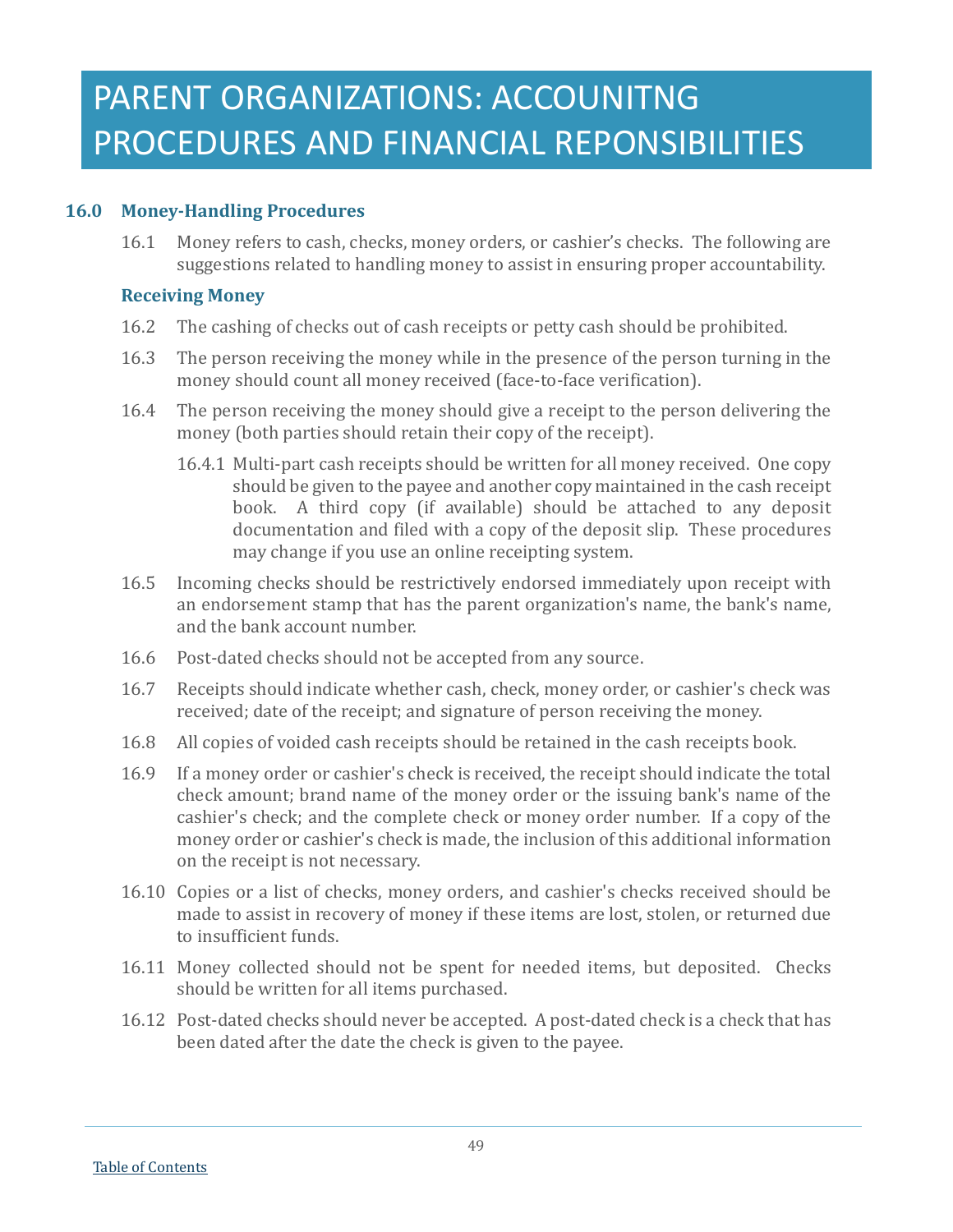### **Accounting for Returned/Hot Checks**

- 16.13 Returned checks should be redeposited immediately or otherwise promptly collected. Only accept cash or a cashier's check in repayment for a returned check.
- 16.14 Remember to add the bank charge for returned checks to the amount you request as repayment when a check "bounces". Ex: A check for \$10 is returned. The bank fee is \$30 for returned checks. You should request \$40 from the payee to cover this returned check.
- 16.15 When notified by the bank of a returned check, a phone call from the Treasurer or the President to the payer is the quickest way to notify them of their "bad check" and request their repayment. If they do not repay within one-to-two weeks, send a letter notifying them of the returned check and requesting repayment. Remember to document all collection efforts and keep a copy of all notes and letters you mail requesting payment.
- 16.16 Accounting entries for each returned (hot) check should be made upon receipt of the returned check from the bank.

#### **Recording and Depositing Money**

- 16.17 All monies received for deposit should be counted and receipted in the presence of the individual turning in the money.
- 16.18 Any monies received should be deposited promptly. Money received in a school can be secured in a locking bank bag and locked in the school safe until it can be deposited. Money stored in the safe should not be held over weekends or school holidays.
- 16.19 Prior to depositing money, at least two people should count the money. The money should be counted at the school. Do not take any money home.
- 16.20 All money should be delivered to the parent organization treasurer to deposit funds daily. When face-to-face verification cannot be done at the time the money is turned in, the money should be put in a sealed tamper-proof bag or a sealed envelope with the name of the person turning in the money, date, and the reason money was collected. The treasurer should also sign and date the sealed bag or envelope and then secure it in the safe until a face-to-face count can be done.
- 16.21 Receipts should be reconciled with all money turned in and deposited.
- 16.22 Money received should only be deposited in the parent organization's account(s).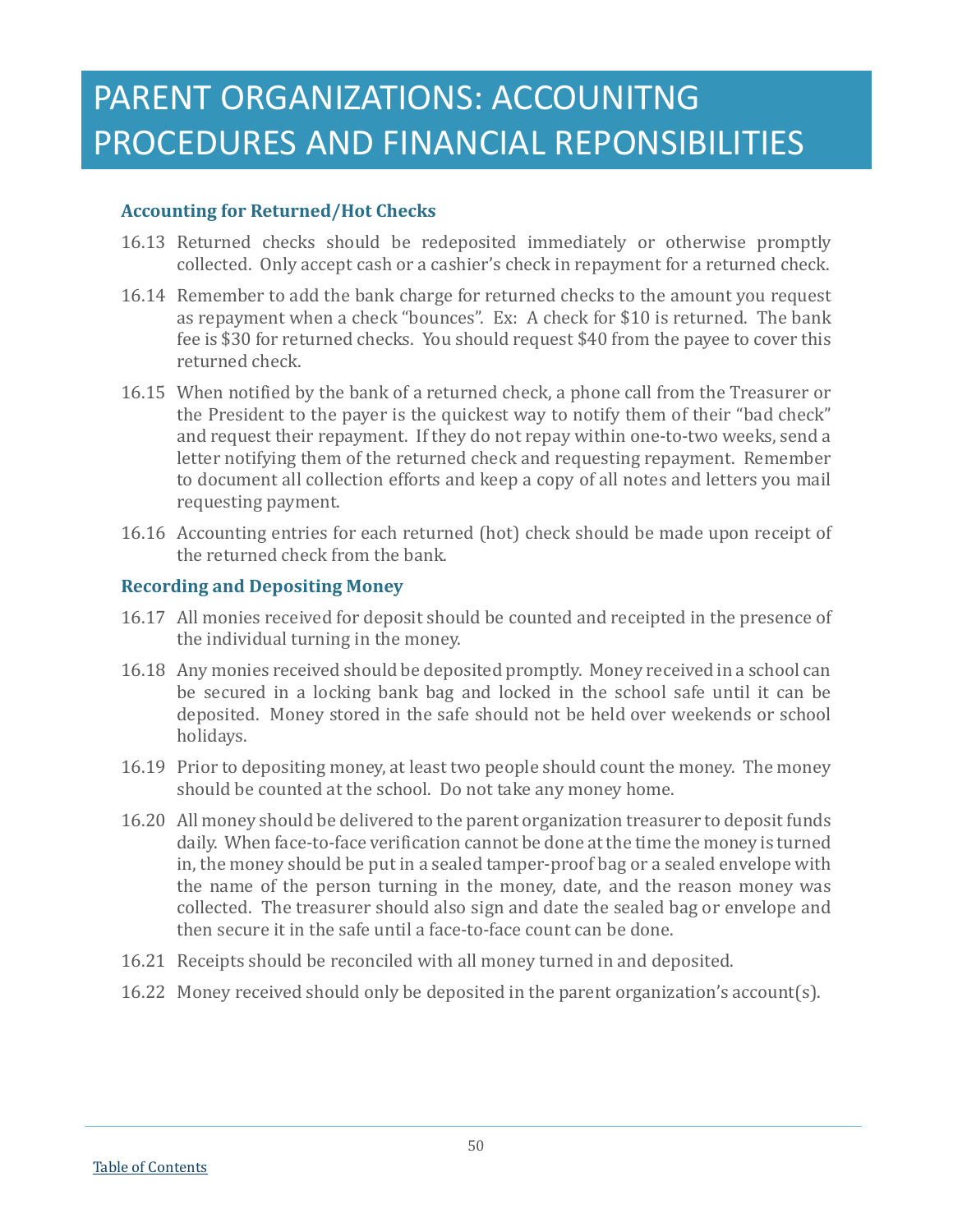- 16.23 All checks for deposit should be listed separately on a deposit slip or supported by an adding machine tape. A minimum of two adding machine (calculator) tapes should be run to ensure accuracy. A good practice is to write the number of checks deposited on the deposit slip when the checks are too numerous to list.
- 16.24 Receipt numbers and/or range of receipt numbers should be written on all deposit slips.
- 16.25 Deposit slips should be retained and reconciled monthly to the account.
- 16.26 The bank validated deposit slip should be returned to the treasurer to verify each deposit.

#### **Disbursing Money**

- 16.27 Require two signatures on each check.
- 16.28 "Blank" checks should never be issued and checks should never be pre-signed.
- 16.29 Original invoices or cash register tapes should be attached to the file copies of all checks as support for the payment. If several invoices or register tapes are submitted for reimbursement, an adding machine tape should be run and attached. This total should agree to the check total.
- 16.30 Boards should include in their by-laws the approvals required for check disbursements and the steps to follow when members submit receipts for reimbursement.

#### **Safeguarding Money**

- 16.31 Have people that handle money bonded. This protects against embezzlement, but not theft.
- 16.32 Do not keep any money in an unlocked drawer, unlocked filing cabinet, vehicle, or other unsecured place. Consider purchasing a safe for the parent organization (see Safe section below).
- 16.33 Do not store the records of the money received (i.e., receipts, copies of checks) in the same place as the money. If records and money are stored together and a theft occurs, the record of the money may be taken along with the money. Subsequently, determination and recovery of losses would be more difficult.
- 16.34 Money received and not yet deposited should not be used for purchases, check cashing, loans, advances, reimbursements, or for any other purpose.
- 16.35 All unused checks should be kept safe and secure at all times.
- 16.36 The sequence of check numbers should be accounted for when reconciling the bank statement to the parent organization's books.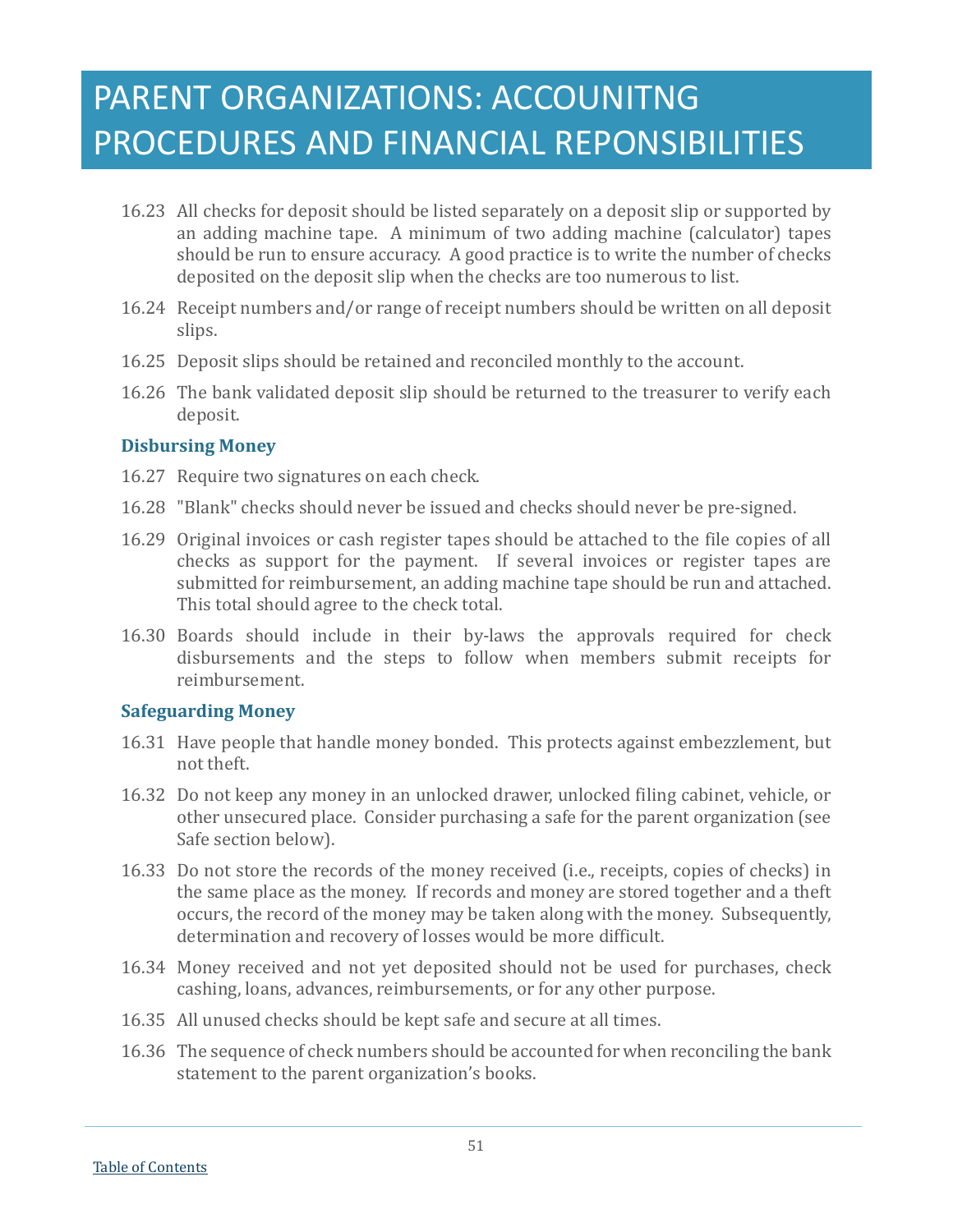- 16.37 Do not keep money in the school's safe. Safes are available for Parent Organizations to purchase. The school/District is not responsible for any damage or loss of a parent organization's money kept at the school whether it is held in a PTO safe located at the school or not.
- 16.38 Issuing checks payable to "Cash" or to the "Sponsor" should be avoided. The IRS may examine these transactions in more detail than other transactions. If a check must be payable to "Cash" or to the "Sponsor," keep detailed documentation of the expense or use of the funds.

### **17.0 Paying and Reporting of Workers**

- 17.1 Any individual including a District employee who is hired by the parent organization must be paid directly by the parent organization and not through the District. There are many technical and legal issues that arise if they are paid by the District. These issues include overtime pay; use of weighted average hourly rates; payment of TRS, taxes, and other benefits; and the advancing of District funds that is prohibited by law.
- 17.2 In some situations, parent organizations that hold events at District facilities may be charged for staff that must be on hand for the event or to clean up after an event. The pay appropriately is done through the District through the facilities use charges. These employees are doing work for the District and not the parent organization.
- 17.3 Remember that federal law requires that a parent organization paying \$600 or more to an individual during any calendar year must account for this income through the issuance of a 1099 form. This includes an individual who is paid \$600 or more for "cultural arts events." The parent organization will need to get social security numbers from all workers. This can be done by having them complete a W-9 form. It is best to have the W-9 completed before paying the worker.
- 17.4 Also remember that the parent organization is responsible for its volunteers and workers during parent organization events or activities, including injury or theft.
- 17.5 Certain District employees cannot be hired by a parent organization to perform work that includes the handling of money. These positions include principals, financial secretaries, and principal secretaries.

#### **18.0 Project Prom Incentives**

18.1 Booster clubs may give "bonus bucks," "coupons," or "points" as an incentive to get parents to participate in project prom events and earn extra chances for their senior to win a prize or prizes at their after prom event. If the following three (criteria) are met, then these incentives may be used: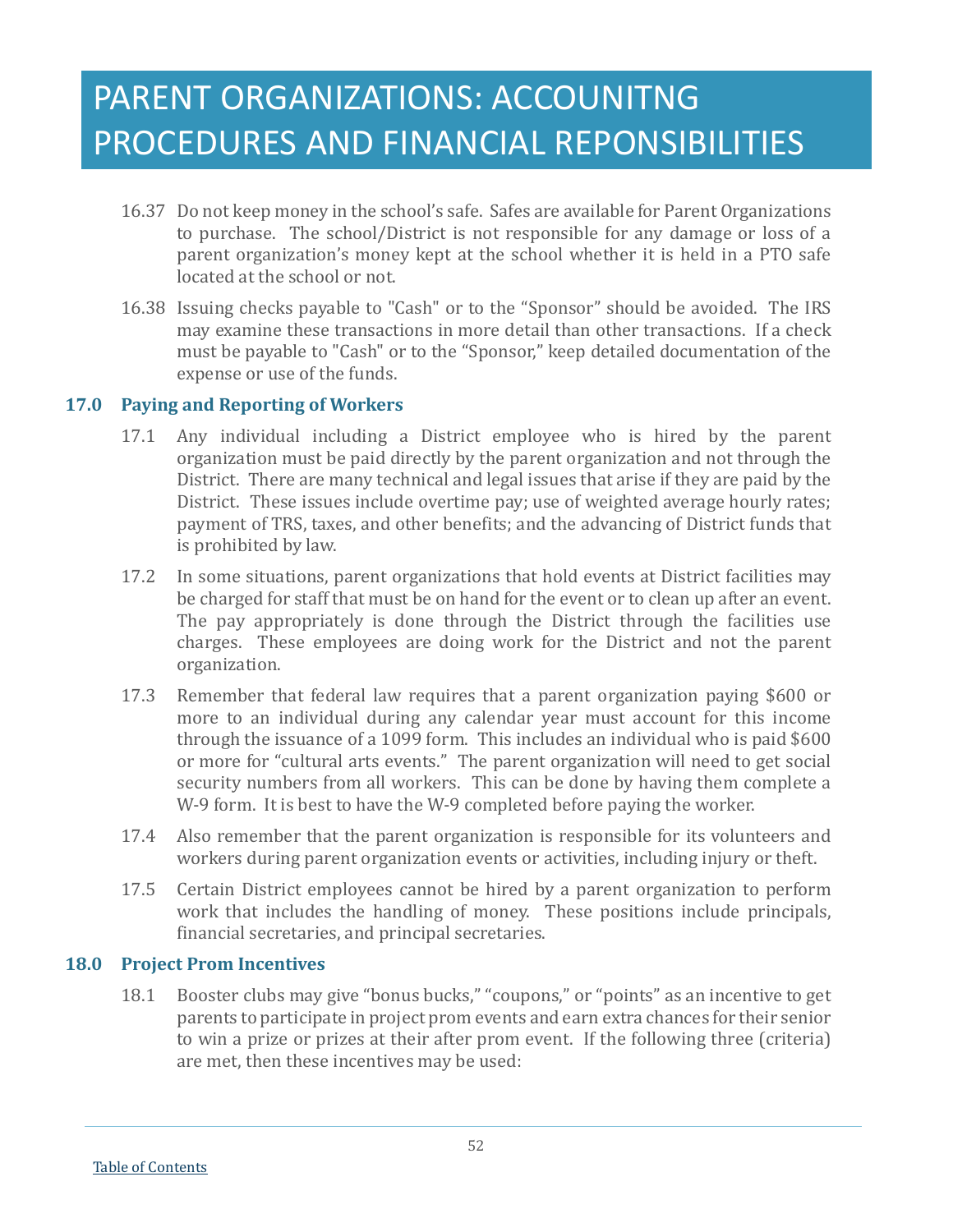- 17.1.1 Every student attending the after prom event receives some incentives for just attending the event.
- 17.1.2 Incentives are used to only have chances to win prizes.
- 17.1.3 Everything at the after prom event is free.
- 18.2 The incentives cannot be used towards the purchase of a prom ticket. The incentives can be earned for volunteering for various project prom activities including fundraisers.
- 18.3 The use of incentives is only approved for project prom. The incentives are very similar to individual accounts that are not allowed. However, individual accounts are used normally to offset personal costs for a student for an event or trip.

#### **18.0 Record Retention**

- 18.1 Parent organizations should establish a record file that is passed to the new officers each year. Some items need to be kept indefinitely while other items only need to be kept for a certain length of time.
- 18.2 The record file should contain at least the following items on a permanent basis:

#### **Permanent Records**

18.2.1 Internal Records:

- 18.2.1.1 Certificate of Formation (formerly called "Articles of Incorporation") Articles of Association
- 18.2.1.2 Bylaws/Charter/Constitution
- 18.2.1.3 Minutes from meetings
- 18.2.2 State Records:

18.2.2.1 Sales Tax Permit Application (if applicable)

- 18.2.2.2 Sales Tax Permit
- 18.2.2.3 Certificate of Formation of Nonprofit Corporation from the State of Texas (if applicable)
- 18.2.2.4 State Sales Tax Exemption Notification
- 18.2.2.5 State Franchise Tax Exemption Notification (if incorporated)
- 18.2.3 Federal Records**:**
	- 18.2.3.1 Copy of IRS Form SS-4, Application for Employer Identification Number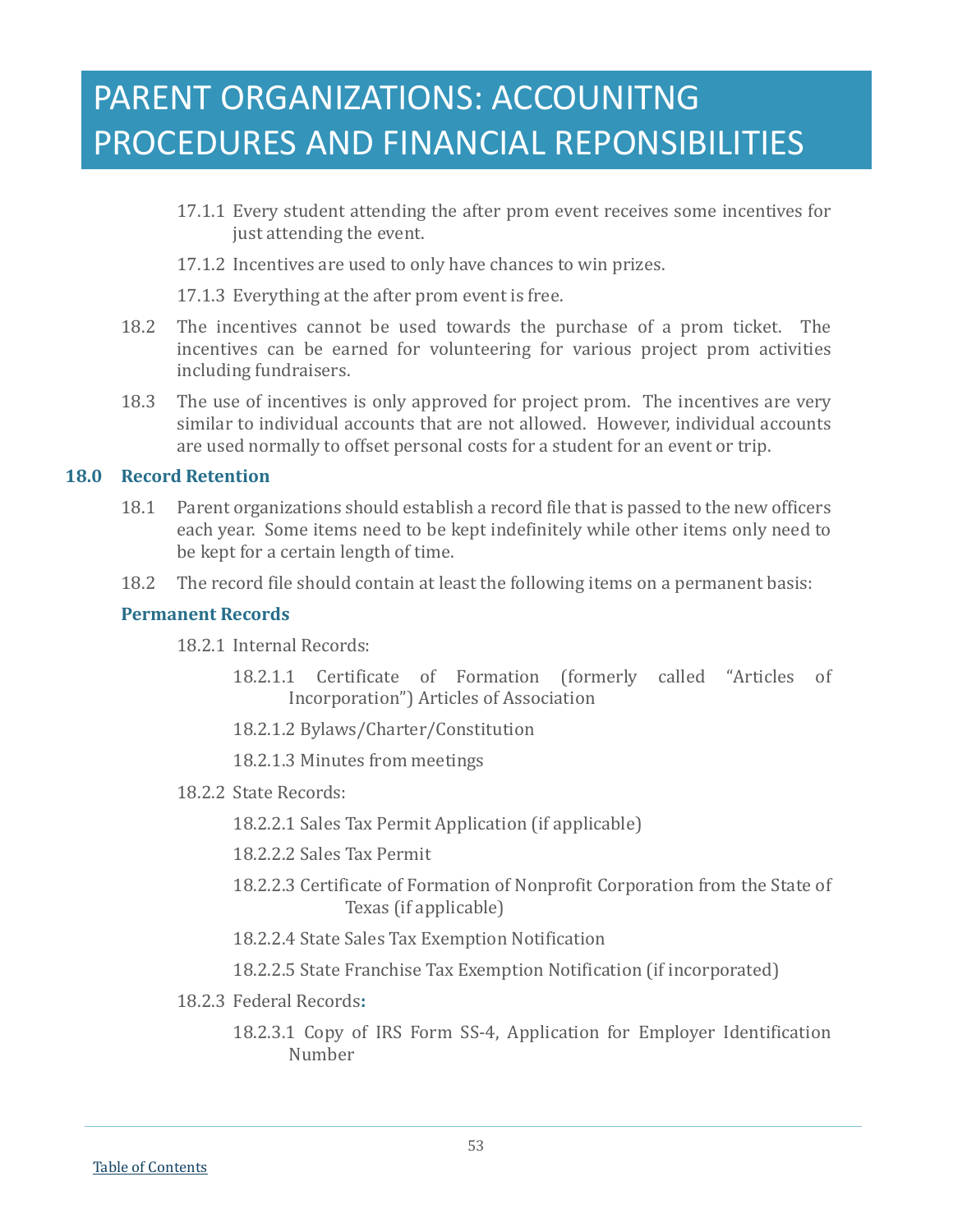- 18.2.3.2 Copy of IRS Form 1023, Application for Recognition of Exemption, with all attachments
- 18.2.3.3 Copy of IRS Form 8718, User Fee for Exempt Organization **Determination**

Letter Request, and copy of check sent to IRS with this form

#### 18.2.3.4 Determination Letter

18.3 For non-permanent records, the Texas Comptroller's Office and the IRS have different retention periods as discussed below. In addition, certain circumstances, such as fraud, would allow the retention period to be extended beyond the normal requirement.

18.4 According to the Texas Comptroller's Office, this office has four (4) years from the date the tax becomes due and payable in which to assess the liability. This statute of limitations may be extended beyond the four (4) years, if an agreement is made in writing between the Texas Comptroller's Office and the parent organization. In cases of fraud, or if the sales tax returns have not been filed, the statute of limitations does not apply and the Texas Comptroller's Office may assess and collect taxes, penalties, and interest at any time. The statute of limitations does not apply when information contained in the sales tax report contains a gross error and the amount of tax due and payable after the error is corrected is 25% or more than the amount initially reported. In addition, other exceptions to the statute of limitations may apply.

- 18.5 According to the IRS, Parent Organizations must keep each annual information return (i.e., Form 990, Form 990-EZ, or 990-N) for 3 years from the date the form is required to be filed or from the date the form is actually filed, whichever is later. However, if fraud is suspected or if returns have not been filed as applicable, the IRS could request information prior to the 3-year period discussed above.
- 18.6 In considering the requirements of the Texas Comptroller's Office and the IRS, the record file should contain at least the following items for a minimum of the current year and the four (4) previous years:

#### **Non-permanent Records**

18.6.1 Internal Records

18.6.1.1 Financial Reports and Review Reports

- 18.6.1.2 All financial backup including checkbook and banks records
- 18.6.1.3 Information related to contributions received by a parent organization from individuals or businesses
- 18.6.1.4 Financial Aid Guidelines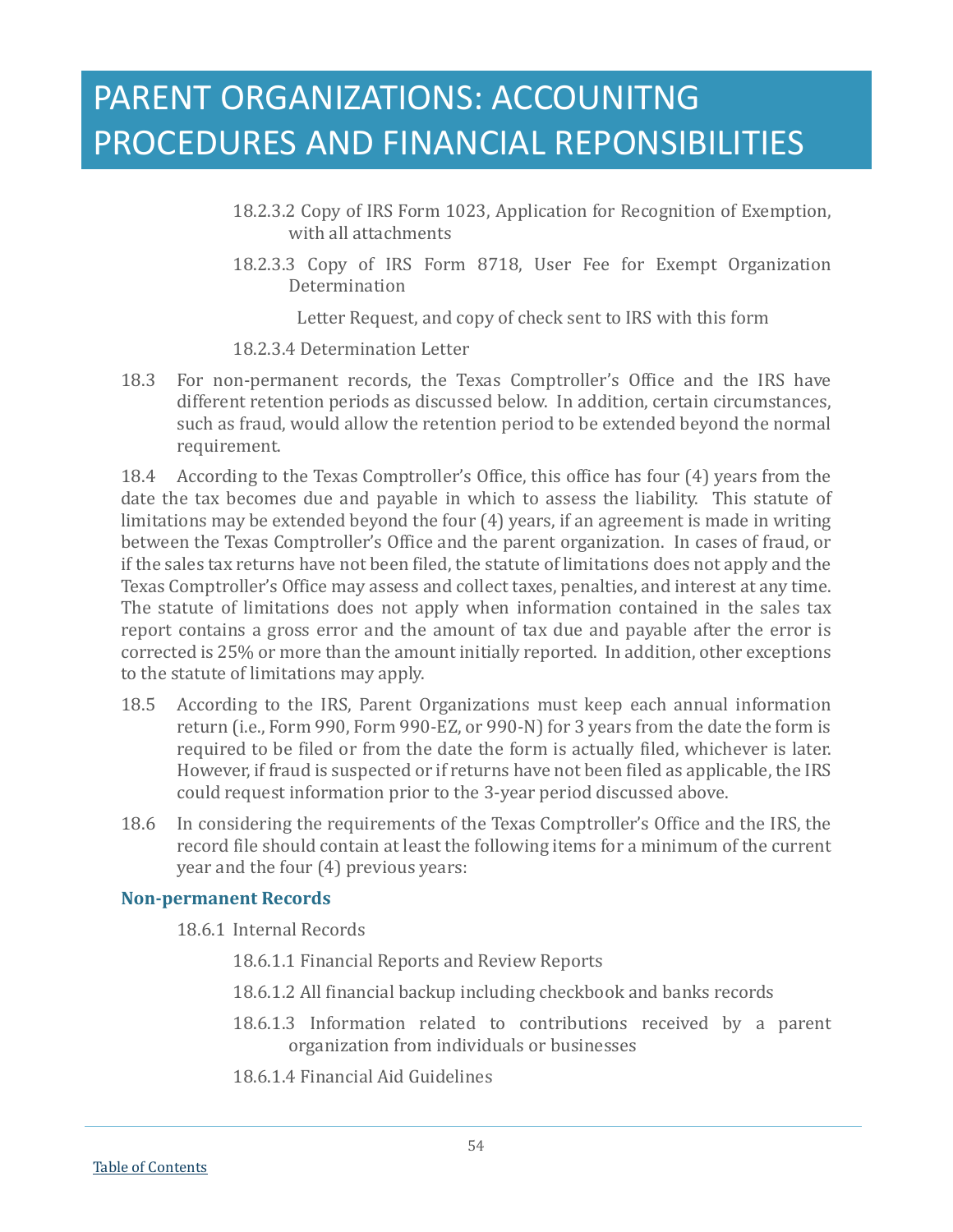18.6.2 State Records

18.6.2.1 Sales Tax Reports Filed

18.6.2.2 Copy of correspondence with the Texas Secretary of State and the Texas

Comptroller's Office

18.6.3 Federal Records

18.6.3.1 Copy of IRS Forms 990, 990-EZ, or 990-N filed

18.6.3.2 Copy of correspondence with the IRS

- 18.7 Before discarding any records, confirm with the Texas Comptroller's Office and the IRS that your organization is in good-standing and that no open items or issues exist related to the time period involving the records that you would like to discard.
- 18.8 According to IRS disclosure requirements, if someone requests to view any of your tax applications, forms filed, or tax returns, you must provide complete copies of the material.
- 18.9 You may charge a nominal fee for copying, not to exceed the current governmental rate.

#### **19.0 Safes**

- 19.1 If your parent organization would like to purchase a safe that would be located at your school, you need to receive your principal's / sponsor's approval. The principal / sponsor would also need to approve of the safe's location. Some schools may not have space available to allow a safe to be installed.
- 19.2 Features recommended include having a drop feature (top, front, rear) and an electronic lock (key pad). The drop feature allows people to put items in the safe without needing the combination. The electronic lock versus the dial combination would allow the parent organization to change the combination as needed. The dial combination would have to be changed by a safe technician resulting in a fee for the change in combination.
- 19.3 A safe may be purchased from any vendor that the parent organization chooses. Some parent organizations may want to have the safe bolted to the slab versus having the safe just sitting on the floor. If you would like the safe bolted to the slab, only certain companies are authorized to perform that type of work in our District because of certain qualifications and insurance that the vendor must have. Contact the District's Purchasing Department at (936) 709-7705 to determine which vendors may install safes that are bolted to the slab.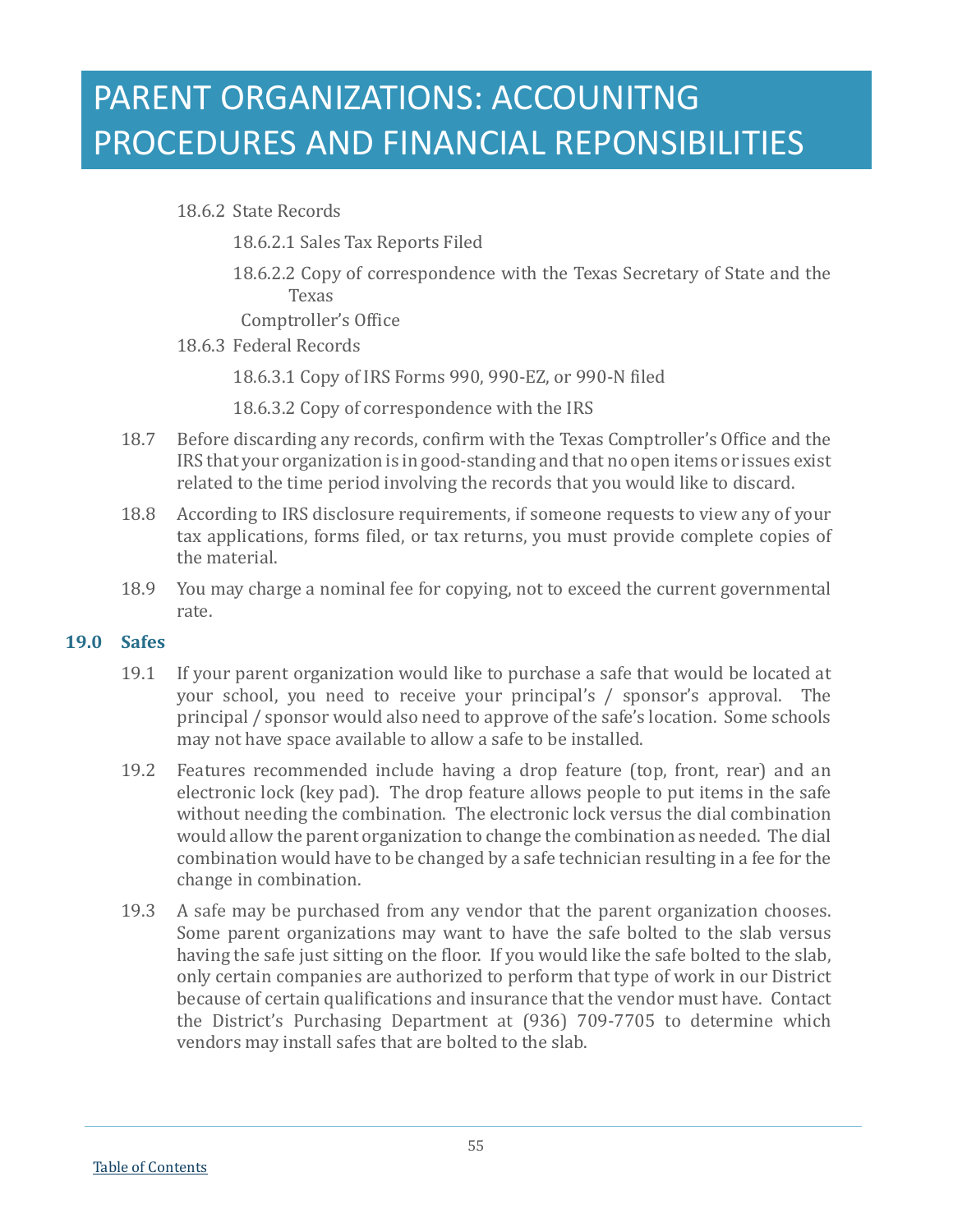- In addition, the school may need to submit a building modification form as discussed in Section 4, Expenditures and Purchasing, of these guidelines.
- 19.4 In deciding whether to install a safe at a school or if a parent organization already has a safe located at a school, parent organizations should consider the following:
	- 19.4.1 Any loss of money, records, or other items kept in the safe and the safe, itself, is the sole responsibility of the parent organization. The District, the school, and District personnel are not responsible for the contents of the safe or the safe.
	- 19.4.2 The District's insurance does not cover the property of others, such as the parent organization safes and their contents. Therefore, if a parent organization would like to have their safe and contents insured, the parent organization would need to contact an insurance company to purchase this insurance. If no insurance is purchased or available, the parent organization is still solely responsible for any of these losses.
	- 19.4.3 If a parent organization does purchase a safe, changing the safe combination as officers' change is recommended. The combination to the safe should be known only by a limited number of people. No school personnel should be given the combination to the safe.
- 19.5 In addition to the initial cost of a safe, parent organizations may incur other expenses including the repair of any damage or malfunction to the safe and service calls for changing the combination, if a dial combination is used. Also, the parent organization would be responsible for the cost of relocating or removing the safe, if a change in location or removal of the safe is needed.

### **20.0 Sales Tax**

- 20.1 Parent organizations all need to apply for a sales tax permit if they will be selling any taxable items as fundraisers. They also need to download a sales tax report from the Comptroller's web site and file it as instructed on the form.
- 20.2 Sales taxes are due to the State and must be collected when taxable items (i.e. wrapping paper, candles, etc.) are sold to others. Sales taxes are due regardless of whether a parent organization has obtained tax-exempt status from the IRS and regardless of whether sales taxes were charged as part of the sales price when the items were sold.
- 20.3 If a parent organization has obtained an exemption from the State for Texas sales and use taxes, it simply means that the parent organization can purchase items for the organization's exclusive use or for resale (once the items are sold, they are taxable) without paying sales taxes.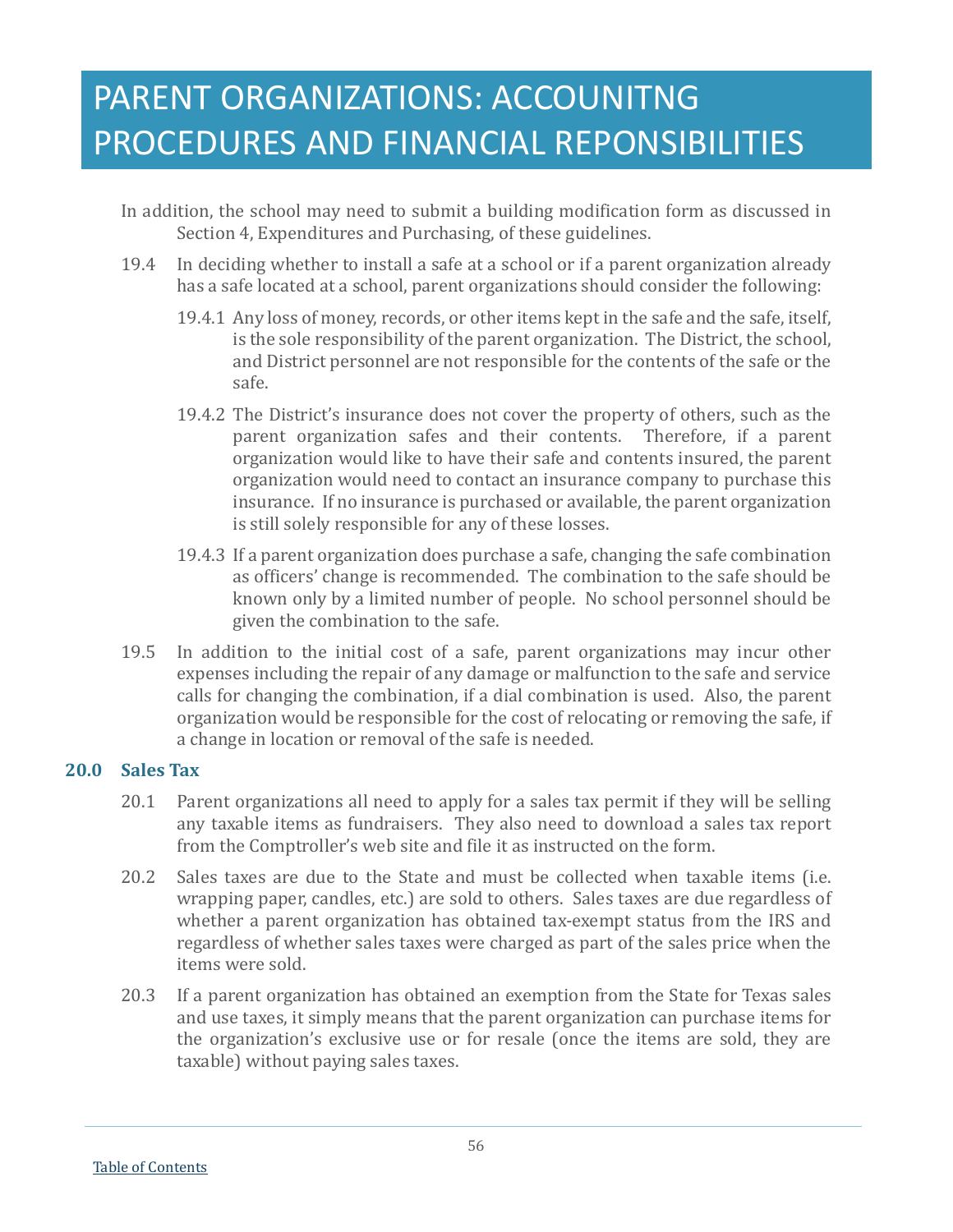### **Reporting Requirements**

- 20.4 The Texas Comptroller's Office requires that parent organizations file at least one sales tax report per calendar year. The frequency of filing the sales tax report is determined by the Texas Comptroller's Office. The amount of anticipated sales tax payments affects the frequency of reporting. The sales tax reports may be due monthly, quarterly, or annually. Some older parent organizations might have reports due on a seasonal basis (semi-annually).
	- 20.4.1 If a parent organization has a Sales Tax Permit, the State requires that a sales tax report be filed annually even if the Parent Organization did not sell anything taxable (zero sales tax report).
	- 20.4.2 The sales tax report can be completed online, if preferred, by going to the State Comptroller's website. Select either "File Tax Due" or "File No Tax Due" (zero tax report). [http://comptroller.texas.gov/taxinfo/sales/webfile\\_sales.html](http://comptroller.texas.gov/taxinfo/sales/webfile_sales.html)

20.4.3 Annual sales tax reports are due January 20th each year.

- 20.5 Since sales tax payments may vary from year to year, the frequency of reporting can also change. The Texas Comptroller's Office will generally communicate changes in filing requirements to the parent organizations in writing. In addition, the Texas Comptroller's Office will generally mail the required reporting form and information to organizations that have obtained a Sales Tax Permit.
- 20.6 For fundraisers in which sales tax must be collected, the parent organization can sell items at a certain price plus sales tax or sales tax may be included in the price. Including sales tax in the price and having the price an even amount such as \$10.00 or \$10.50 is an easy method to use; however, you need to be careful to avoid paying sales tax on sales tax.
- 20.7 Your customer must be informed that you are charging sales tax. A posted sign or a statement on a receipt indicating that tax is included in the sales price may be used.
- 20.8 Additional information regarding exemptions may be found on the Texas Comptroller's website.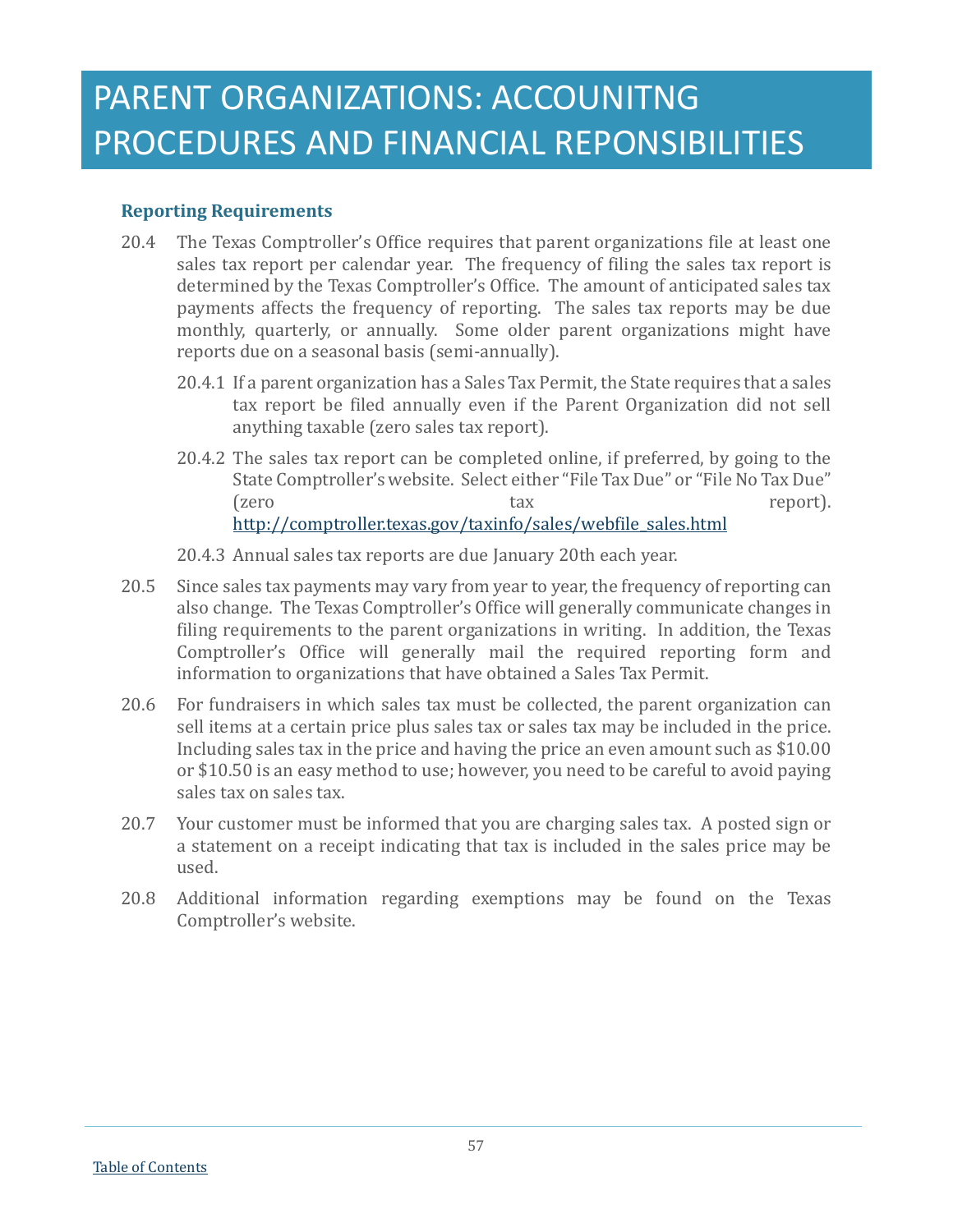### **20.0 Sales Tax - CONTINUED**

#### **Calculating Sales Price and Tax – When Tax is included in the Price**

20.9 If your sales price included sales tax, you need to do the following calculation to determine your correct amount of sales and sales tax:

Total Sales Amount divided by (1.0 + Tax Rate) = Sales Amount Excluding Tax

#### **20.10 EXAMPLE**:

#### **Total sales are \$1,000 including tax. Tax rate is 8.25% or .0825.**

**\$1,000 ÷ 1.0825 = \$923.79 Taxable Sales**

**\$923.79 x .0825 = \$76.21 Sales Tax**

#### **\$923.79 + \$76.21 = \$1,000.00 Gross Amount Collected**

#### **Two (2) "One-Day, Tax-Free" Sales Days**

- 20.11 PTOs / Booster Clubs with the sales tax exemption are entitled to two (2) "one-day, tax-free" sales or auctions per calendar year. One day is counted as 24 consecutive hours and a calendar year is the 12-month period from January through December. Either the date on which the items are delivered by the vendor to the PTO / Booster Club or the day on which the PTO / Booster Club delivers the items to its customers may be designated as the one-day tax-free sale day.
	- 20.11.1 The criteria for a one-day tax-free sale have to do with when possession of the items sold goes from the parent organization (which is tax exempt) to the buyer (who is not tax exempt). Orders and/or collections could be taken over an extended period before delivery is made. The delivery should be conducted on one 24-hour day (the tax-free day).
- 20.12 When a PTO / Booster Club raises funds by acting as a sales representative / agent for a for-profit retailer (i.e., catalog sale) the PTO / Booster Club is not responsible for reporting and paying sales tax. The PTO / Booster Club is not considered to be the seller and cannot use a tax-free sale day for these type of sales. These type of sales are taxable; therefore, sales tax must be collected for items sold unless they are tax-exempt by law. For instance, gift wrap is taxable, but cookie dough is taxexempt by law. The vendor should remit the applicable sales tax to the Texas Comptroller's Office.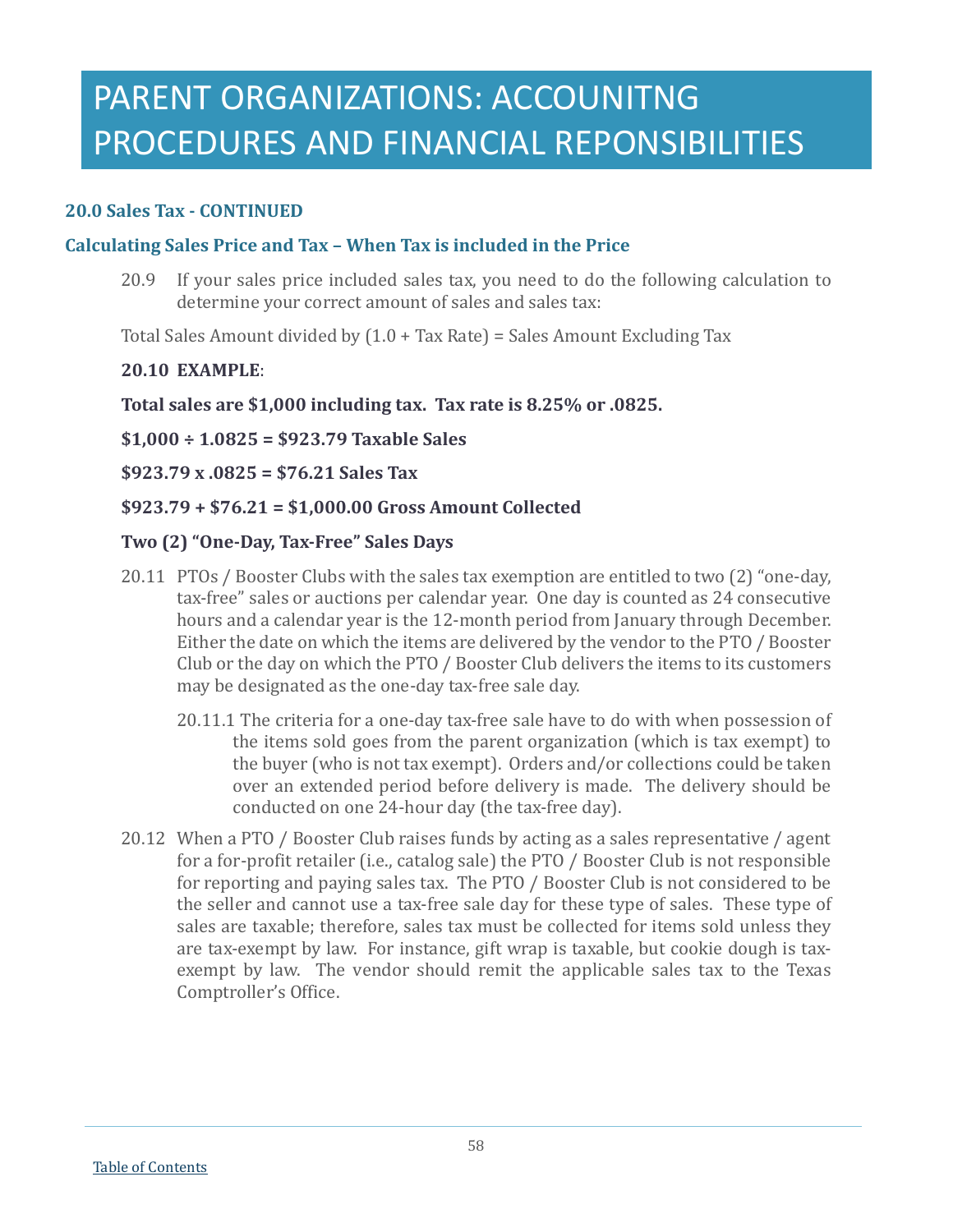- 20.13 In order to be fair to those taking over the next year, it is recommended that parent organizations use one of these tax-free days during the fall semester and one in the spring semester (unless the nature of a particular parent organization is to have all fundraisers in the same semester). That way next year's parent organization still has one tax- free day left for that calendar year. It is important to communicate this information to next year' officers.
- 20.14 CISD offers free training in the fall on Texas taxes covering both sales and franchise taxes. All parent organization officers, whose contact information we have received, will be notified of the training when the date has been set.

| <b>Taxable</b>                                                                                                                                                                                                                                                                                                                                                                                                                                                                                                                                                                              | <b>Tax-Exempt</b>                                                                                                                                                                                                                                                                                                                                                                                        |
|---------------------------------------------------------------------------------------------------------------------------------------------------------------------------------------------------------------------------------------------------------------------------------------------------------------------------------------------------------------------------------------------------------------------------------------------------------------------------------------------------------------------------------------------------------------------------------------------|----------------------------------------------------------------------------------------------------------------------------------------------------------------------------------------------------------------------------------------------------------------------------------------------------------------------------------------------------------------------------------------------------------|
| <b>Auctions and Silent Auctions (Unless</b> )<br>$\bullet$<br>the item is tax-exempt by law)<br><b>Calendars and Day Planners</b><br>$\bullet$<br>Candles<br>$\bullet$<br>Catalog Sales (Unless the item is tax-<br>$\bullet$<br>exempt by law)<br>Clothing<br>$\bullet$<br><b>Flowers and Plants</b><br>$\bullet$<br>Gift Wrap Paper, Balloons, etc.<br>$\bullet$<br>Magazines - when sold individually<br>$\bullet$<br>Magazine Subscriptions sold for less<br>$\bullet$<br>than 6 months<br>Pennants<br>$\bullet$<br>Garage Sales<br>$\bullet$<br><b>School Store Items</b><br>$\bullet$ | Advertisement Sales<br>$\bullet$<br>Admissions<br>$\bullet$<br>Discount / Entertainment Cards and Books<br>$\bullet$<br>Food sold as a fundraiser with proceeds to<br>$\bullet$<br>be used by the organization<br>Magazine Subscriptions greater than 6<br>$\bullet$<br>months<br>Services - Car Wash, Cleaning<br>$\bullet$<br>Yearbooks – only if organization keeps<br>$\bullet$<br>publishing rights |
| Spirit Items<br>$\bullet$<br>Stationery<br>$\bullet$<br>Yard Signs                                                                                                                                                                                                                                                                                                                                                                                                                                                                                                                          |                                                                                                                                                                                                                                                                                                                                                                                                          |

### **20.15 Below is a list of some items that are taxable and tax-exempt.**

### **21.0 Student Fines and Fees List**

21.1 If a student or parent owes money to a parent organization, the amount owed can be included on the school's Student Fines and Fees List. The money owed should be paid to the parent organization and not to the school. The parent organization should keep the school updated on money received related to the parent organization items included on the Student Fines and Fees List.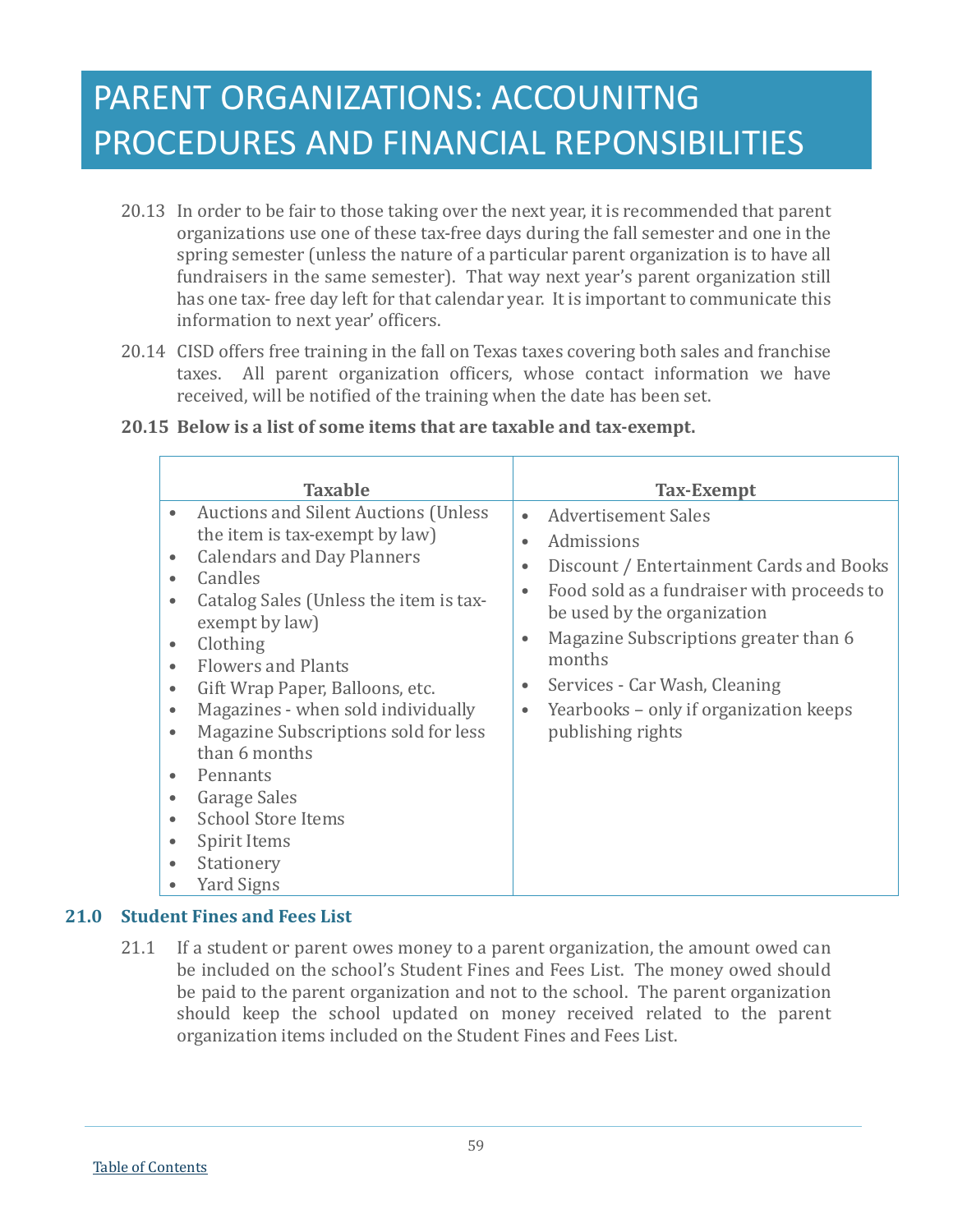### **22.0 Suspending a PTO / Booster Club**

- 22.1 Some parent organizations may have insufficient support to maintain an organization or another significant event may occur such as the organization's  $501(c)(3)$  tax-exempt status is revoked by the IRS has revoked. In these instances, suspending the operations of the parent organization may be needed. The suspension may be voted on by organization or the decision may be made by the principal. The suspension must be noted in the records of the organization. In suspending a parent organization, the organization may resume activity once parent support is sufficient or once significant events have been rectified.
- 22.2 Before suspending the operations of a parent organization, discuss the situation with the principal / sponsor. Then contact the Internal Audit Department for further guidance since certain steps must be taken related to the District, the State, and the IRS to properly suspend the organization.

#### **23.0 Treasurer's Report**

23.1 At each parent organization meeting that includes its general membership, the treasurer must present a written treasurer's report of the money received and expended since the last report. If monthly parent organization meetings are not held, then a treasurer's report should be prepared monthly. With the principal's approval, a copy of the treasurer's report should be kept at the school's front office for review.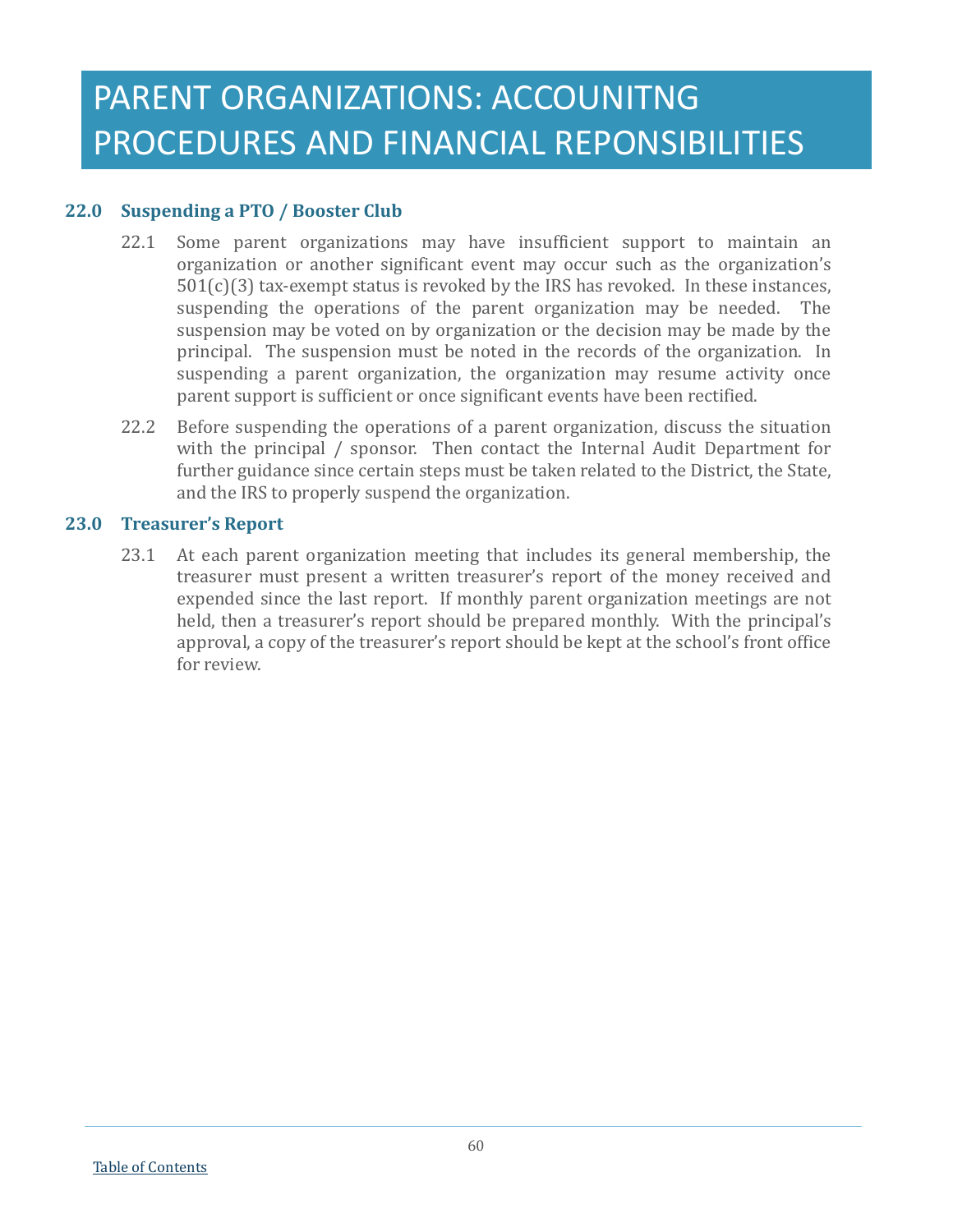The treasurer should prepare a written Financial Report on a monthly basis and present it to the parent organization board. The Financial Report should include:

- Name of school, name of the parent organization, and the time period covered in the report.
- Actual revenues and expenditures for the reporting period. The current year report should start at the point in time where the prior year report ended. For example, if the 2021-22 report ended on May 31, 2022, then the 2022-23 report will begin as of June 1, 2022.

Since parent organizations may start their new year at various times, the time period used for reporting actual revenues and expenditures may vary from organization to organization; however, the individual parent organizations should be consistent in the time period they use from year to year.

- It is helpful to provide a breakdown of the source of revenues and reason for expenditures.
- Name, title, and signature of person who prepared the report.
- Date the report was prepared.

The parent organization may want the time period used for reporting purposes to coincide with the school year and with the election of new officers.

### **Parent organizations participating in the CISD Educational Support Groups, Inc. must use May 31 as their year-end.**

The following examples of Financial Reports are included in this section:

• Type 1 - This example is a cash basis financial report that includes the beginning and ending cash balances for the year. Money received is shown as income and money paid is shown as an expense.

*The beginning cash balance for the current year should agree to the ending cash balance from the prior year.*

### TYPE 1 REPORT FORMAT IS THE SIMPLEST TO PREPARE.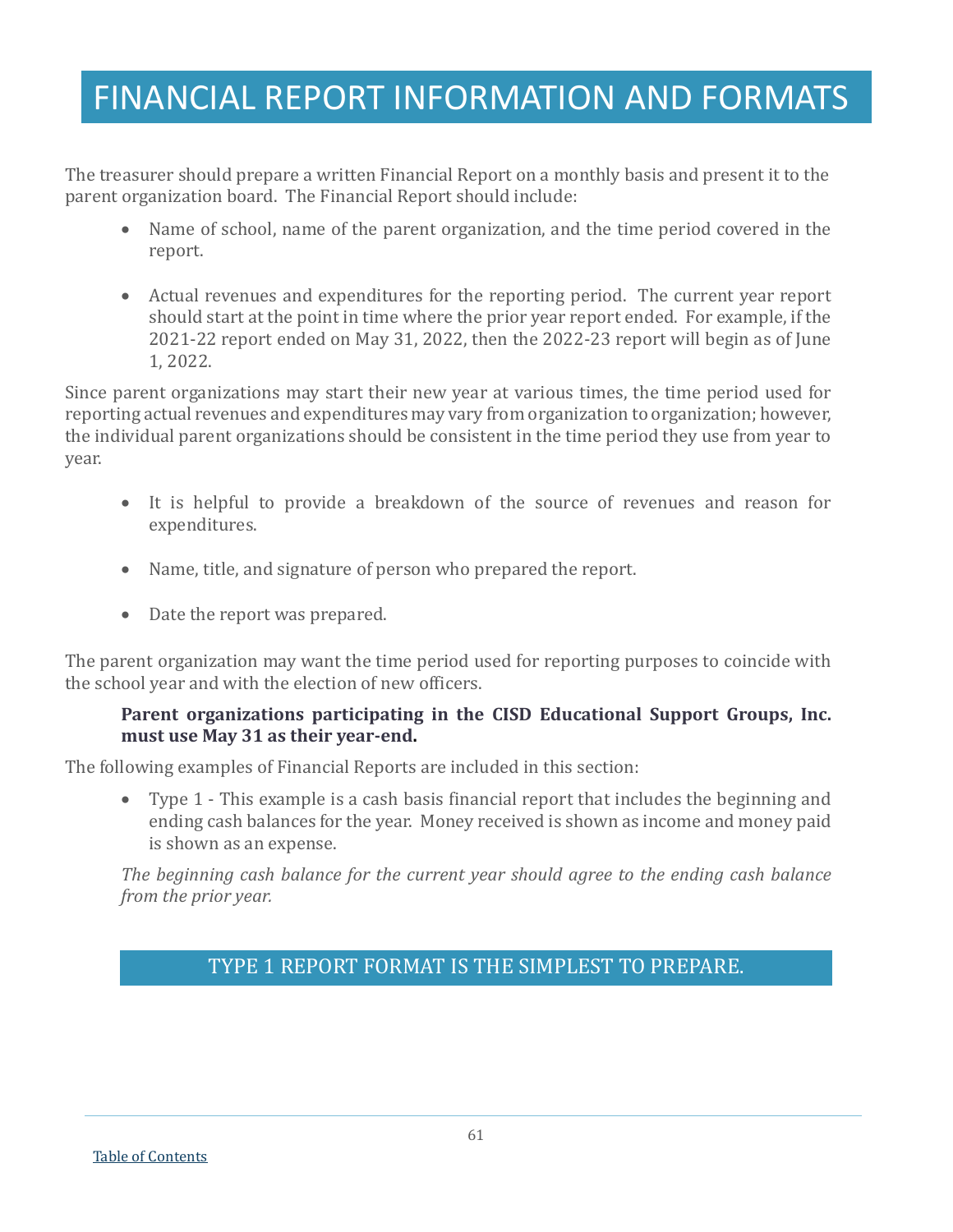Type 2 – This example is an accrual basis financial report that includes assets, liabilities, equity, income, and expenses. This report would include the cash transactions, but would also show amounts to be received or amounts to be paid in which money has not yet been exchanged, prepayments of expenses that have not yet been incurred, or receipt of amounts in which income is not yet recognized.

*The retained earnings amount should agree to the total equity amount from the prior year.*

• Type 3 – These statements (Fundraising Summary Statement and an Activity Summary) were prepared by a CISD PTO Treasurer whose board has approved the detail these statements provided about fundraisers, revenues and expenses. This type of statement helps simplify preparation of the IRS Form 990.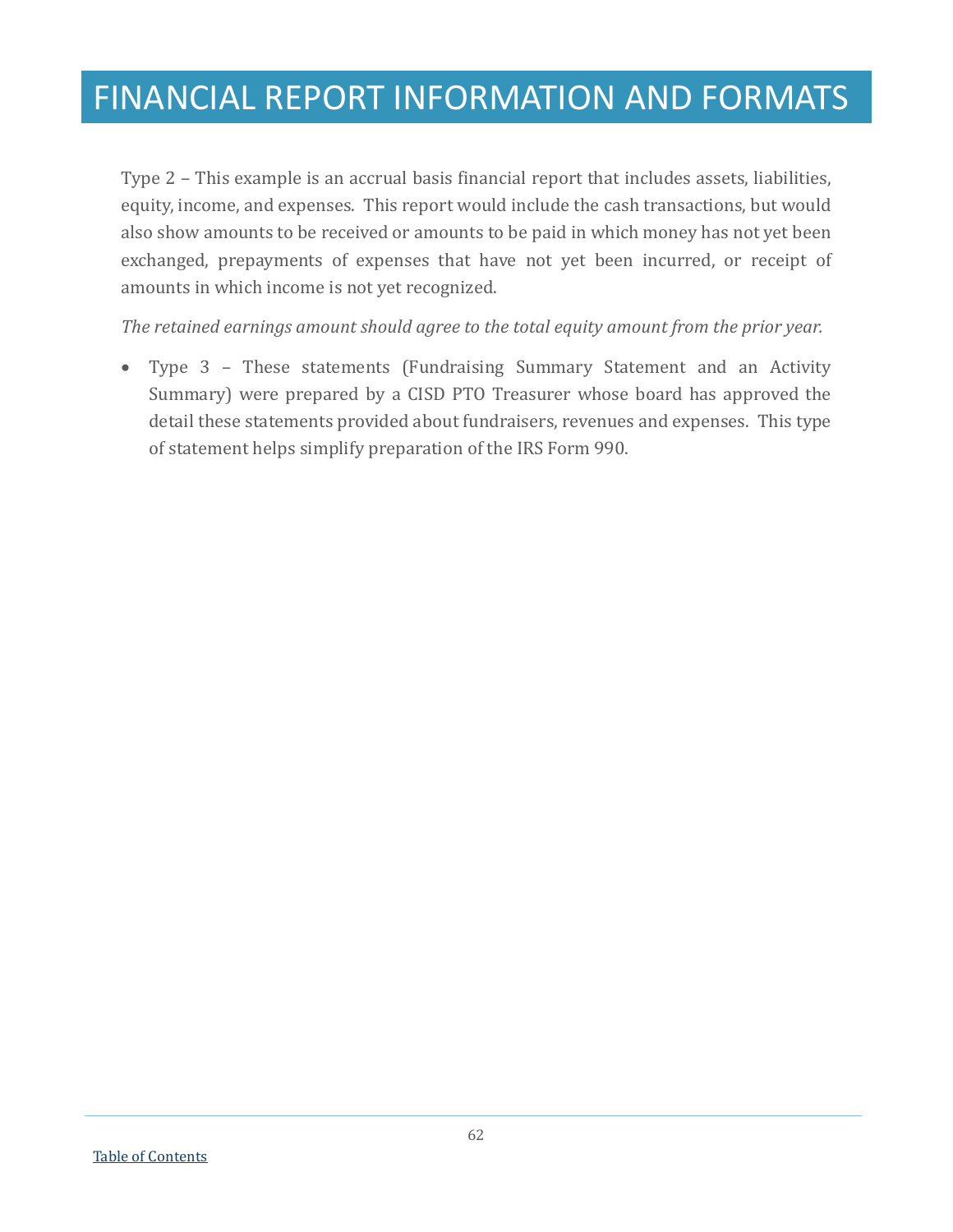| Type 1<br>Page 1 of 1<br><b>Elementary School PTO</b><br><b>Cash Basis Financial Report</b><br>From June 1, 2021 through May 31, 2022                                                                                                                                                                                 |                                                                                                                                                                             |                                         |  |
|-----------------------------------------------------------------------------------------------------------------------------------------------------------------------------------------------------------------------------------------------------------------------------------------------------------------------|-----------------------------------------------------------------------------------------------------------------------------------------------------------------------------|-----------------------------------------|--|
| Beginning Cash Balance as of June 1, 2021                                                                                                                                                                                                                                                                             |                                                                                                                                                                             | \$2,235.46                              |  |
| <b>INCOME</b><br><b>Memberships Dues</b><br><b>Yearbook Sales</b><br><b>Wrapping Paper Sales</b><br><b>Entertainment Book Sales</b><br><b>School Store Sales</b>                                                                                                                                                      | \$2,875.00<br>\$5,625.00<br>\$19,502.25<br>\$19,540.00<br>\$3,569.50                                                                                                        |                                         |  |
| <b>Total Income</b>                                                                                                                                                                                                                                                                                                   |                                                                                                                                                                             | \$51,111.7                              |  |
| <b>EXPENSES</b><br>Yearbooks<br><b>Wrapping Paper</b><br><b>Entertainment Books</b><br>Miscellaneous Expenses<br>Postage<br><b>Field Trips</b><br><b>School Store Items</b><br>Field Day<br>Printers for Computer Lab<br>D.A.R.E.<br>5th Grade Day<br><b>AR Parties</b><br>School Contribution (Playground Equipment) | \$3,589.10<br>\$11,701.35<br>\$9,770.00<br>\$650.77<br>\$356.29<br>\$2,355.77<br>\$2,645.00<br>\$684.75<br>\$1,500.00<br>\$1,465.00<br>\$889.00<br>\$1,849.50<br>\$7,000.00 |                                         |  |
| <b>Total Expenses</b><br>Net Income (Loss) for Current Year<br><b>Ending Cash Balance as of May 31, 2022</b><br><b>Cash Basis Financial Report prepared by:</b>                                                                                                                                                       |                                                                                                                                                                             | \$44,456.53<br>\$6,655.22<br>\$8,890.68 |  |
| Printed name:                                                                                                                                                                                                                                                                                                         | Title:                                                                                                                                                                      |                                         |  |
| Signature:                                                                                                                                                                                                                                                                                                            | Date:                                                                                                                                                                       |                                         |  |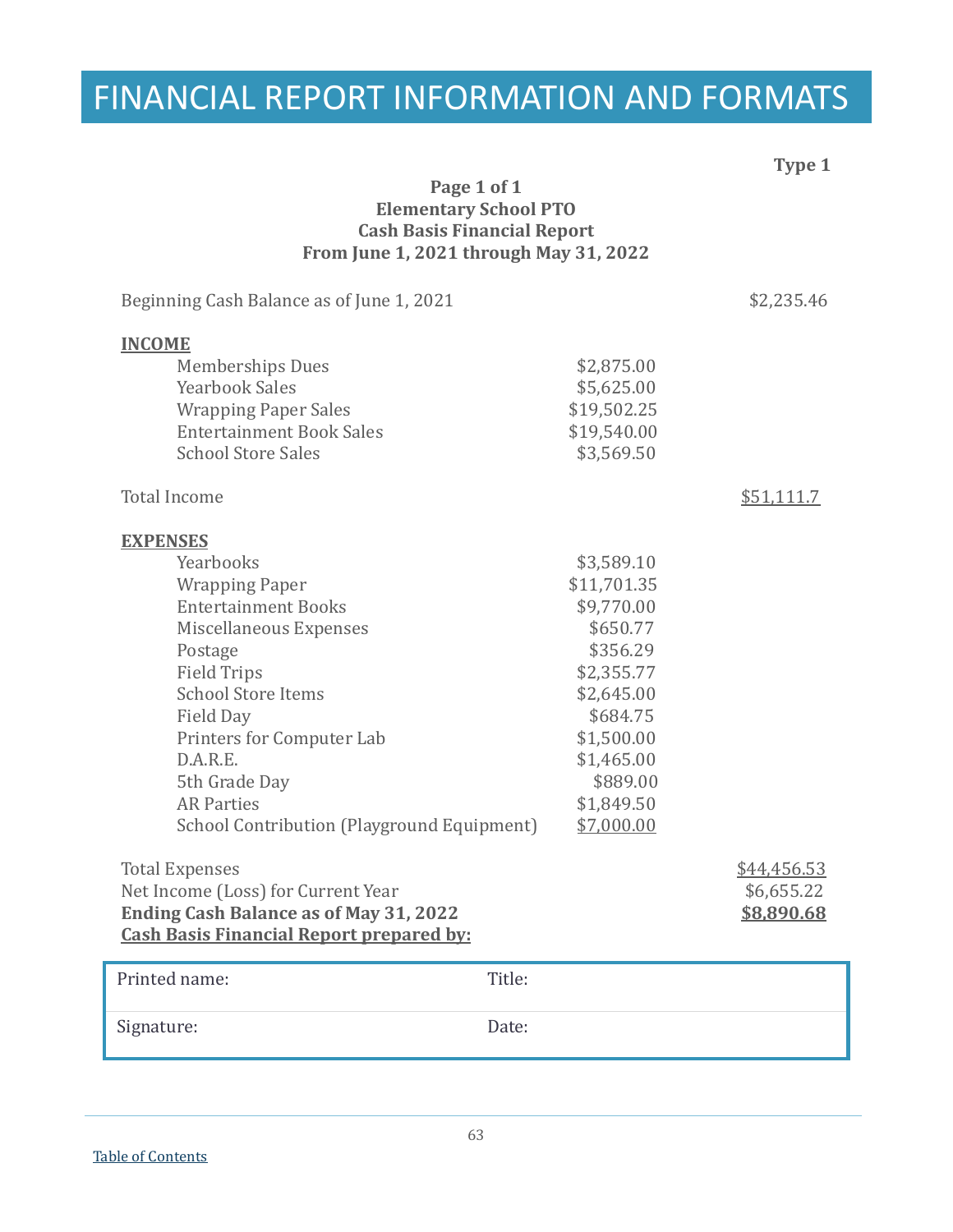| <b>Elementary School PTO</b><br><b>Balance Sheet</b><br>As of May 31, 2022                                                                                                        | Type 2<br>Page 1 of 2                              |
|-----------------------------------------------------------------------------------------------------------------------------------------------------------------------------------|----------------------------------------------------|
| <b>ASSETS</b><br><b>BankOne Checking Account</b>                                                                                                                                  | \$2,154.25                                         |
| <b>BankOne Savings Account</b>                                                                                                                                                    | \$5,112.77                                         |
| <b>Accounts Receivable</b>                                                                                                                                                        | \$3,758.00                                         |
| <b>TOTAL ASSETS</b>                                                                                                                                                               | \$11,025.02                                        |
| <b>LIABILITIES &amp; EOUITY</b><br>Liabilities<br><b>Accounts Payable - Catalogs</b><br>Accounts Payable - Cookie Dough<br>Deferred Membership Income<br><b>Total Liabilities</b> | \$3,524.75<br>\$1,000.00<br>\$500.00<br>\$5,024.75 |
| Equity<br><b>Retained Earnings</b><br>Net Income (Loss) From Current Year                                                                                                         | \$1,135.12<br>\$4,865.15                           |
| <b>Total Equity</b>                                                                                                                                                               | \$6,000.27                                         |
| <b>TOTAL LIABILITIES &amp; EQUITY</b>                                                                                                                                             | \$11,025.02                                        |

### **Balance Sheet and Income Statement prepared by:**

| Printed name: | Title: |
|---------------|--------|
| Signature:    | Date:  |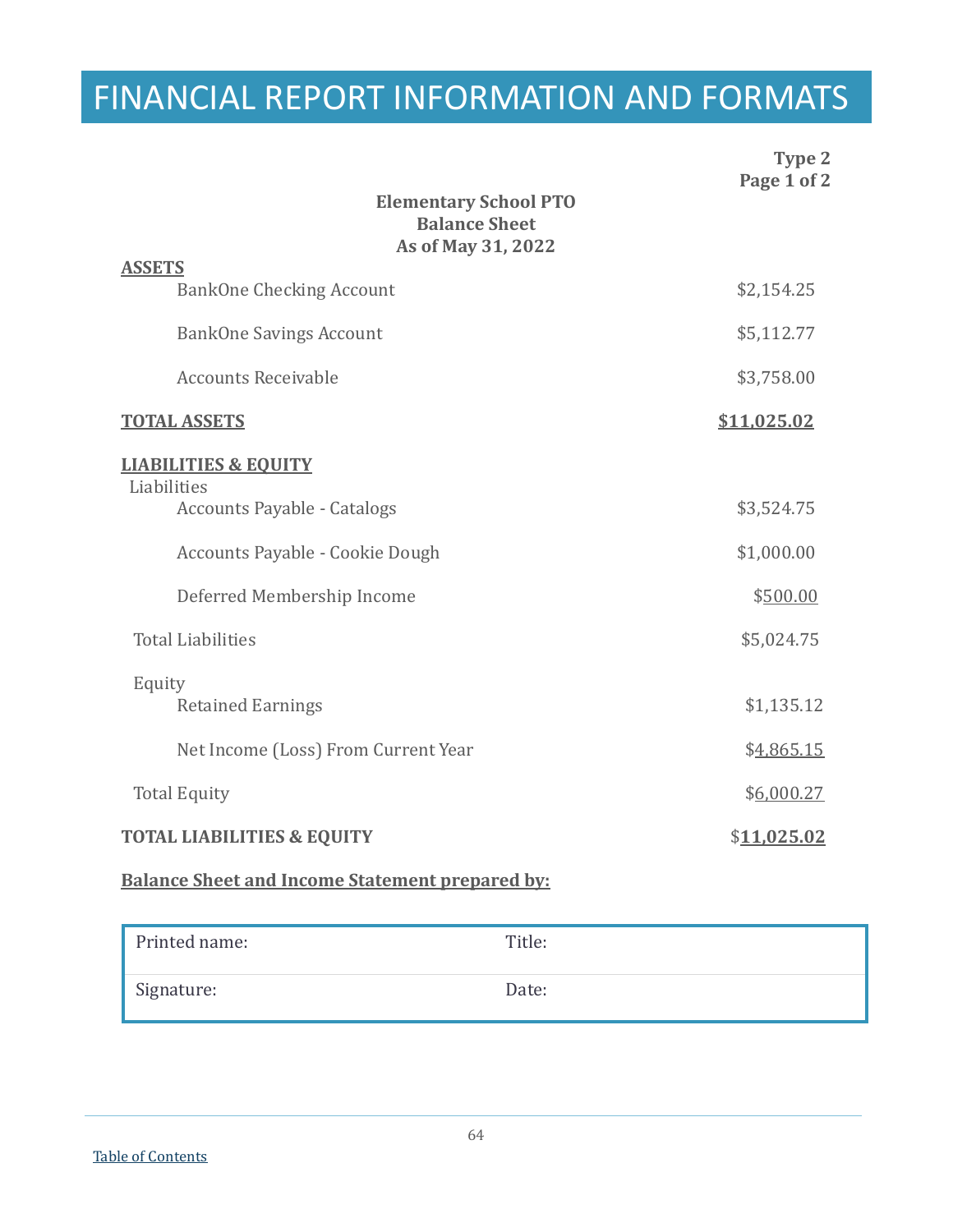**Type 2 Page 2 of 2**

### **Elementary School PTO Income Statement For the Period of June 1, 2021 through May 31, 2022**

| <b>INCOME</b>                                  |             |
|------------------------------------------------|-------------|
| <b>Catalog Sales</b>                           | \$9,129.18  |
| <b>Cookie Dough Sales</b>                      | \$2,300.00  |
| <b>School Store Income</b>                     | \$770.00    |
| <b>Membership Dues</b>                         | \$2,000.00  |
| <b>Interest Income</b>                         | \$38.00     |
| <b>Total Income</b>                            | \$14,237.18 |
| <b>EXPENSES</b><br><b>Catalog Sale Expense</b> | \$3,752.68  |
| <b>Cookie Dough Expense</b>                    | \$1,388.13  |
| <b>School Store Expenses</b>                   | \$600.00    |
| <b>Field Trips</b>                             | \$770.00    |
| Postage                                        | \$32.66     |
| Supplies                                       | \$328.56    |
| Contribution to the School                     | \$2,500.00  |
| <b>Total Expenses</b>                          | \$9,372.03  |
| Net Income (Loss) For Current Year             | \$4,865.15  |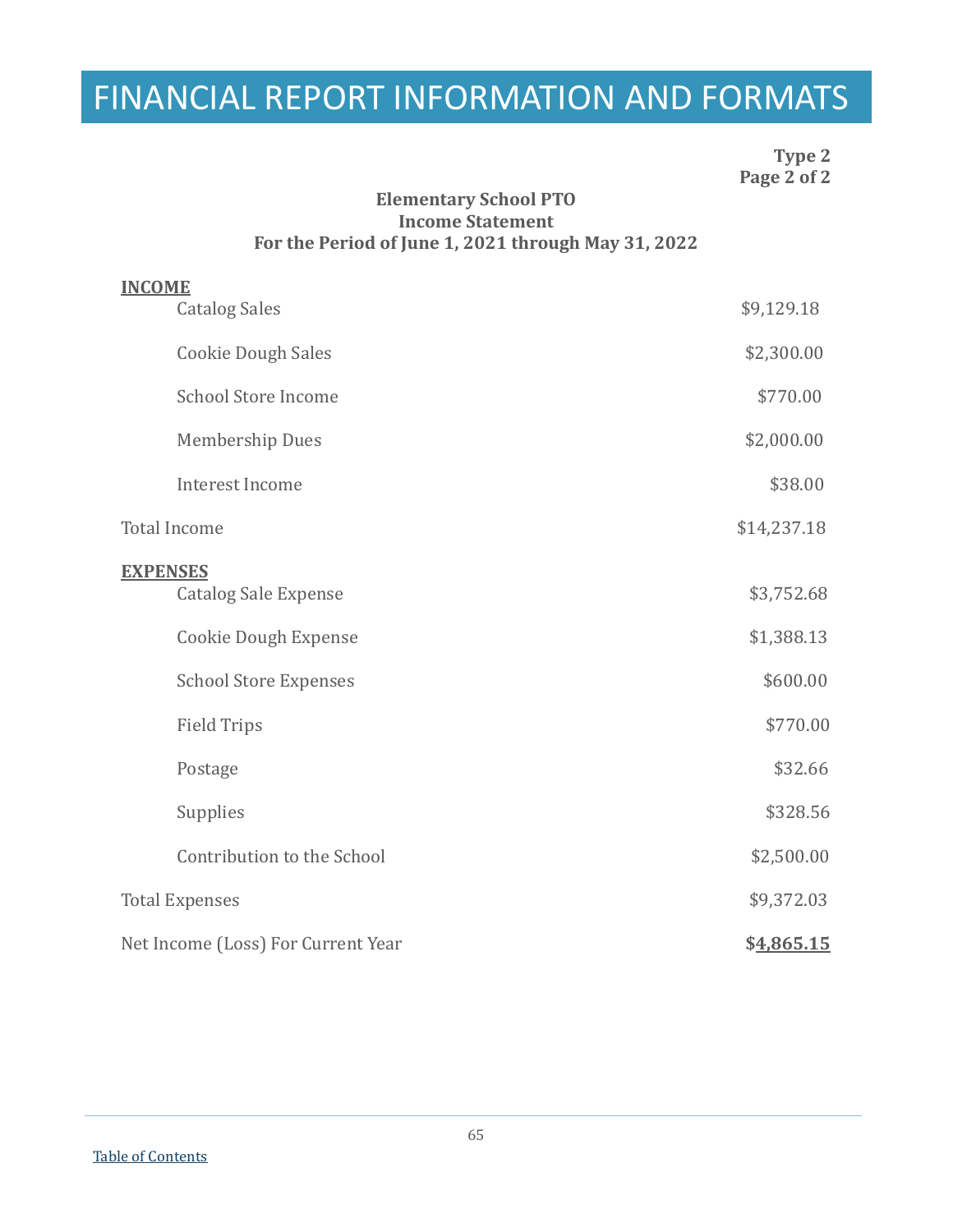Each parent organization should have an organizational committee conduct an annual review of the organization's Financial Report and the related financial activity for the school year. The review committee may be two types: internal or external. An internal review committee includes officers and organization members; however, the committee should have at least one non-officer member review the information. A CPA or other professional may perform an audit at the parent organization's expense. The organizational review committee, whether internal or external, should prepare a written Review Committee Report that communicates the results of the review to the organization. This report should be presented to the PTO or booster club board, the school principal and the CISD Internal Audit Department on an annual basis no later than September 1 for the prior school year.

### *IMPORTANT*

*The treasurer(s) and assistant treasurer(s), if applicable, should not be on the Review Committee. Since they are reviewees, they cannot also be the reviewers. However, they may meet with the committee or external reviewer to explain their records or answer questions.*

An internal Review Committee should use the examples of Review Committee Reports included on the next few pages. However, an external party should show the results of the review in their own report format with their signature and date included. Although the examples included show space for four (4) members, the parent organization may have fewer or more committee members. However, the same information must be documented for **each committee member** (as opposed to the group as a whole), regardless of the size of the committee.

The parent organization Review Committee Report examples include:

- **Option A –Review was performed with no exceptions noted**; therefore, the Financial Report appears proper and correct.
- **Option B - Review was performed with immaterial exception(s) being noted.** The Financial Report was either corrected or exceptions did not have a material effect. Except for these minor exceptions, the Financial Report appears proper and correct.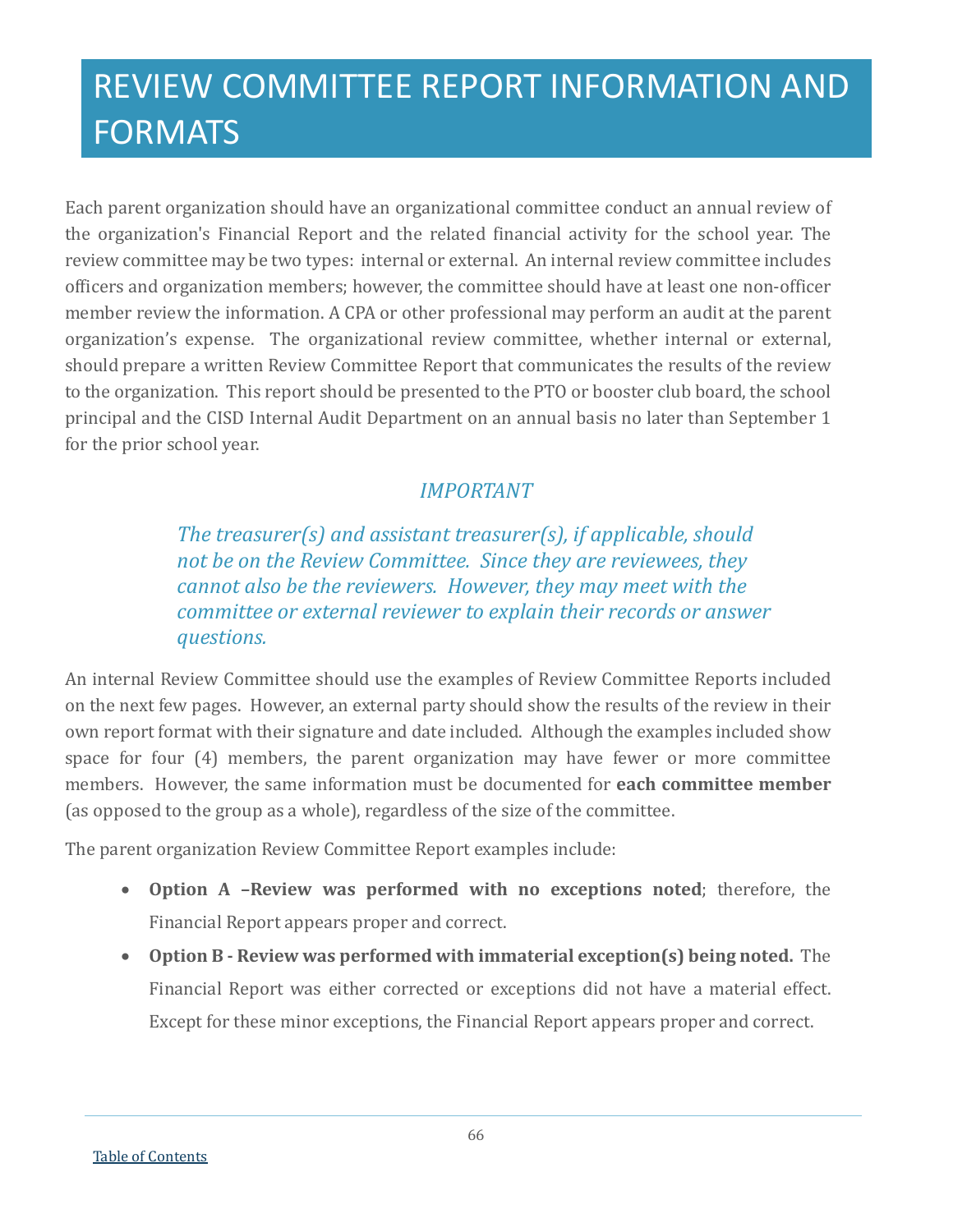### **Option C - Review was performed with material exception(s) being noted.** Because

of the material exception(s), the Financial Report is not proper and correct.

In some instances, due to material exception(s), the committee may not be able to determine whether the Financial Report is proper and correct. When this situation occurs, the committee may state that the status of the Financial Report could not be determined because of material exception(s).

### *Presenting the Review Committee Report:*

*The Review Committee Report along with the Financial Report should be presented to the parent organization board, the school principal and the Internal Audit Department on an annual basis.*

### **Suggested Review Committee Guidelines**

The following suggested guidelines are designed to assist the parent organization Review Committee in conducting a thorough review of the parent organization's Financial Report and the financial activity for the applicable school year.

- Have the treasurer prepare the written report of revenues and expenditures (Financial Report) for your PTO and Booster Club. The report should include information for the full applicable year.
- The review must cover the period beginning with the reconciled cash balance from the previous written Financial Report and ending with the reconciled cash balance from the last day of the period reported by the parent organization. If the parent organization is using a retained earnings account, then the beginning retained earnings should equal the prior year's ending retained earnings balance.
- Review the reconciled bank statements and canceled checks to determine that:
	- 1. Disbursements have been properly documented with an invoice or receipt,
	- 2. Disbursements have been properly approved,
	- 3. Checks have been properly signed by two authorized signers,
	- 4. Checks have been deposited or cashed by the payee and indicated and that no information on the face of the check has been altered, and
	- 5. Checks have been accounted for in the proper sequence (no missing checks).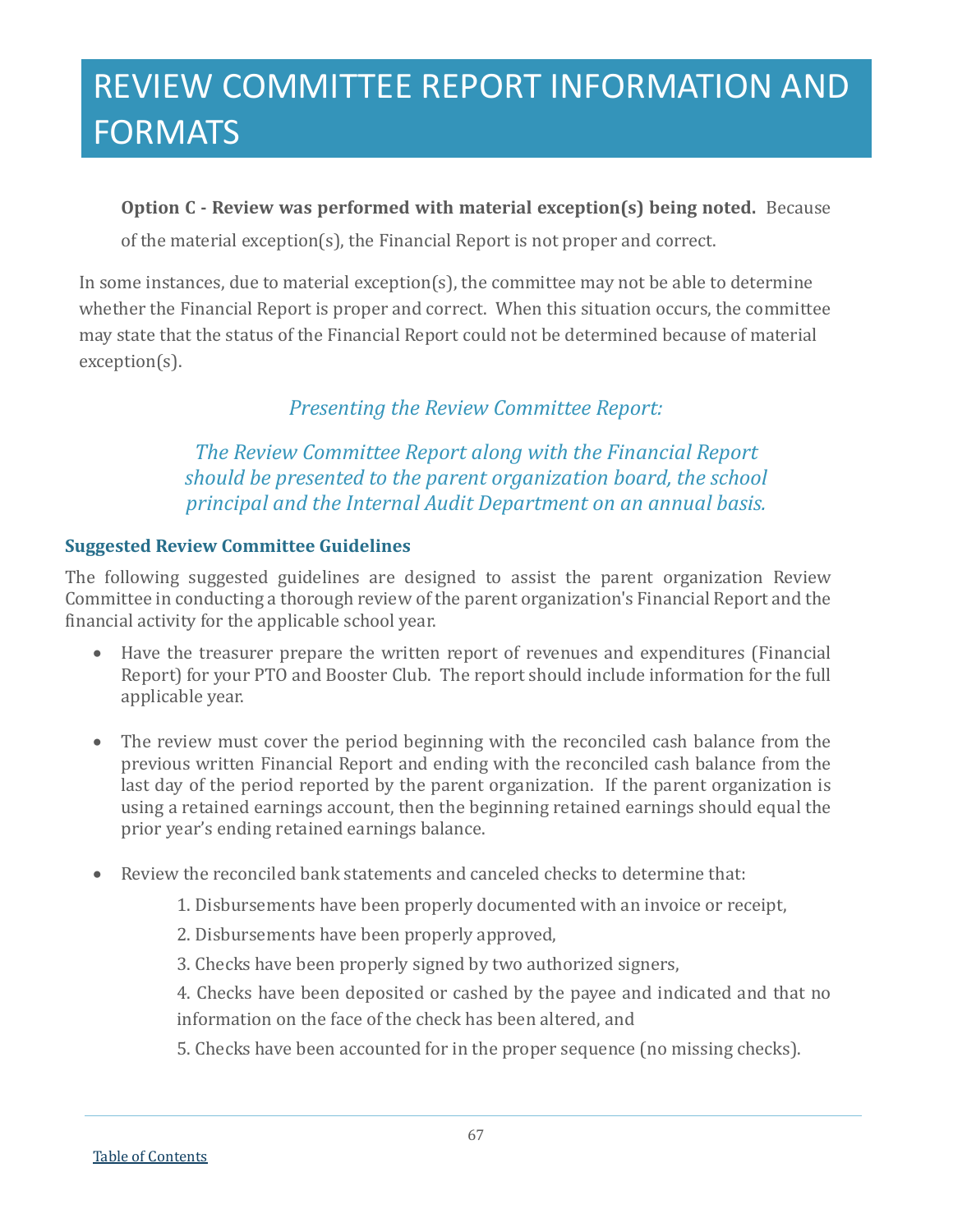- Check addition and subtraction on cash receipts and deposits.
- Compare cash receipts and deposits to the bank statement. Note if there is a delay from the time the checks were written until they are deposited.
- Verify that receipts and disbursements were recorded to the correct account category.
- Review the treasurer's monthly reports and check them for accuracy. Review the beginning and ending balances on reports to verify that correct ending balances were carried forward as beginning balances on subsequent reports.
- Determine that only applicable parent organization officers are authorized signers on the bank account(s). Former officers should not remain on the account(s) as authorized signers. In addition, the principal, the principal's secretary, or the financial secretary cannot be an authorized signer on the parent organization's bank account(s). District employees cannot be authorized signers on the parent organization's bank account(s).

### **Review Committee Report Information & Formats**

- Obtain proof that all applicable sales tax reports were submitted to the Texas State Comptroller's Office and that the related taxes were paid.
- Determine which two fundraisers were chosen to be the "one-day, tax-free" sales/auctions, if applicable. Only parent organizations that have received a taxexemption from the Texas State Comptroller's Office are allowed two (2) "one-day, taxfree" sales/auctions per calendar year.
- Review the tax-exempt status of the parent organization to determine that the organization has received and maintained its federal tax-exempt status as a public 501(c) (3) charitable organization or other tax-exempt status deemed by the IRS.
- Determine that either:
	- 1. The appropriate Form 990 has been filed properly with the IRS for the prior school year if the parent organization is a tax-exempt charitable organization. Almost all non-profit organizations must file one of the 990 forms. or
	- 2. Form 1120 has been filed properly with the IRS for the prior school year if the parent organization is not tax-exempt.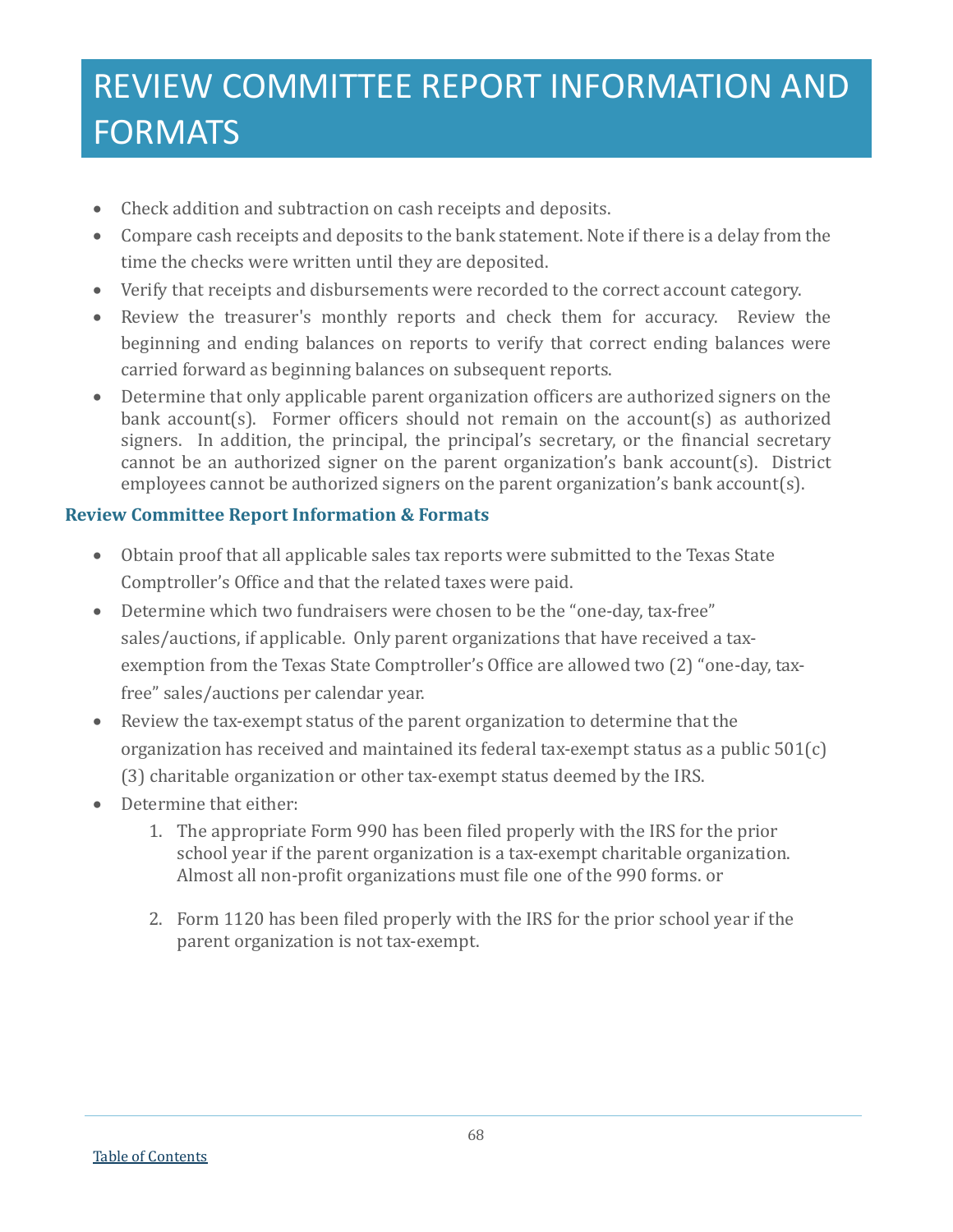- Determine that a tax-exempt parent organization has not used individual accounts, which credit funds raised to individual students or parents.
- Verify that 1099s were issued, if applicable. In general, you may have to issue a 1099- MISC (Miscellaneous Income) for each person to whom you have paid at least \$600 in rents, services, prizes & awards, attorney fees, and other similar situations within a calendar year.
- **Example**: Elementary Parent Organization hires a consultant during the spring of the 2021-22 school year for a \$300 fee. The consultant is hired again in the fall of 2022-23 school year for a \$300 fee. The parent organization should issue a 1099-MISC form to this person since the total paid within the 2022 calendar year is \$600.

After the review is complete, prepare the applicable Review Committee Report (only one report type may be used per review):

| Option A        | No Exceptions<br>(i.e., errors,<br>irregularities) | Financial Report appears proper and correct                                                      |
|-----------------|----------------------------------------------------|--------------------------------------------------------------------------------------------------|
| <b>Option B</b> | Immaterial<br>Exceptions                           | Financial Report appears proper and correct, except for some<br>immaterial exceptions            |
| Option C        | <b>Material Exceptions</b>                         | Financial Report does not appear proper and correct because of<br>material exception $(s)$<br>or |
|                 |                                                    | Financial Report status cannot be determined because of material<br>exception(s)                 |

### **Review Committee Report Information & Formats**

- If exceptions are noted during the review, consult with the organization's Treasurer and President (if necessary) to resolve the exception(s). The Treasurer is responsible for making any corrections to the records, checkbook, and Financial Report.
- If material exceptions have been noted, prepare recommendations to prevent the future occurrence of these exceptions.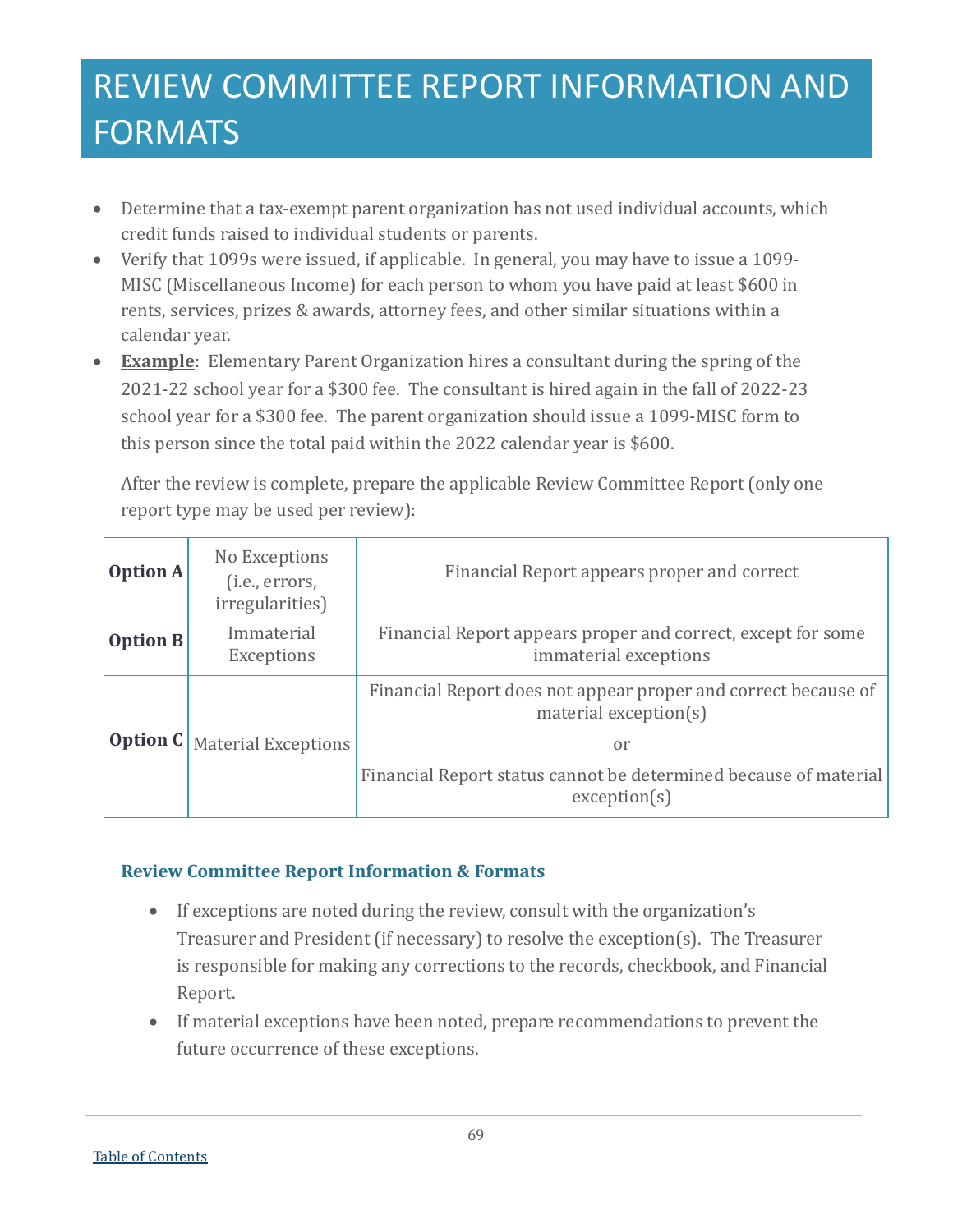- The organization's treasurer and president are responsible for acting upon the recommendations made by the parent organization Review Committee.
- Retain the original Financial Report and the original Review Committee Report on file with the treasurer of the PTO and/or booster club.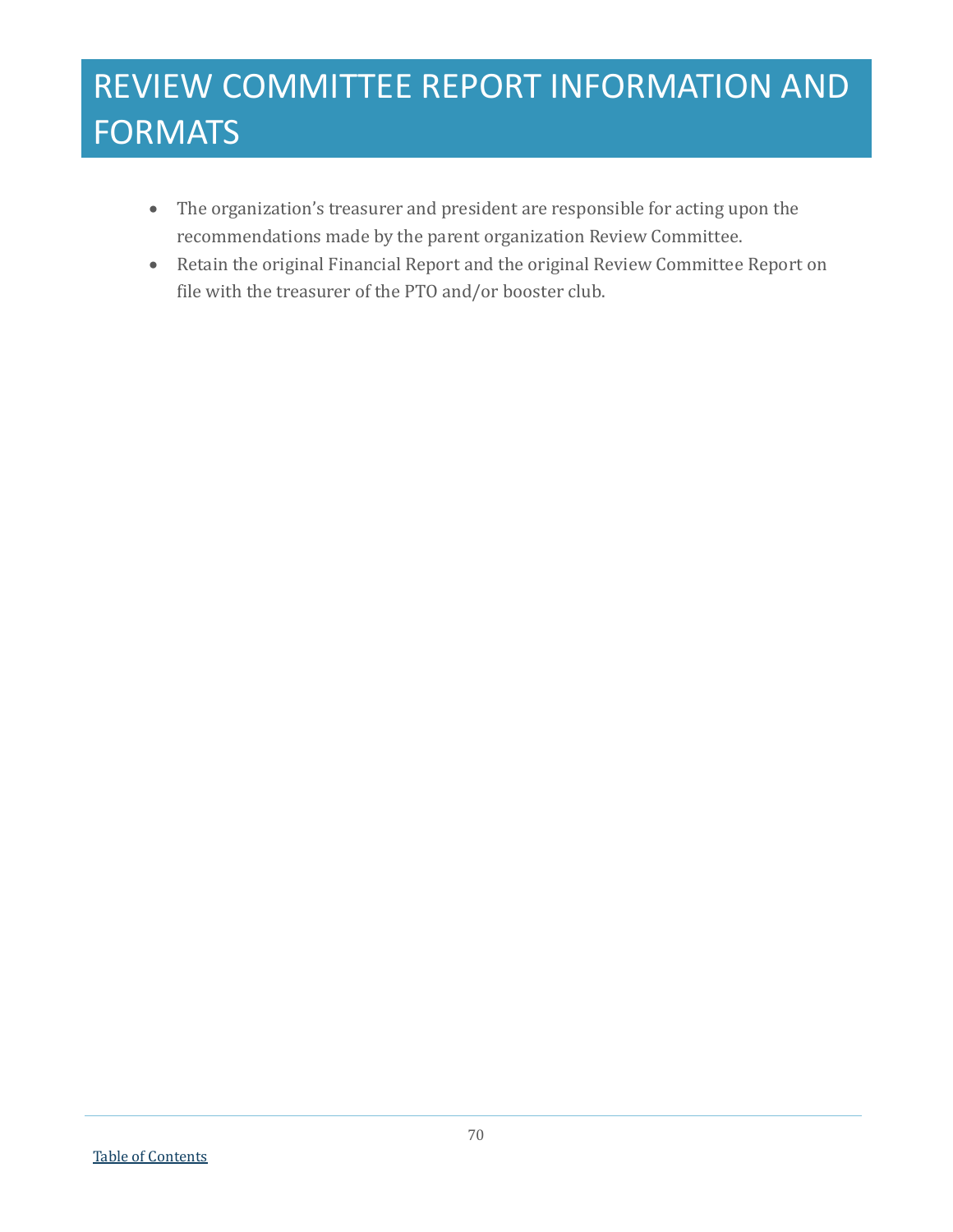**Option A Page 1 of 1 (Proper and correct with no exceptions)**

### **Elementary Parent Organization**

**Review Committee Report**

**For the time period**

#### **June 1, 2021 through May 31, 2022**

The Review Committee members named below have reviewed the attached Financial Report and related financial activity for the time period of June 1, 2021 through May 31, 2022, in detail. These members agree that the Financial Report and the related financial activity are proper and correct to the best of their knowledge. **No exceptions were noted during the review.**

| <b>Printed Name</b> | Officer Title/Member | Signature | Date |
|---------------------|----------------------|-----------|------|
| <b>Printed Name</b> | Officer Title/Member | Signature | Date |
| <b>Printed Name</b> | Officer Title/Member | Signature | Date |
| <b>Printed Name</b> | Officer Title/Member | Signature | Date |

*Note: If a reviewer is a non-officer, their title (second column) should be "Member".*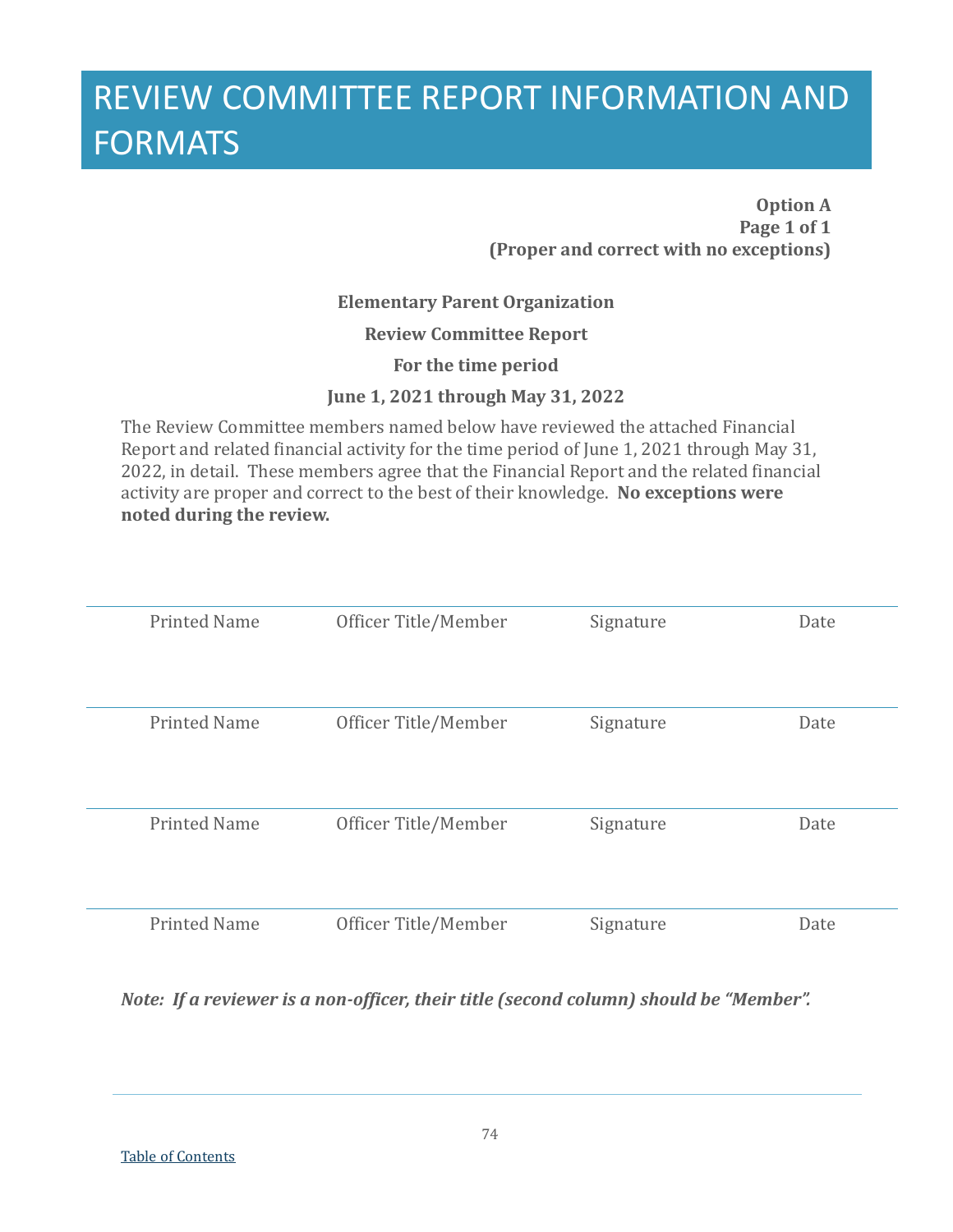**Option B Page 1 of 1 (Proper and correct with immaterial exceptions)**

### **Elementary Parent Organization**

**Review Committee Report**

**For the time period**

### **June 1, 2021 through May 31, 2022**

The Review Committee members named below have reviewed the attached Financial Report and the related financial activity for the time period of June 1, 2021 through May 31, 2022, in detail. These members agree that the Financial Report and the related financial activity are proper and correct, except for the following exceptions:

- Check #12586 cleared the bank for \$25.20 instead of \$2.52.
- Check #12688 did not have two authorized signatures as required by the parent organization bylaws. The check only contained one authorized signature.
- The Supply Expense account contains six expenses that did not have the related invoices as documentation for the expense. The undocumented expenses totaled \$42.87.

| <b>Printed Name</b> | Officer Title/Member | Signature | Date |
|---------------------|----------------------|-----------|------|
| <b>Printed Name</b> | Officer Title/Member | Signature | Date |
| <b>Printed Name</b> | Officer Title/Member | Signature | Date |
| <b>Printed Name</b> | Officer Title/Member | Signature | Date |

*Note: If a reviewer is a non-officer, their title (second column) should be "Member".*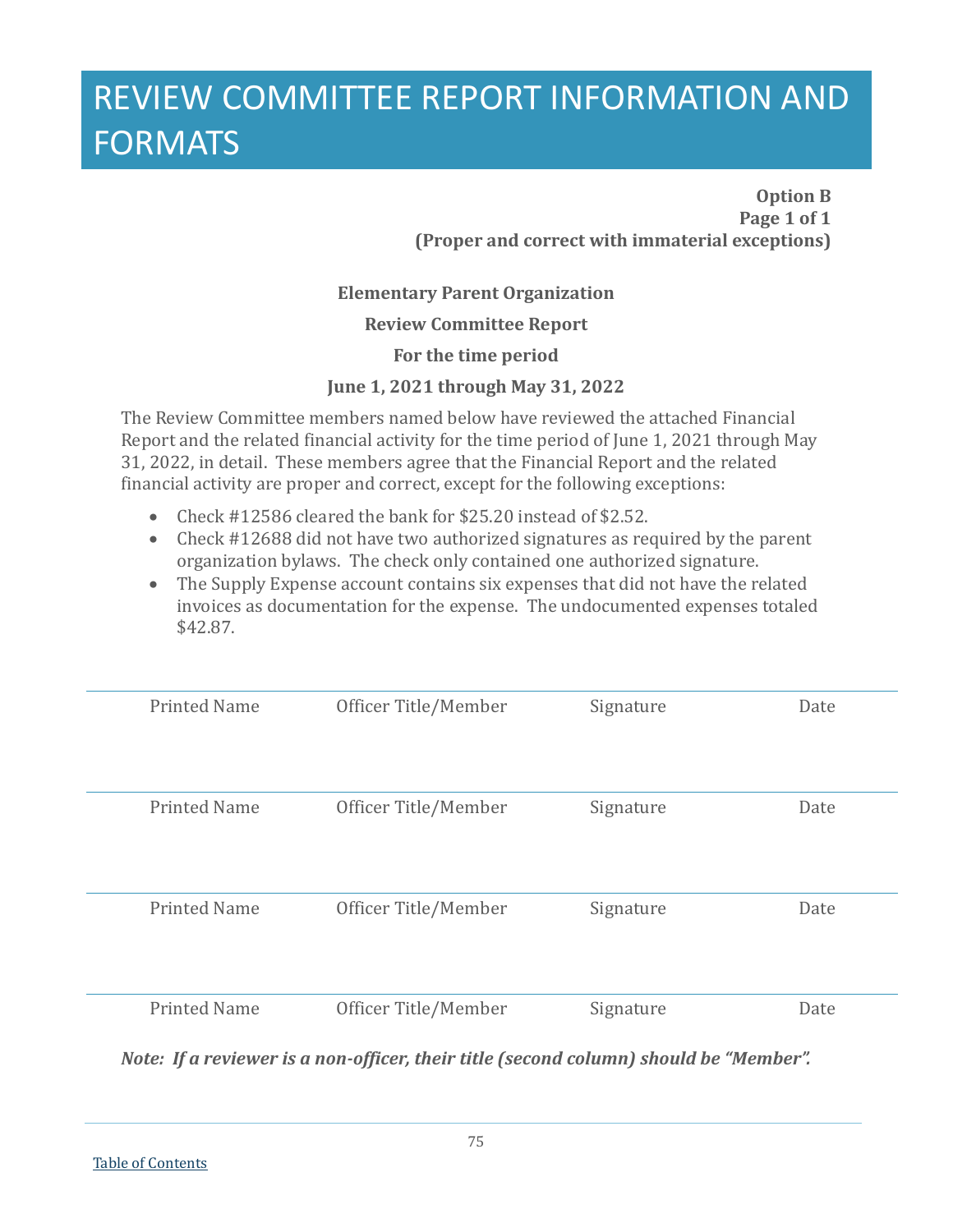# REVIEW COMMITTEE REPORT INFORMATION AND FORMATS

**Option C Page 1 of 2 (Not proper or correct due to material exceptions)**

**Elementary Parent Organization Review Committee Report For the time period June 1, 2021 through May 31, 2022**

The Review Committee members named below have reviewed the attached Financial Report and related financial activity for the time period of June 1, 2021 through May 31, 2022, in detail. These members agree that the Financial Report and the related financial activity are not proper and correct, due to the following material exceptions:

- No documentation of cost existed for the 100 new books purchased.
- Checking and savings accounts were not reconciled during the year.
- Only one authorized signature appeared on all checks written instead of the two required authorized signatures as indicated in the parent organization bylaws.
- No documentation exists for the Christmas Cards sale to determine whether the amount recorded in the Financial Report is correct.

To prevent the above exceptions from occurring in the future, the following steps should be taken:

- Documentation of all expenses, such as an invoice, should be received prior to payment of expense. Documentation should be kept with the other parent organization records.
- All bank accounts should be reconciled on a monthly basis.
- All checks issued should be signed by at least two authorized officers.
- For all fundraisers, a record should be kept of the sales and the money deposited.
- All payments should be approved, per the By-laws, before checks are prepared.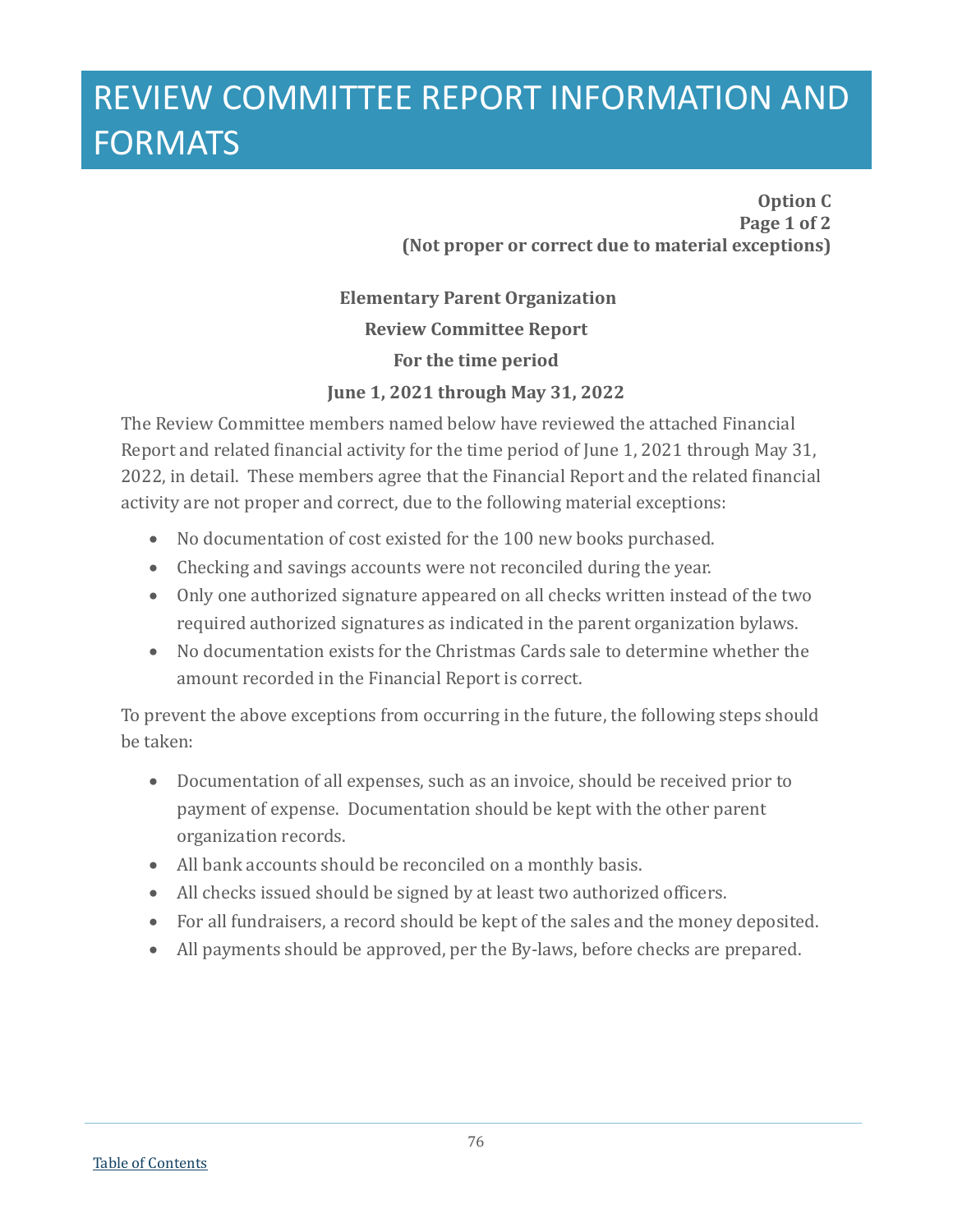# REVIEW COMMITTEE REPORT INFORMATION AND **FORMATS**

**Option C Page 2 of 2 (Not proper or correct due to material exceptions)**

**Elementary Parent Organization Review Committee Report For the time period June 1, 2021 through May 31, 2022**

| <b>Printed Name</b> | Officer Title/Member | Signature | Date |
|---------------------|----------------------|-----------|------|
| <b>Printed Name</b> | Officer Title/Member | Signature | Date |
| <b>Printed Name</b> | Officer Title/Member | Signature | Date |
| <b>Printed Name</b> | Officer Title/Member | Signature | Date |

*Note: If a reviewer is a non-officer, their title (second column) should be "Member".*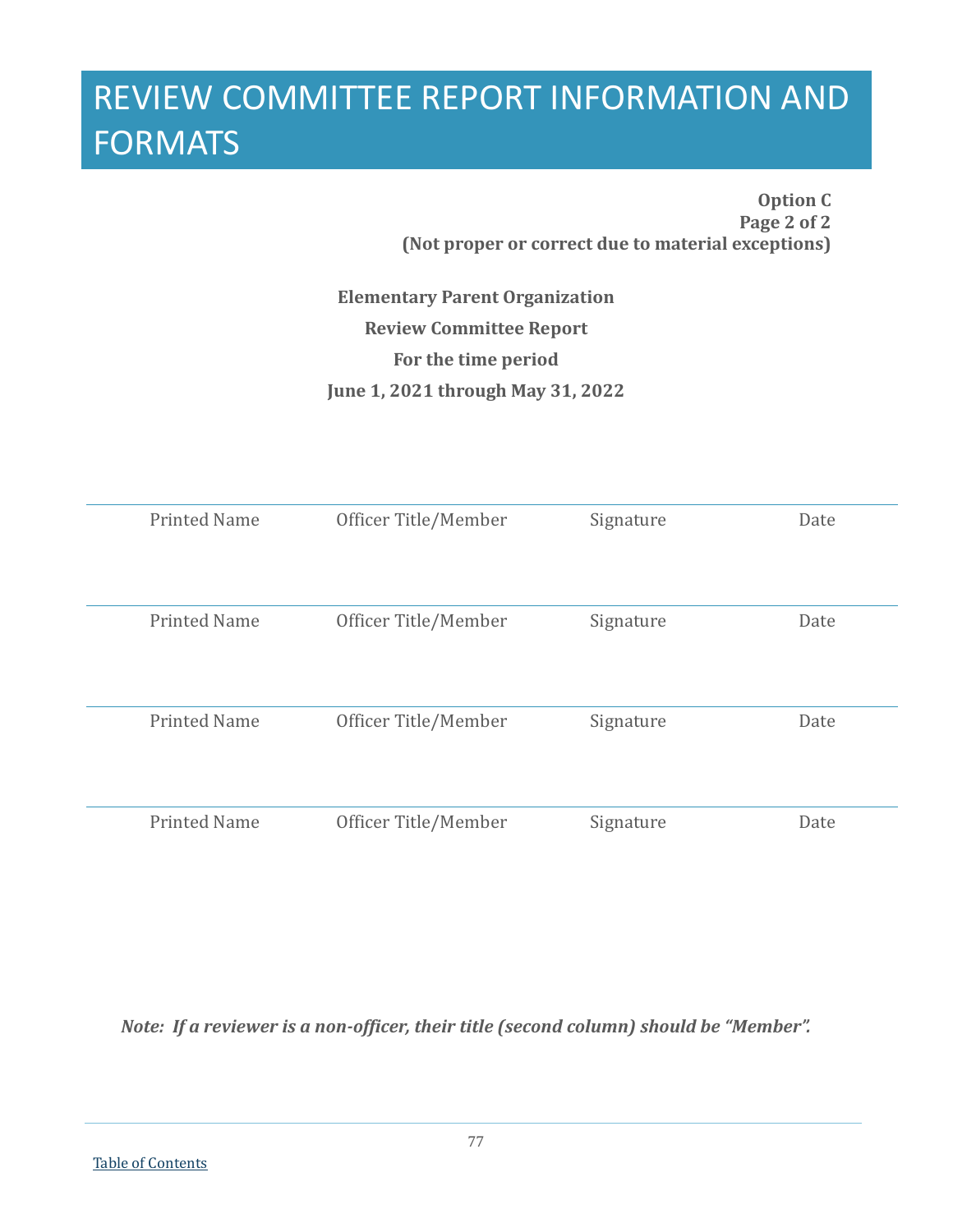## PTO/BOOSTER CLUB TAX-EXEMPT STATUS

PLEASE INDICATE BELOW YOUR BOOSTER CLUB OR PTO'S PREFRENCE REGARDING TAX EXPEMPT STATUS.

WE ARE INTERESTED IN A GROUP TAX EXEMPTION

WE ARE INTERESTED IN INDIVIUAL TAX EXEMPTION

WE ARE ALREADY OBTAINED TAX EXEMPT STATUS

Name of Booster Club/PTO Contact Person

Office Held Address

Phone Number Campus Name

Email Address Booster Club/PTO fiscal year ends

*Return to the Internal Audit Department, 3205 W. Davis Street, Conroe, TX 77304*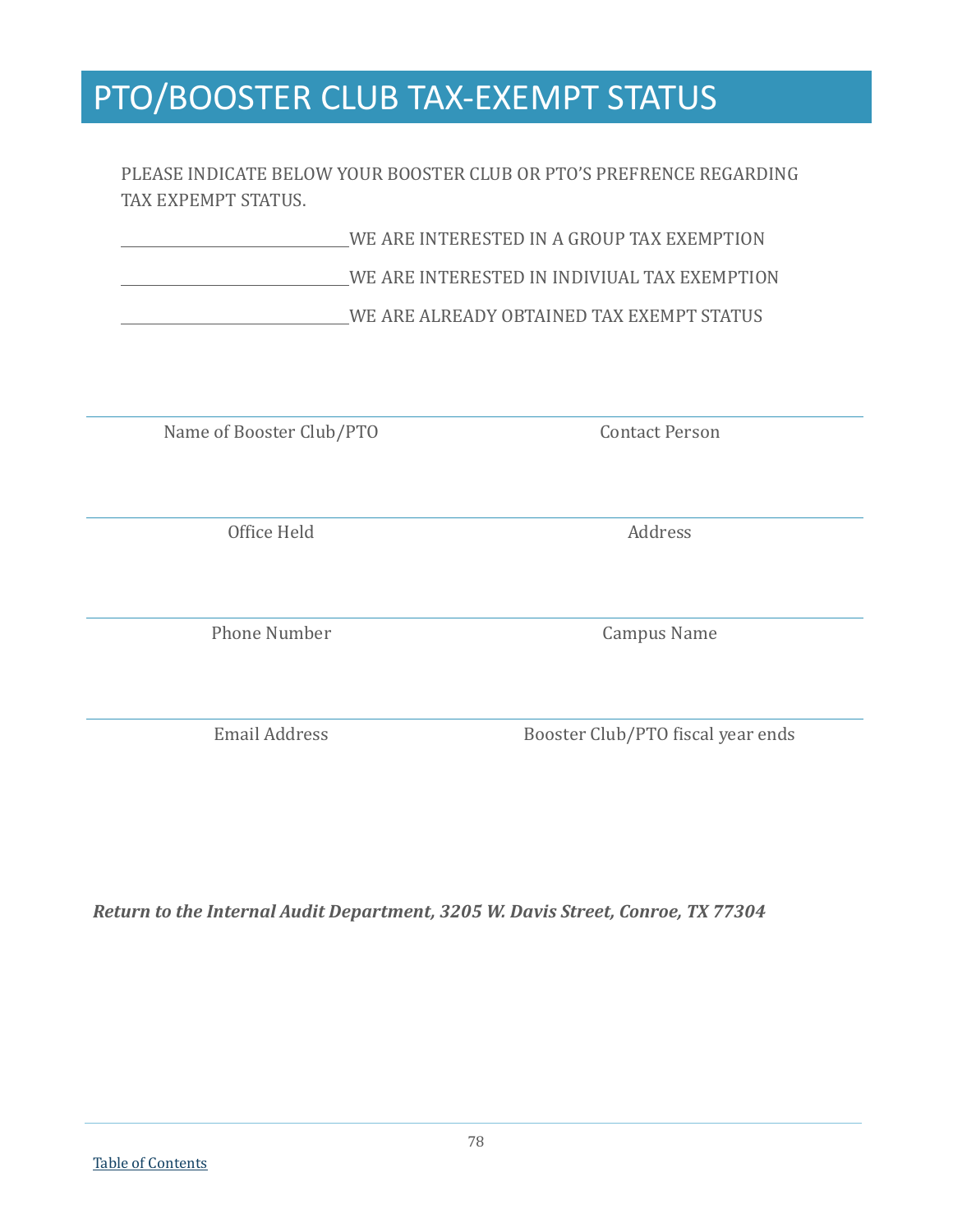# APPENDIX

These fillable PDF forms have been provided for your organization to use.

Included: Parent Organization Information Sheet Blank Financial Report (Types 1 &2) Blank Review Committee Reports (Types A, B, & C) Tax Exempt Status Form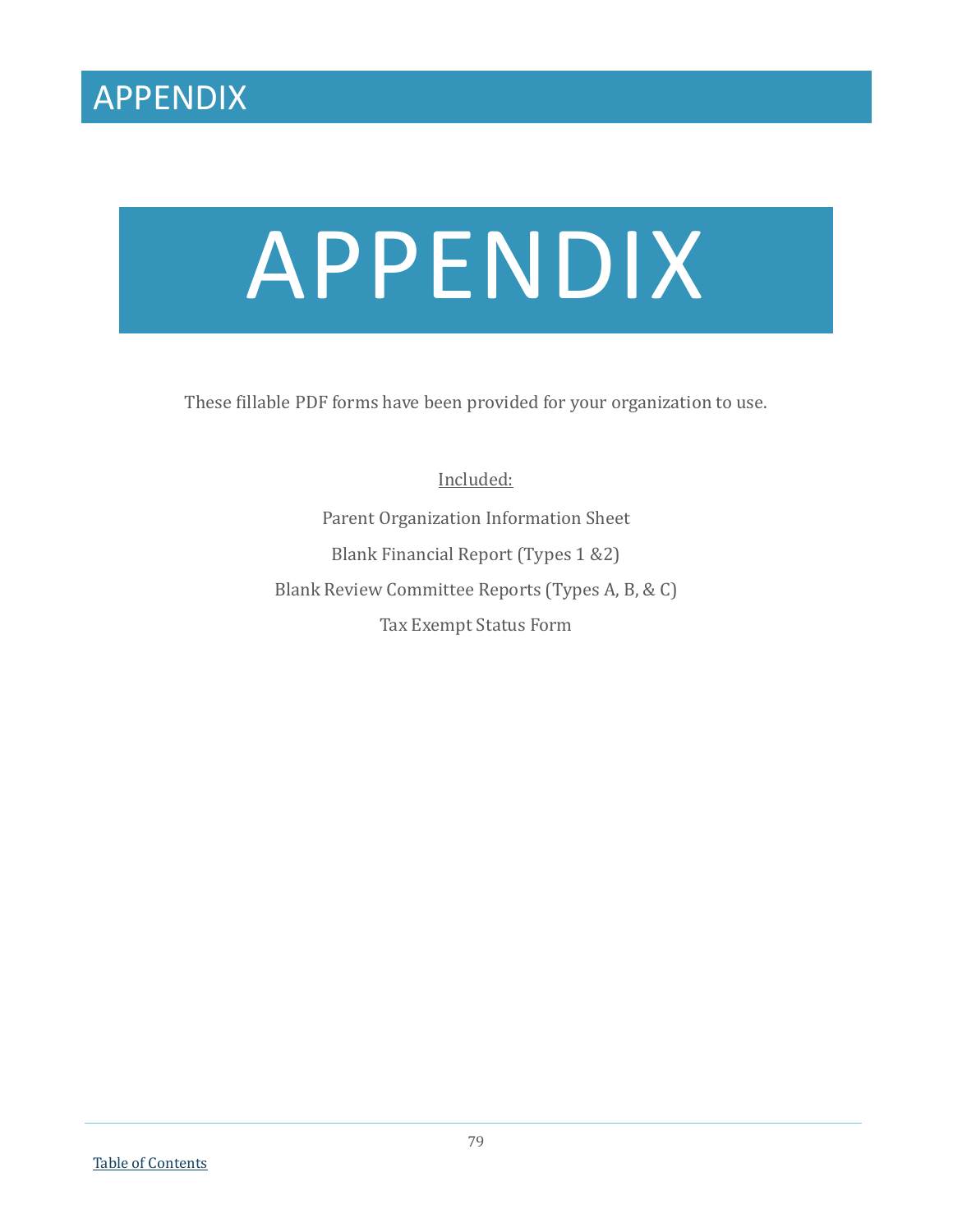|                  | PARENT ORGANIZATION INFORMATION SHEET                  |                                                                                  |                                                         |        |  |
|------------------|--------------------------------------------------------|----------------------------------------------------------------------------------|---------------------------------------------------------|--------|--|
|                  |                                                        | Send an updated copy of this form to your school principal and to Internal Audit |                                                         |        |  |
|                  | as new officers are elected or as information changes. |                                                                                  |                                                         |        |  |
| 1.               |                                                        |                                                                                  |                                                         |        |  |
| $\overline{2}$ . |                                                        |                                                                                  |                                                         |        |  |
| 3.               |                                                        |                                                                                  |                                                         |        |  |
| 4.               |                                                        | <b>Official Mailing Address:</b>                                                 |                                                         |        |  |
|                  |                                                        |                                                                                  |                                                         |        |  |
|                  |                                                        |                                                                                  |                                                         |        |  |
|                  |                                                        |                                                                                  |                                                         |        |  |
| 5.               |                                                        |                                                                                  |                                                         |        |  |
| 6.               |                                                        |                                                                                  |                                                         |        |  |
| 7.               |                                                        |                                                                                  | Club Sponsor (If PTO/PTA, please list school principal) |        |  |
|                  |                                                        |                                                                                  |                                                         |        |  |
|                  |                                                        | <b>Office Held:</b>                                                              |                                                         |        |  |
|                  |                                                        | <b>Printed Name:</b>                                                             |                                                         |        |  |
|                  |                                                        | <b>Phone Numbers:</b>                                                            | Home:                                                   | Other: |  |
|                  |                                                        | <b>Email Address:</b>                                                            |                                                         |        |  |
|                  |                                                        |                                                                                  |                                                         |        |  |
|                  |                                                        | <b>Office Held:</b>                                                              |                                                         |        |  |
|                  |                                                        | <b>Printed Name:</b>                                                             |                                                         |        |  |
|                  |                                                        | <b>Phone Numbers:</b>                                                            | Home:                                                   | Other: |  |
|                  |                                                        | <b>Email Address:</b>                                                            |                                                         |        |  |
|                  |                                                        |                                                                                  |                                                         |        |  |
|                  |                                                        | <b>Office Held:</b>                                                              |                                                         |        |  |
|                  |                                                        | <b>Printed Name:</b>                                                             |                                                         |        |  |
|                  | <b>Phone Numbers:</b><br>Other:<br>Home:               |                                                                                  |                                                         |        |  |
|                  |                                                        | <b>Email Address:</b>                                                            |                                                         |        |  |

*By law, information on this page is public information and must be released to the public at such request*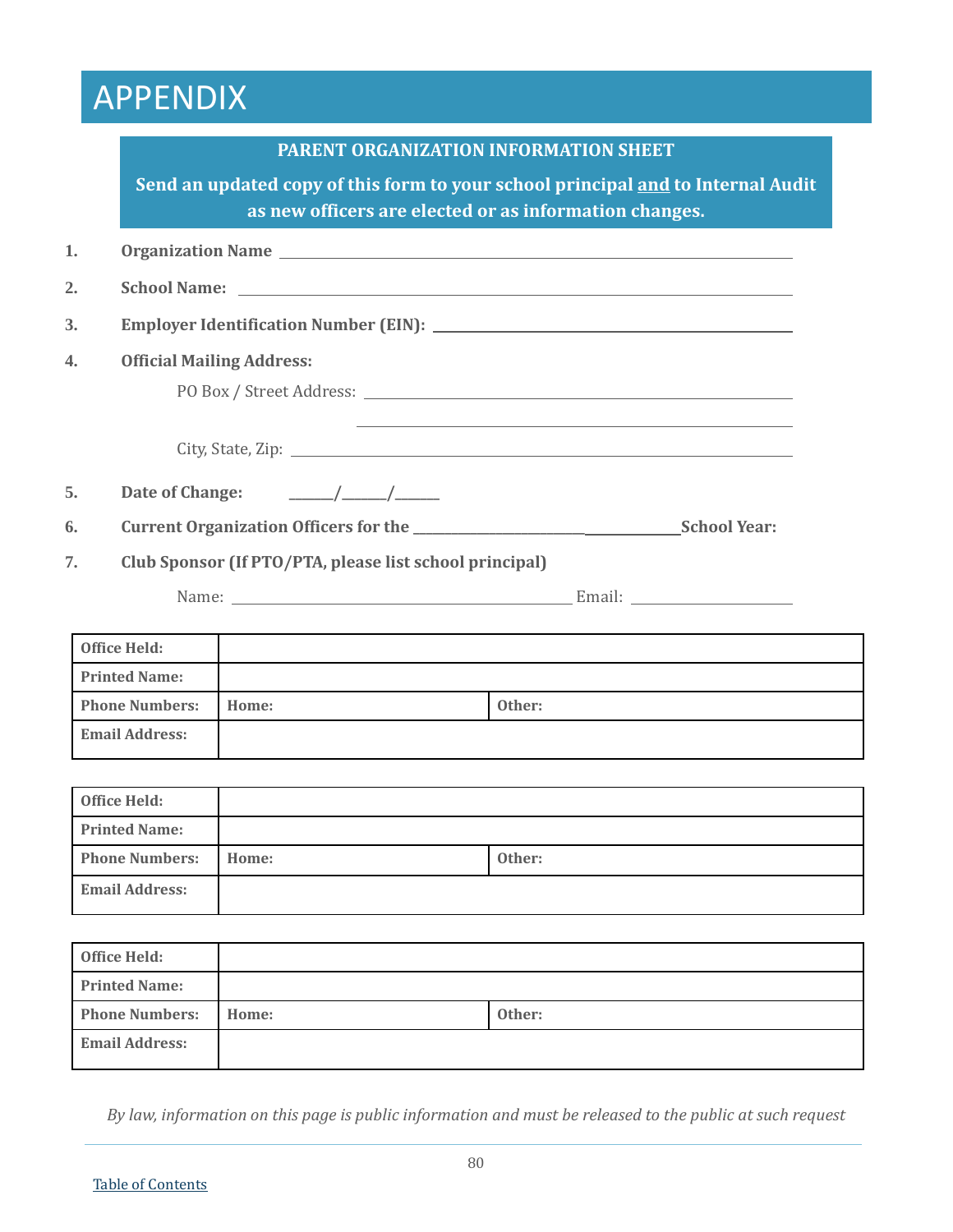#### **PARENT ORGANIZATION INFORMATION SHEET**

**Send an updated copy of this form to your school principal and to Internal Audit as new officers are elected or as information changes.**

#### **8. Current Organization Officers (Continued):**

| Office Held:          |       |        |
|-----------------------|-------|--------|
| <b>Printed Name:</b>  |       |        |
| <b>Phone Numbers:</b> | Home: | Other: |
| <b>Email Address:</b> |       |        |

| Office Held:          |       |        |
|-----------------------|-------|--------|
| <b>Printed Name:</b>  |       |        |
| <b>Phone Numbers:</b> | Home: | Other: |
| <b>Email Address:</b> |       |        |

| Office Held:          |       |        |
|-----------------------|-------|--------|
| <b>Printed Name:</b>  |       |        |
| <b>Phone Numbers:</b> | Home: | Other: |
| <b>Email Address:</b> |       |        |

| <b>Office Held:</b>   |       |        |
|-----------------------|-------|--------|
| <b>Printed Name:</b>  |       |        |
| <b>Phone Numbers:</b> | Home: | Other: |
| <b>Email Address:</b> |       |        |

| Office Held:          |       |        |
|-----------------------|-------|--------|
| <b>Printed Name:</b>  |       |        |
| <b>Phone Numbers:</b> | Home: | Other: |
| <b>Email Address:</b> |       |        |

*By law, information on this page is public information and must be released to the public at such request*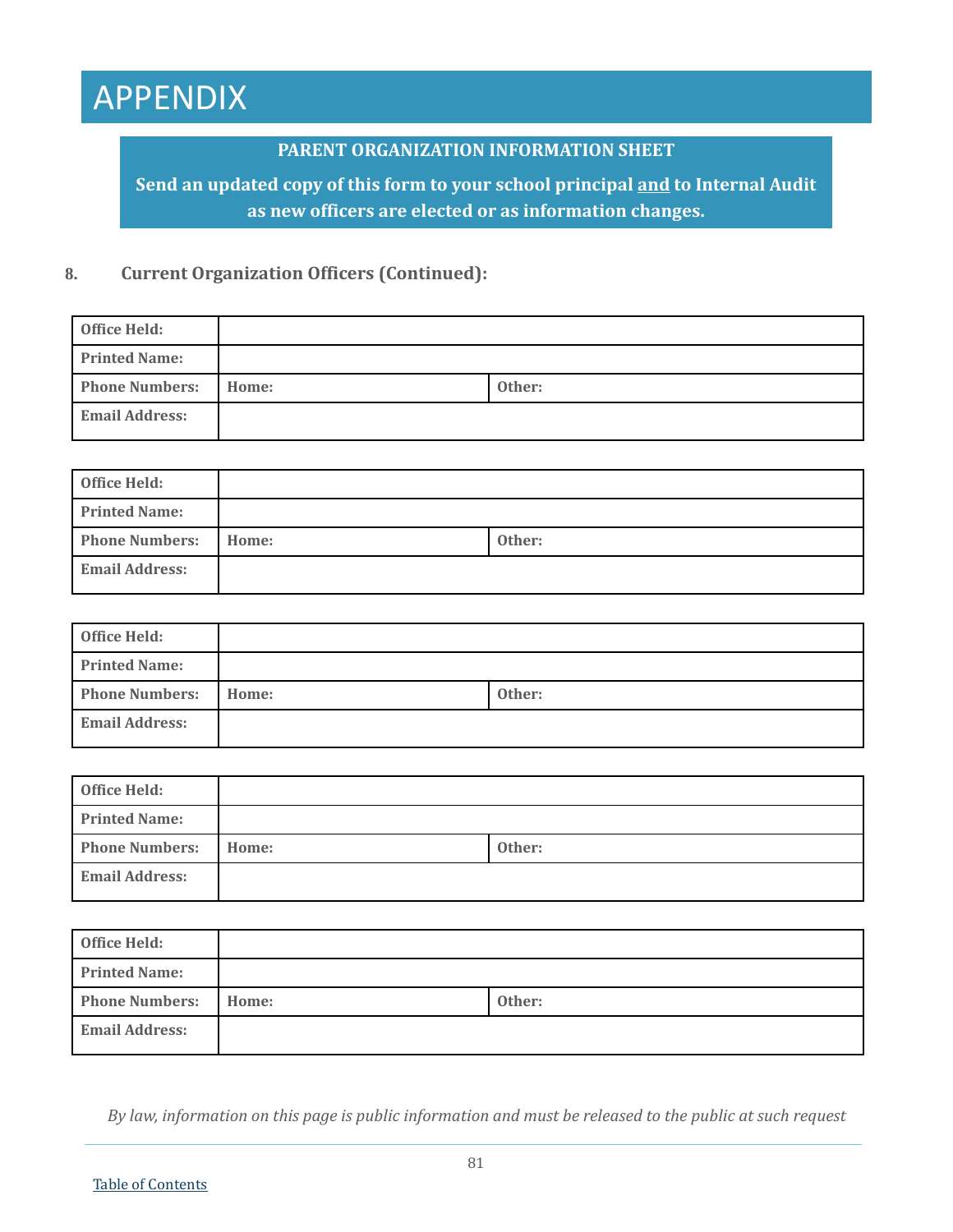#### **FINANCIAL REPORT FORMATS**

**Type 1**

#### **Elementary School PTO Cash Basis Financial Report From June 1, 2021 through May 31, 2022**

Beginning Cash Balance as of June 1, 2021 \$2,235.46 **INCOME** Memberships Dues \$2,875.00 Yearbook Sales<br>
Wrapping Paper Sales<br>
\$19,502.25<br>
\$19,502.25 Wrapping Paper Sales<br>Entertainment Book Sales \$19,540.00 Entertainment Book Sales \$19,540.00<br>School Store Sales \$3,569.50 School Store Sales Total Income \$51,111.7 **EXPENSES** Yearbooks \$3,589.10<br>Wrapping Paper \$11,701.35 Wrapping Paper \$11,701.35<br>Entertainment Books \$9,770.00 Entertainment Books \$9,770.00 Miscellaneous Expenses<br>Postage \$356.29 Postage  $\sim$  \$356.29 Field Trips  $$2,355.77$ <br>School Store Items  $$2,645.00$ School Store Items \$2,645.00<br>Field Dav \$684.75 Field Day \$684.75 Printers for Computer Lab  $$1,500.00$ <br>D.A.R.E.  $$1,465.00$ D.A.R.E.  $$1,465.00$ 5th Grade Day \$889.00<br>AR Parties \$1.849.50  $$1,849.50$ <br> $$7,000.00$ School Contribution (Playground Equipment) Total Expenses<br>Net Income (Loss) for Current Year (1990) and the settlement of the settlement of the settlement of the settlement of the settlement of the settlement of the settlement of the settlement of the settlement of Net Income (Loss) for Current Year \$6,655.22<br> **Ending Cash Balance as of May 31, 2022** \$8,890.68 **Ending Cash Balance as of May 31, 2022 Cash Basis Financial Report prepared by:** Printed name: Title: Signature: Date: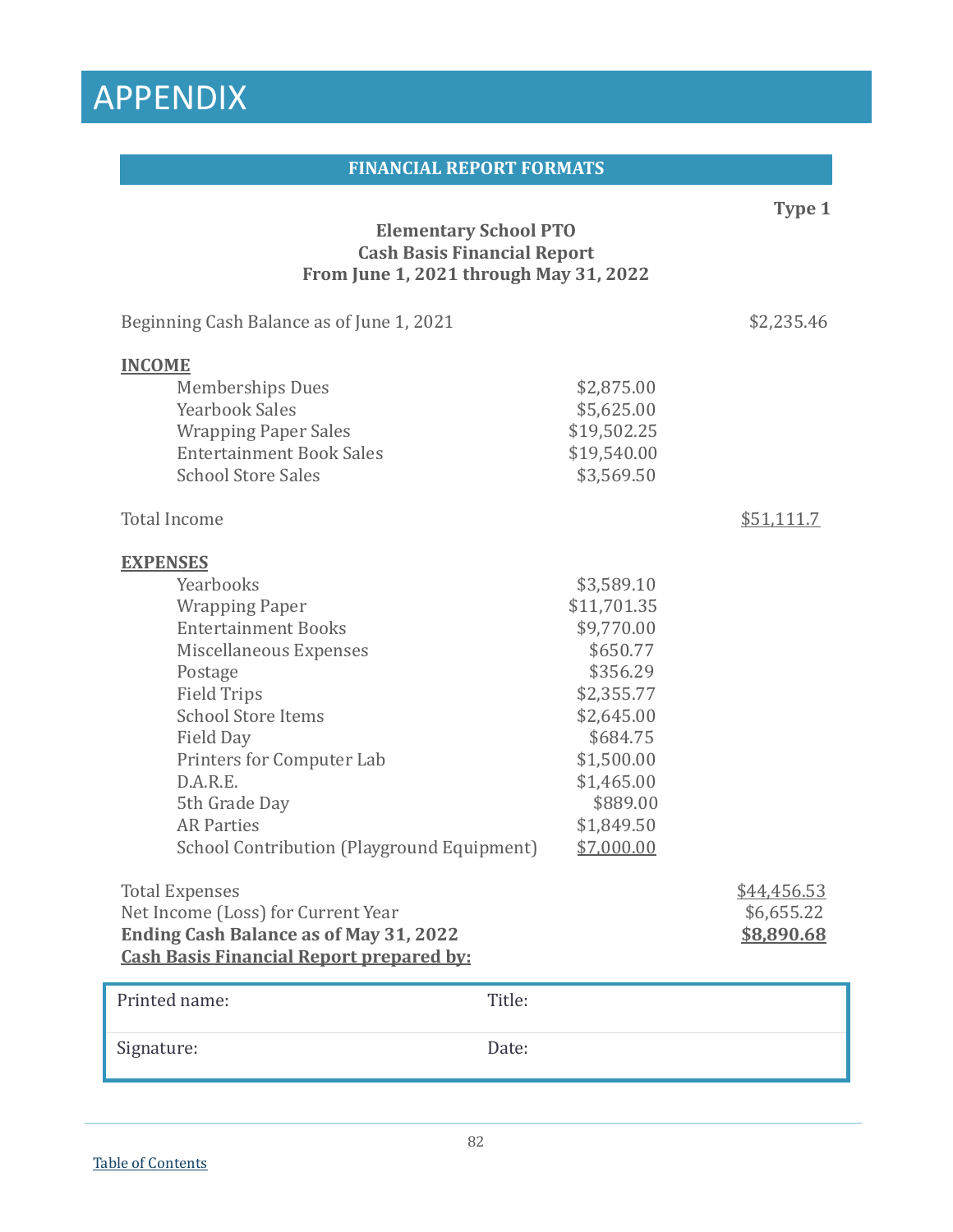#### **FINANCIAL REPORT FORMATS**

|                                                                                      | Type 2<br>Page 1 of 2  |
|--------------------------------------------------------------------------------------|------------------------|
| <b>Elementary School PTO</b><br><b>Balance Sheet</b><br>As of May 31, 2022           |                        |
| <b>ASSETS</b><br><b>BankOne Checking Account</b>                                     | \$2,154.25             |
| <b>BankOne Savings Account</b>                                                       | \$5,112.77             |
| <b>Accounts Receivable</b>                                                           | \$3,758.00             |
| <b>TOTAL ASSETS</b>                                                                  | <u>\$11,025.02</u>     |
| <b>LIABILITIES &amp; EOUITY</b><br>Liabilities<br><b>Accounts Payable - Catalogs</b> | \$3,524.75             |
| Accounts Payable - Cookie Dough<br>Deferred Membership Income                        | \$1,000.00<br>\$500.00 |
| <b>Total Liabilities</b>                                                             | \$5,024.75             |
| Equity<br><b>Retained Earnings</b>                                                   | \$1,135.12             |
| Net Income (Loss) From Current Year                                                  | \$4,865.15             |
| <b>Total Equity</b>                                                                  | \$6,000.27             |
| <b>TOTAL LIABILITIES &amp; EQUITY</b>                                                | \$11,025.02            |

## **Balance Sheet and Income Statement prepared by:**

| Printed name: | Title: |
|---------------|--------|
| Signature:    | Date:  |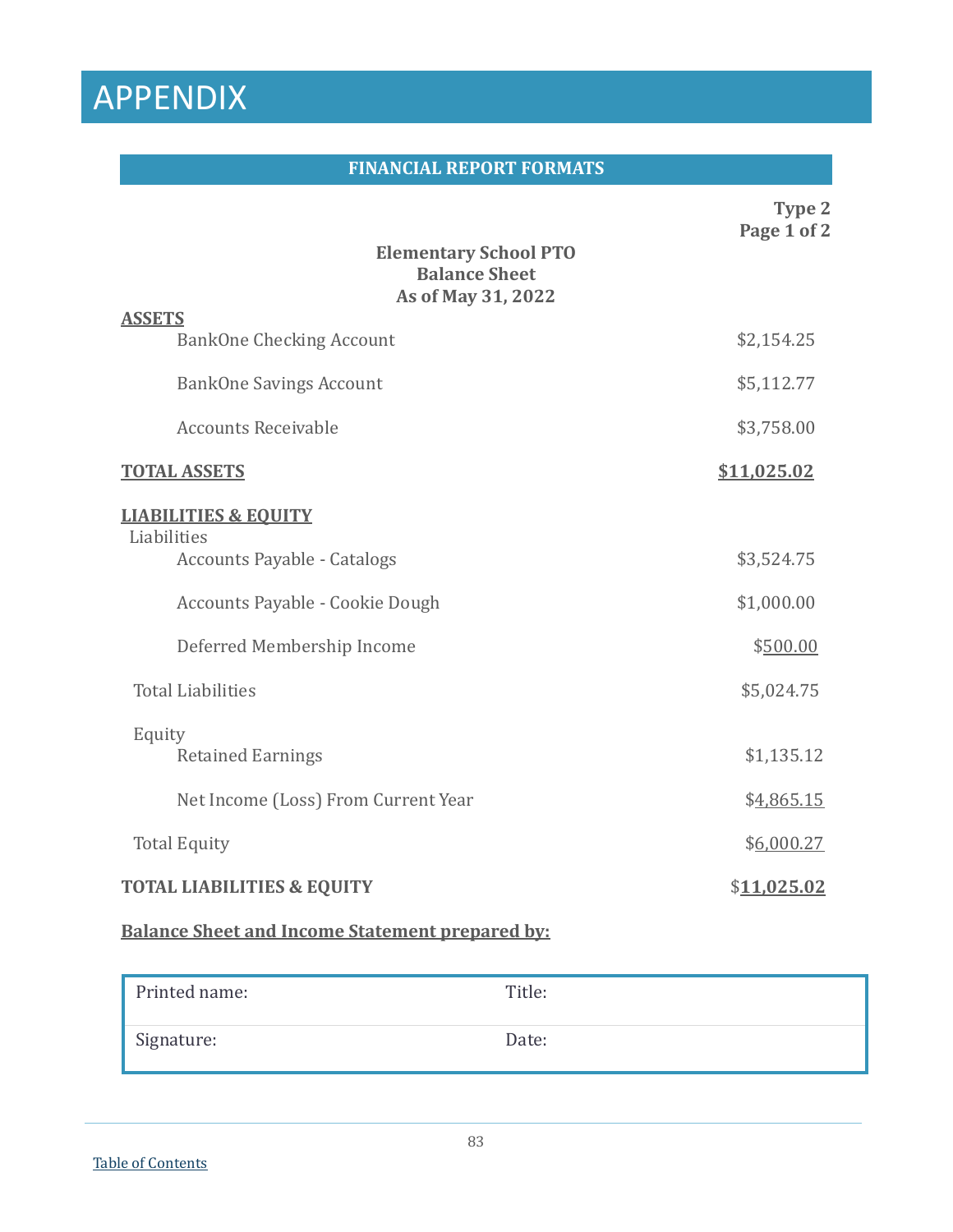#### **FINANCIAL REPORT FORMATS**

**Type 2 Page 2 of 2**

### **Elementary School PTO Income Statement For the Period of June 1, 2021 through May 31, 2022**

| <b>INCOME</b>                      |             |
|------------------------------------|-------------|
| <b>Catalog Sales</b>               | \$9,129.18  |
| <b>Cookie Dough Sales</b>          | \$2,300.00  |
| <b>School Store Income</b>         | \$770.00    |
| <b>Membership Dues</b>             | \$2,000.00  |
| <b>Interest Income</b>             | \$38.00     |
| <b>Total Income</b>                | \$14,237.18 |
| <b>EXPENSES</b>                    |             |
| <b>Catalog Sale Expense</b>        | \$3,752.68  |
| <b>Cookie Dough Expense</b>        | \$1,388.13  |
| <b>School Store Expenses</b>       | \$600.00    |
| <b>Field Trips</b>                 | \$770.00    |
| Postage                            | \$32.66     |
| Supplies                           | \$328.56    |
| Contribution to the School         | \$2,500.00  |
| <b>Total Expenses</b>              | \$9,372.03  |
| Net Income (Loss) For Current Year | \$4,865.15  |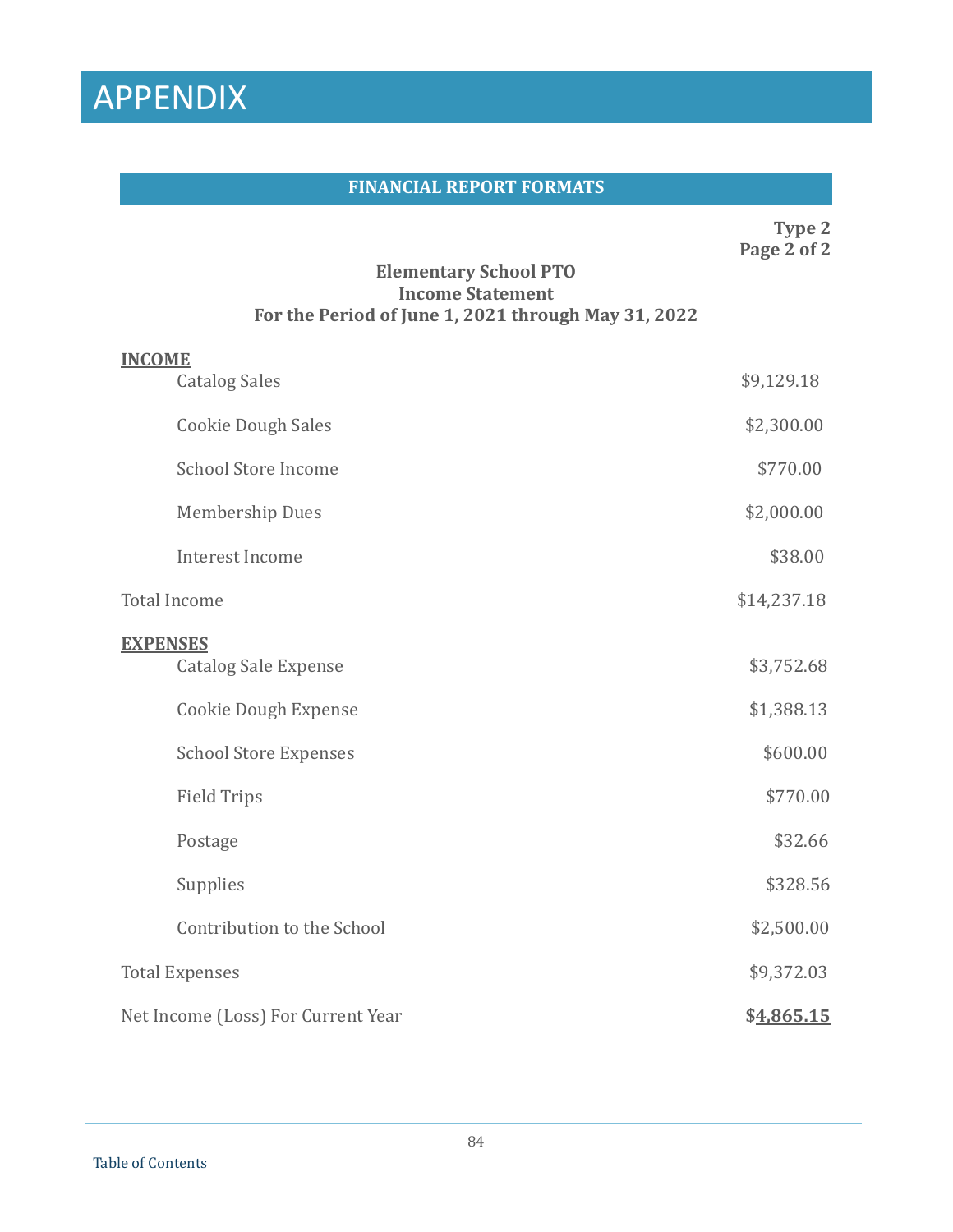#### **REVIEW COMMITTEE REPORT FORMATS**

**Option A Page 1 of 1 (Proper and correct with no exceptions)**

**Name of Organization: \_\_\_\_\_\_\_\_\_\_\_\_\_\_\_\_\_\_\_\_\_\_\_\_\_\_\_\_\_\_\_\_\_**

**Review Committee Report**

**For the time period**

\_\_\_\_\_\_\_\_\_\_\_\_\_\_\_\_\_\_ **through May 31, 2022 \_\_\_\_\_\_\_\_\_\_\_\_\_\_\_\_**

The Review Committee members named below have reviewed the attached Financial Report and related financial activity for the time period of June 1, 2021 through May 31, 2023, in detail. These members agree that the Financial Report and the related financial activity are proper and correct to the best of their knowledge. **No exceptions were noted during the review.**

| <b>Printed Name</b> | Officer Title/Member | Signature | Date |
|---------------------|----------------------|-----------|------|
| <b>Printed Name</b> | Officer Title/Member | Signature | Date |
| <b>Printed Name</b> | Officer Title/Member | Signature | Date |
| <b>Printed Name</b> | Officer Title/Member | Signature | Date |

*Note: If a reviewer is a non-officer, their title (second column) should be "Member".*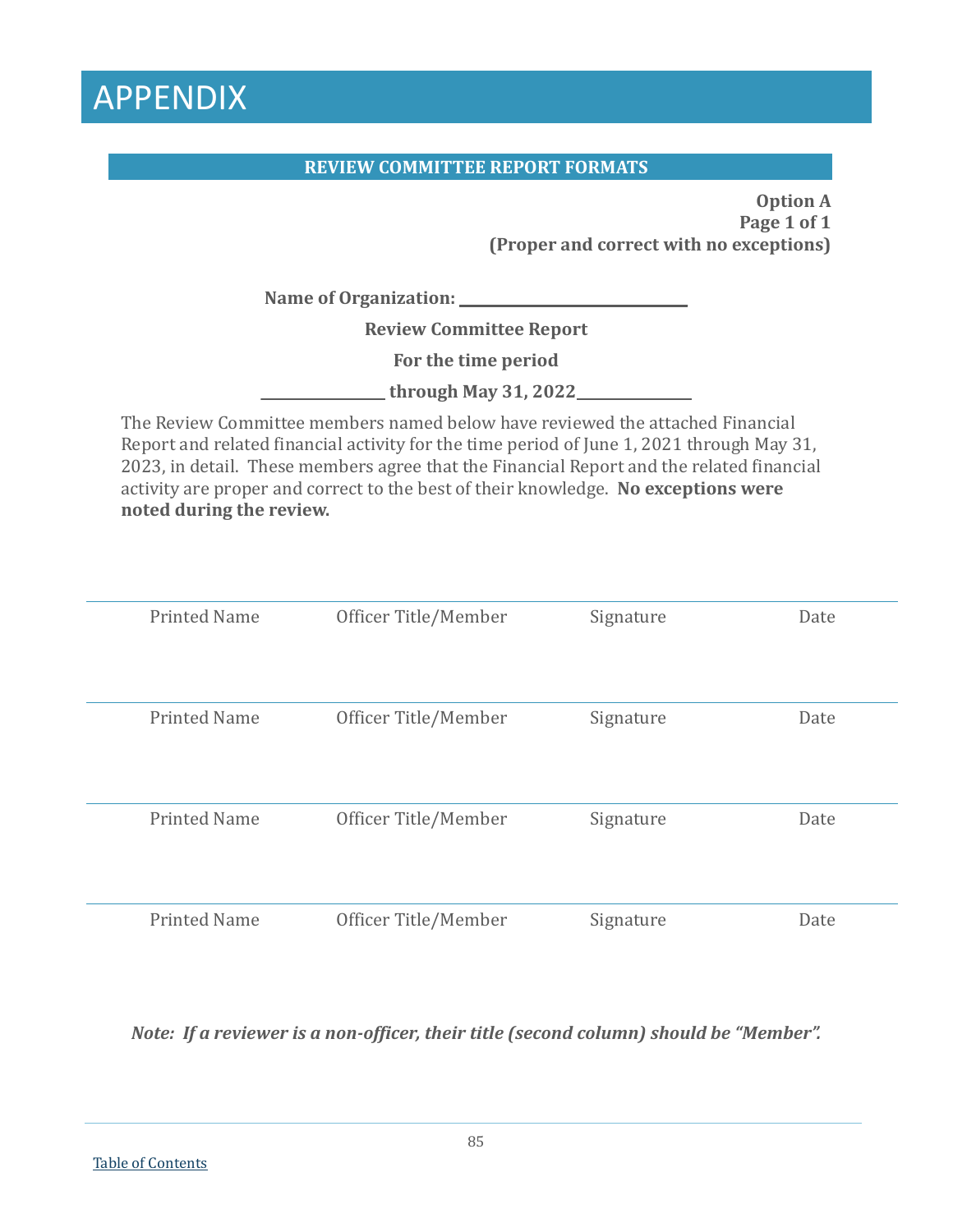| <b>Option B</b><br>Page 1 of 1<br>(Proper and correct with immaterial exceptions) |                                                                                                                                                                                                                                                                                                                                      |           |      |
|-----------------------------------------------------------------------------------|--------------------------------------------------------------------------------------------------------------------------------------------------------------------------------------------------------------------------------------------------------------------------------------------------------------------------------------|-----------|------|
|                                                                                   | Name of Organization: Name of Organization:                                                                                                                                                                                                                                                                                          |           |      |
|                                                                                   | <b>Review Committee Report</b>                                                                                                                                                                                                                                                                                                       |           |      |
|                                                                                   | For the time period                                                                                                                                                                                                                                                                                                                  |           |      |
|                                                                                   | $_k$ through May 31, 2022 $\frac{1}{2}$                                                                                                                                                                                                                                                                                              |           |      |
|                                                                                   | The Review Committee members named below have reviewed the attached Financial<br>Report and the related financial activity for the time period of ____________through<br>in detail. These members agree that the Financial Report and the related<br>financial activity are proper and correct, except for the following exceptions: |           |      |
|                                                                                   | and the control of the control of the control of the control of the control of the control of the control of the<br>,我们也不会有什么。""我们的人,我们也不会有什么?""我们的人,我们也不会有什么?""我们的人,我们的人,我们的人,我们的人,我们的人,我们的人,我们的人,我<br>and the control of the control of the control of the control of the control of the control of the control of the             |           |      |
|                                                                                   | <u> 1989 - Johann Stoff, amerikansk politiker (* 1908)</u>                                                                                                                                                                                                                                                                           |           |      |
|                                                                                   | and the control of the control of the control of the control of the control of the control of the control of the                                                                                                                                                                                                                     |           |      |
| <b>Printed Name</b>                                                               | Officer Title/Member                                                                                                                                                                                                                                                                                                                 | Signature | Date |
| <b>Printed Name</b>                                                               | Officer Title/Member                                                                                                                                                                                                                                                                                                                 | Signature | Date |
|                                                                                   |                                                                                                                                                                                                                                                                                                                                      |           |      |
| <b>Printed Name</b>                                                               | Officer Title/Member                                                                                                                                                                                                                                                                                                                 | Signature | Date |
| <b>Printed Name</b>                                                               | Officer Title/Member                                                                                                                                                                                                                                                                                                                 | Signature | Date |

*Note: If a reviewer is a non-officer, their title (second column) should be "Member".*

 $\overline{\phantom{0}}$ 

 $\overline{\phantom{a}}$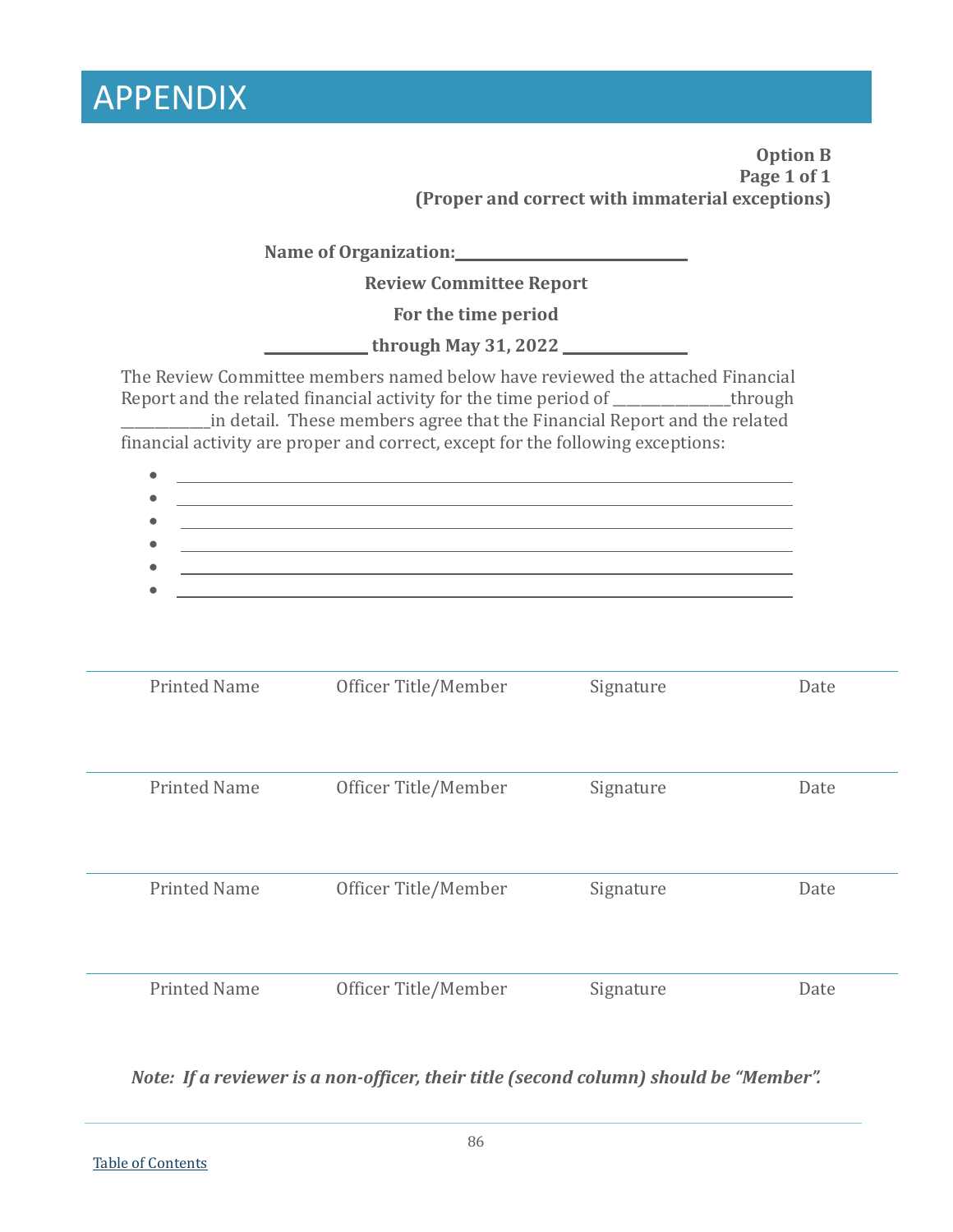|                     | <b>Review Committee Report</b><br>For the time period<br>through May 31, 2022____ | (Not proper or correct due to material exceptions) | <b>Option C</b><br>Page 2 of 2 |
|---------------------|-----------------------------------------------------------------------------------|----------------------------------------------------|--------------------------------|
| <b>Printed Name</b> | Officer Title/Member                                                              | Signature                                          | Date                           |
| <b>Printed Name</b> | Officer Title/Member                                                              | Signature                                          | Date                           |
| <b>Printed Name</b> | Officer Title/Member                                                              | Signature                                          | Date                           |
| <b>Printed Name</b> | Officer Title/Member                                                              | Signature                                          | Date                           |

*Note: If a reviewer is a non-officer, their title (second column) should be "Member".*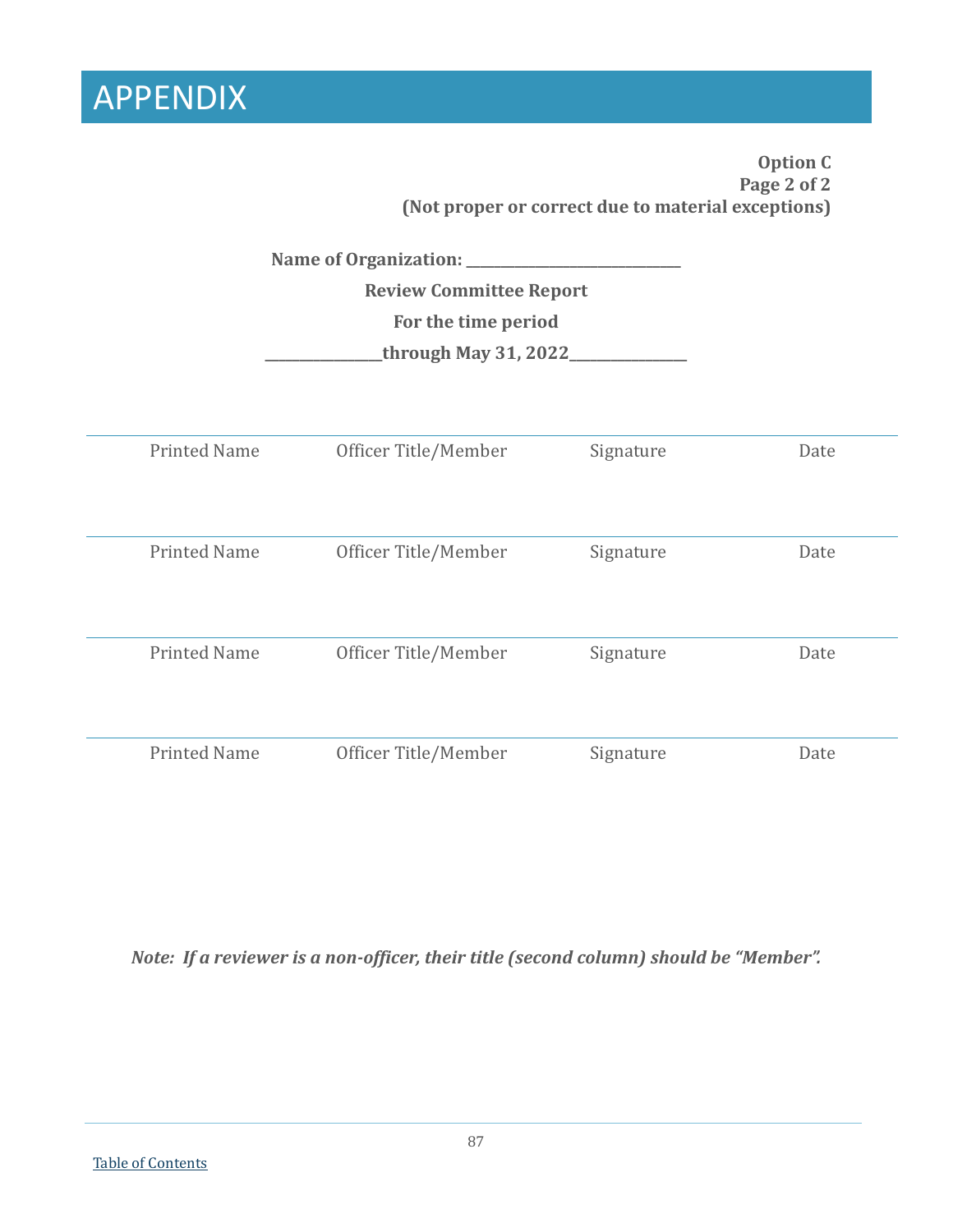#### [Table of Contents](#page-1-0)

## PLEASE INDICATE BELOW YOUR BOOSTER CLUB OR PTO'S PREFRENCE REGARDING

**PTO/BOOSTER CLUB TAX-EXEMPT STATUS**

TAX EXPEMPT STATUS.

WE ARE INTERESTED IN A GROUP TAX EXEMPTION

WE ARE INTERESTED IN INDIVIUAL TAX EXEMPTION

WE ARE ALREADY OBTAINED TAX EXEMPT STATUS

Name of Booster Club/PTO Contact Person

Office Held Address

Phone Number Campus Name

Email Address Booster Club/PTO fiscal year ends

*Return to the Internal Audit Department, 3205 W. Davis Street, Conroe, TX 77304*

88

## APPENDIX